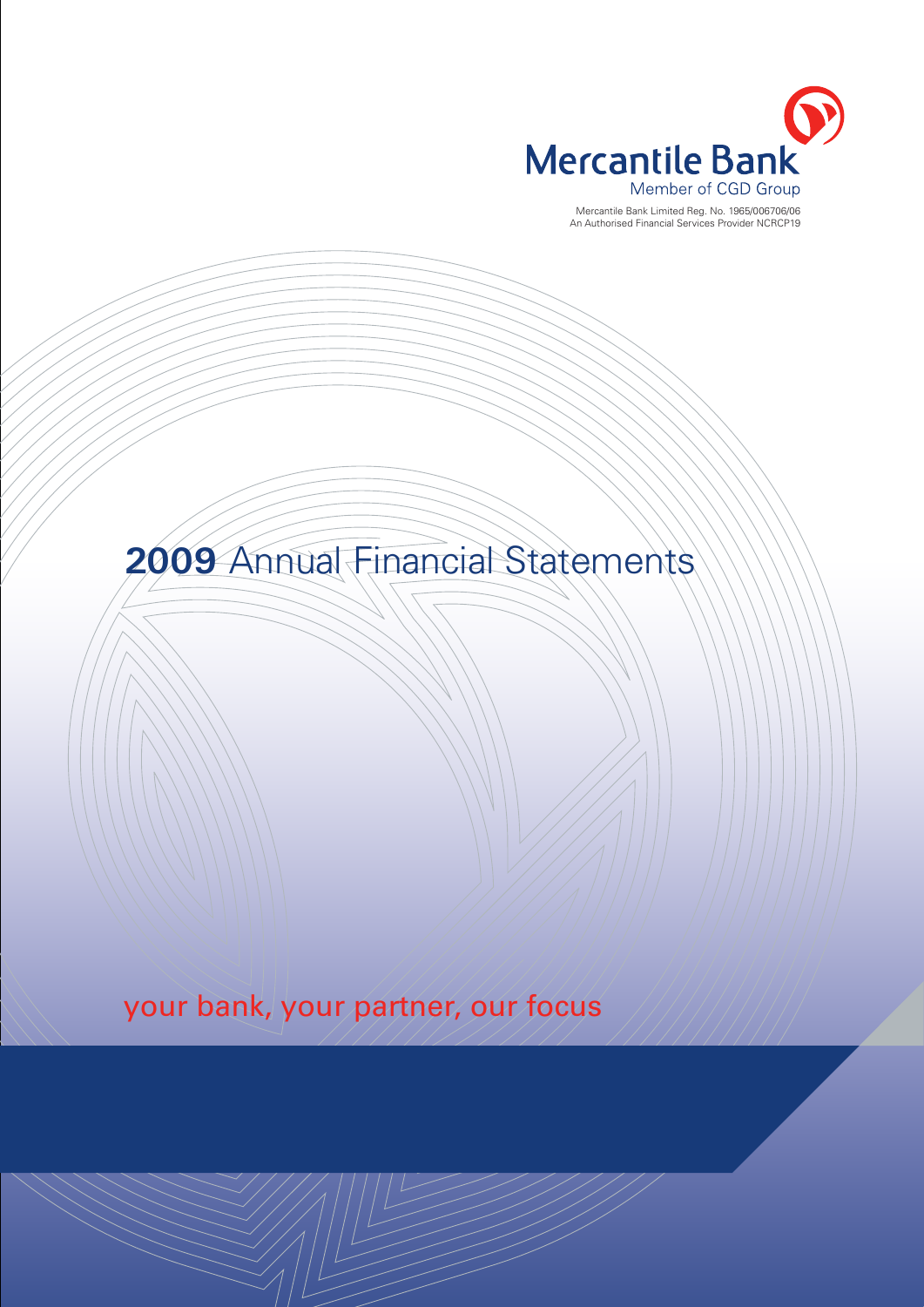# **Mercantile Bank Limited**

Member of CGD Group Reg No: 1965/006706/06

An Authorised Financial Services Provider and Credit Provider NCRCP19

## **Table of contents**

| Glossary of terms                        | $\overline{2}$ |
|------------------------------------------|----------------|
| Directors' responsibility                | 3              |
| Certificate from the Company Secretary   | 3              |
| Independent auditor's report             | $\overline{4}$ |
| Directors' report                        | 5              |
| Accounting policies                      | 6              |
| Statement of financial position          | 14             |
| Statement of comprehensive income        | 15             |
| Statement of changes in equity           | 16             |
| Statement of cash flows                  | 17             |
| Notes to the annual financial statements | 18             |
| Risk management and control              | 46             |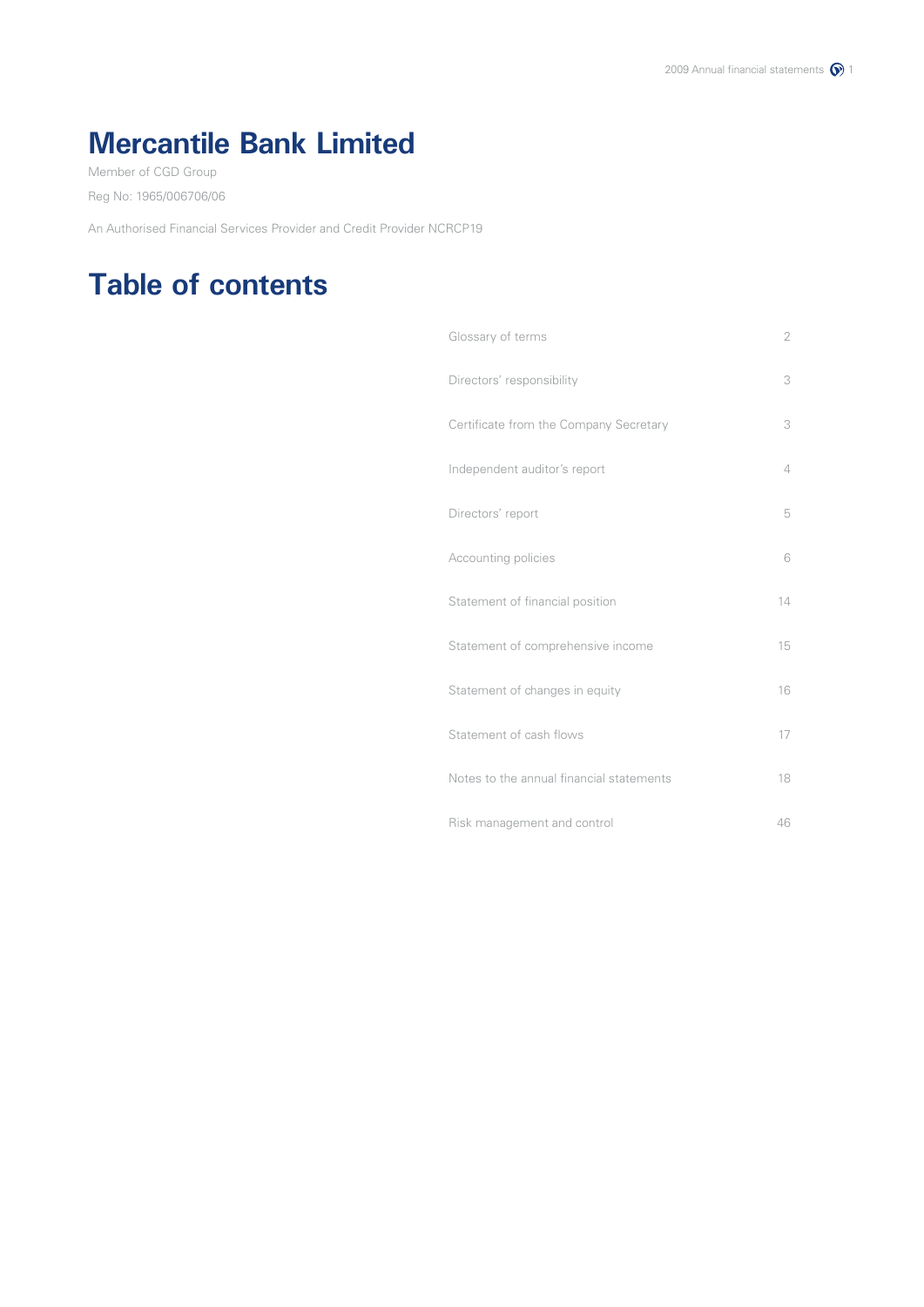# **Glossary of terms**

| <b>Abbreviation</b>     | <b>Definition/Description</b>                                                                      |
|-------------------------|----------------------------------------------------------------------------------------------------|
| <b>ALCO</b>             | Asset and Liability Committee                                                                      |
| <b>ALM</b>              | Asset and Liability Management                                                                     |
| <b>Banks Act</b>        | Banks Act, No. 94 of 1990, as amended                                                              |
| <b>Bank Regulations</b> | Regulations relating to banks issued under section 90 of the Banks Act, No. 94 of 1990, as amended |
| <b>BCM</b>              | <b>Business Continuity Management</b>                                                              |
| CGD                     | Caixa Geral de Depósitos S.A., a company registered in Portugal                                    |
| Companies Act           | Companies Act, No. 61 of 1973, as amended                                                          |
| CREDCOM                 | Credit Committee                                                                                   |
| <b>MBHL</b>             | Mercantile Bank Holdings Limited                                                                   |
| <b>IFRS</b>             | International Financial Reporting Standards and Interpretations                                    |
| <b>RMC</b>              | <b>Risk and Capital Management Committee</b>                                                       |
| <b>SARB</b>             | South African Reserve Bank                                                                         |
| the Bank                | Mercantile Bank Limited                                                                            |
| the Board               | The Board of Directors                                                                             |
| the Company             | Mercantile Bank Limited                                                                            |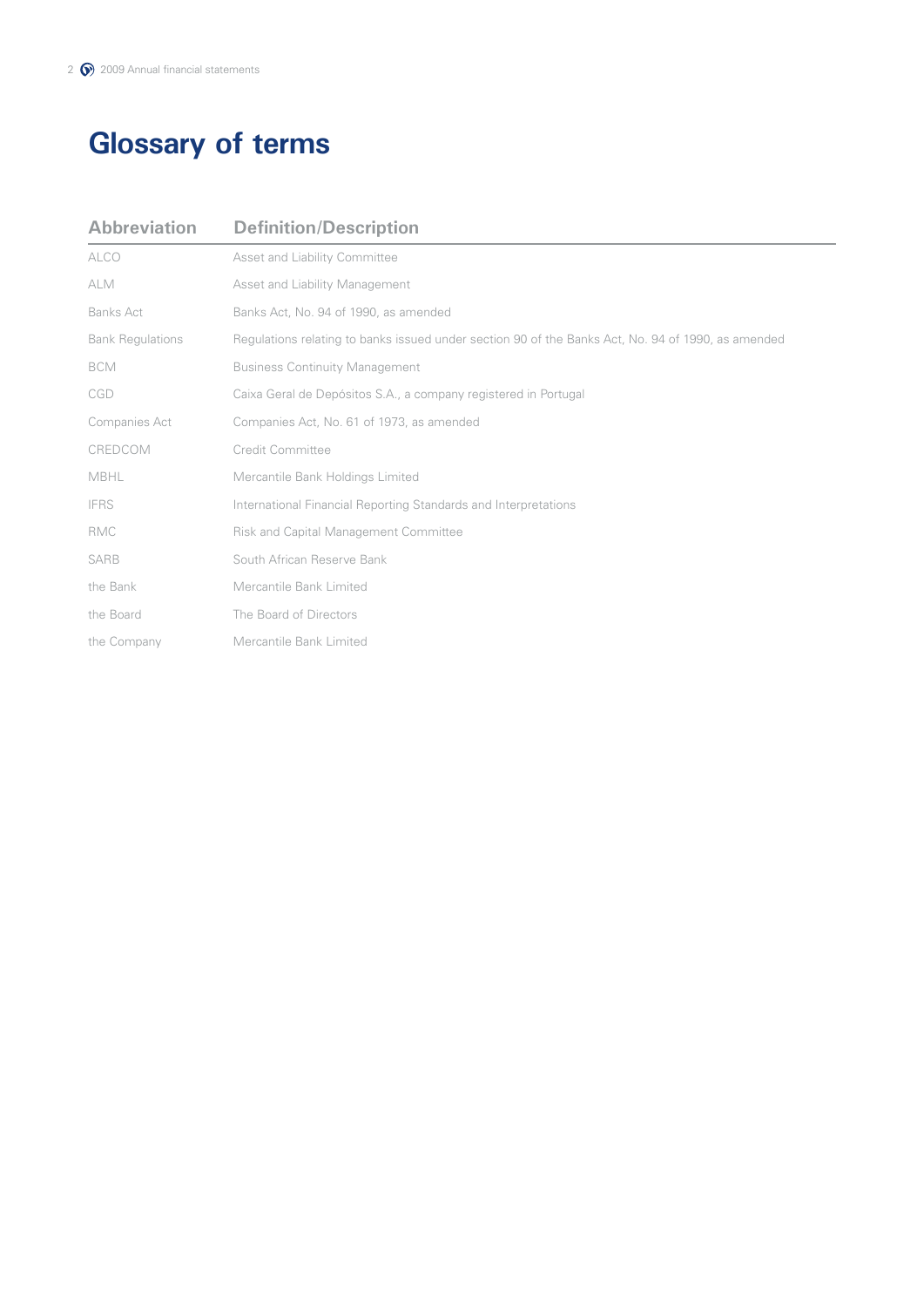### **Directors' responsibility**

In terms of the Companies Act, the Directors are required to maintain adequate accounting records and to prepare annual financial statements that fairly present the financial position at year-end and the results and cash flows for the year ended 31 December 2009 of the Company.

To enable the Board to discharge its responsibilities, management has developed and continues to maintain a system of internal controls. The Board has ultimate responsibility for this system of internal controls and reviews the effectiveness of its operations, primarily through the Audit Committee and other risk monitoring committees and functions.

The internal controls include risk-based systems of accounting and administrative controls designed to provide reasonable, but not absolute, assurance that assets are safeguarded and that transactions are executed and recorded in accordance with sound business practices and the Company's written policies and procedures. These controls are implemented by trained and skilled staff, with clearly defined lines of accountability and appropriate segregation of duties. The controls are monitored by management and include a budgeting and reporting system operating within strict deadlines and an appropriate control framework. As part of the system of internal controls the Company's internal audit function conducts inspections, financial and specific audits and coordinates audit coverage with the external auditors.

The external auditors are responsible for reporting on the Company's annual financial statements.

The Company's annual financial statements are prepared in accordance with IFRS and incorporate responsible disclosures in line with the accounting policies of the Company. The Company's annual financial statements are based on appropriate accounting policies consistently applied, except as otherwise stated and are supported by reasonable and prudent judgements and estimates. The Board believes that the Company will be a going concern in the year ahead. For this reason they continue to adopt the going concern basis in preparing the annual financial statements.

These annual financial statements, set out on pages 5 to 58, have been approved by the Board and are signed on their behalf by:



J A S de ANDRADE CAMPOS DU BROWN

25 March 2010 25 March 2010



*Chairman Chief Executive Officer*

# **Certificate from the Company Secretary**

In terms of section 268G (d) of the Companies Act, I certify that, to the best of my knowledge and belief, the Company has lodged with the Registrar of Companies for the financial year ended 31 December 2009 all such returns as are required of a public company in terms of the Act, and that all such returns are true, correct and up to date.

A de Villiers *Company Secretary*

25 March 2010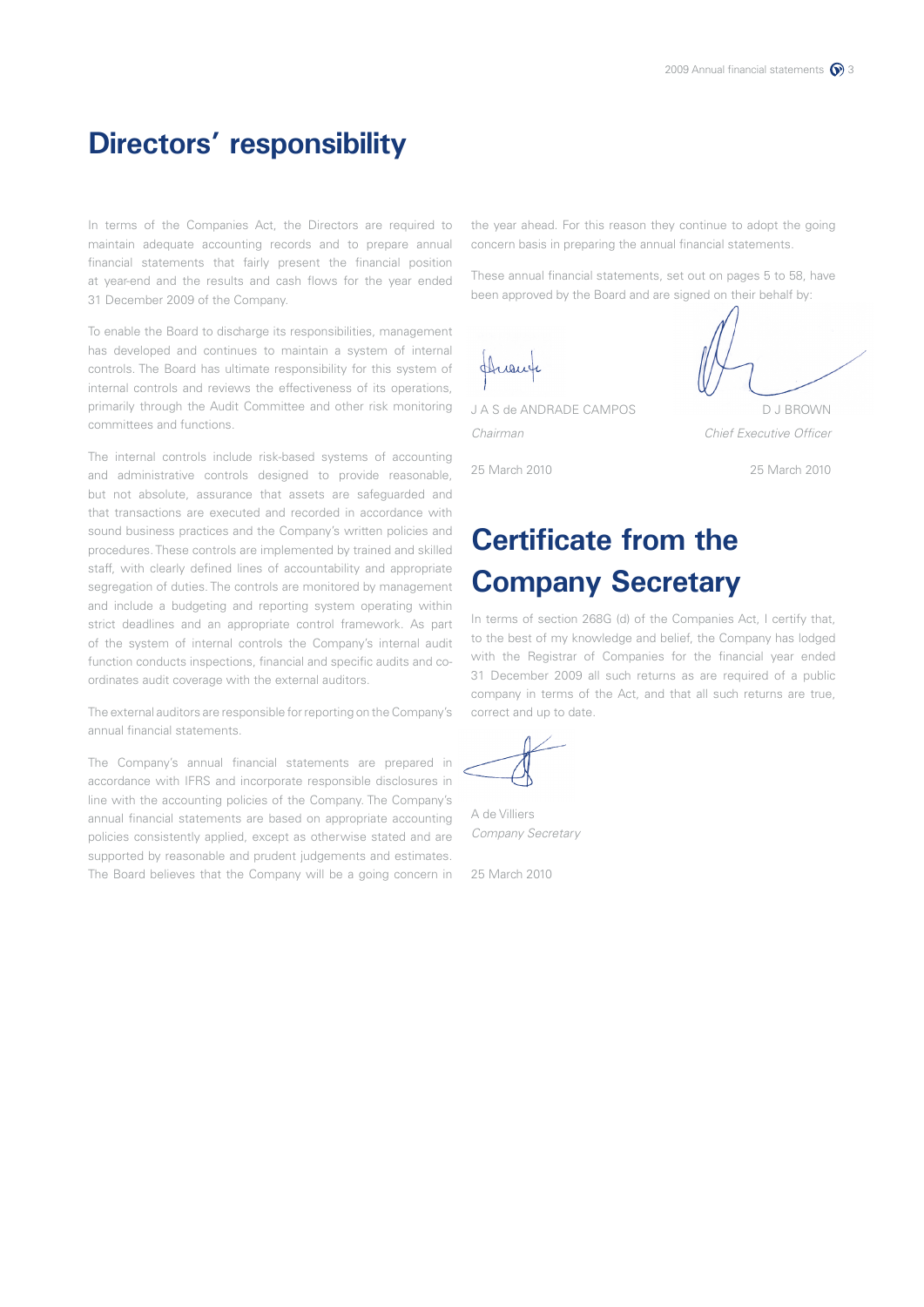### **Independent auditor's report**

**to the member of Mercantile Bank Limited**

### Report on the financial statements

We have audited the annual financial statements of the Company, which comprise the Directors' report, statement of financial position as at 31 December 2009, the statement of comprehensive income, the statement of changes in equity and cash flows for the year then ended, a summary of significant accounting policies and other explanatory notes as set out on pages 5 to 58.

### Directors' responsibility for the financial statements

The Company's Directors are responsible for the preparation and fair presentation of these financial statements in accordance with IFRS, and in the manner required by the Companies Act of South Africa. This responsibility includes: designing, implementing and maintaining internal controls relevant to the preparation and fair presentation of financial statements that are free from material misstatement, whether due to fraud or error; selecting and applying appropriate accounting policies; and making accounting estimates that are reasonable in the circumstances.

### Auditor's responsibility

Our responsibility is to express an opinion on these financial statements based on our audit. We conducted our audit in accordance with International Standards on Auditing. Those standards require that we comply with ethical requirements and plan and perform the audit to obtain reasonable assurance whether the financial statements are free from material misstatement.

An audit involves performing procedures to obtain audit evidence about amounts and disclosures in the financial statements. The procedures selected depend on the auditors' judgement, including the assessment of the risks of material misstatement of the financial statements, whether due to fraud or error. In making those risk assessments, the auditor considers internal controls relevant to the entity's preparation and fair presentation of the financial statements in order to design audit procedures that are appropriate

in the circumstances, but not for the purpose of expressing an opinion on the effectiveness of the entity's internal control. An audit also includes evaluating the appropriateness of accounting policies used and the reasonableness of accounting estimates made by the Directors, as well as evaluating the overall financial statement presentation. We believe that the audit evidence we have obtained is sufficient and appropriate to provide a basis for our audit opinion.

### **Opinion**

In our opinion, the financial statements present fairly, in all material respects, the financial position of the Company as at 31 December 2009, and of its financial performance and its cash flows for the year then ended in accordance with IFRS, and in the manner required by the Companies Act.

Dealthe , Torela

Per Riaan Eksteen *Partner*

25 March 2010

Building 8, Deloitte Place, The Woodlands, Woodmead Drive, Sandton, 2196

### **National Executive:**

G G Gelink Chief Executive, A E Swiegers Chief Operating Officer, G M Pinnock Audit, D L Kennedy Tax & Legal and Risk Advisory, L Geeringh Consulting, L Bam Corporate Finance, C R Beukman Finance, T J Brown Clients & Markets, N T Mtoba Chairman of the Board, C R Qually Deputy Chairman of the Board

A full list of partners and directors is available on request.

B-BBEE rating: Level 3 contributor/AA (certified by Empowerdex)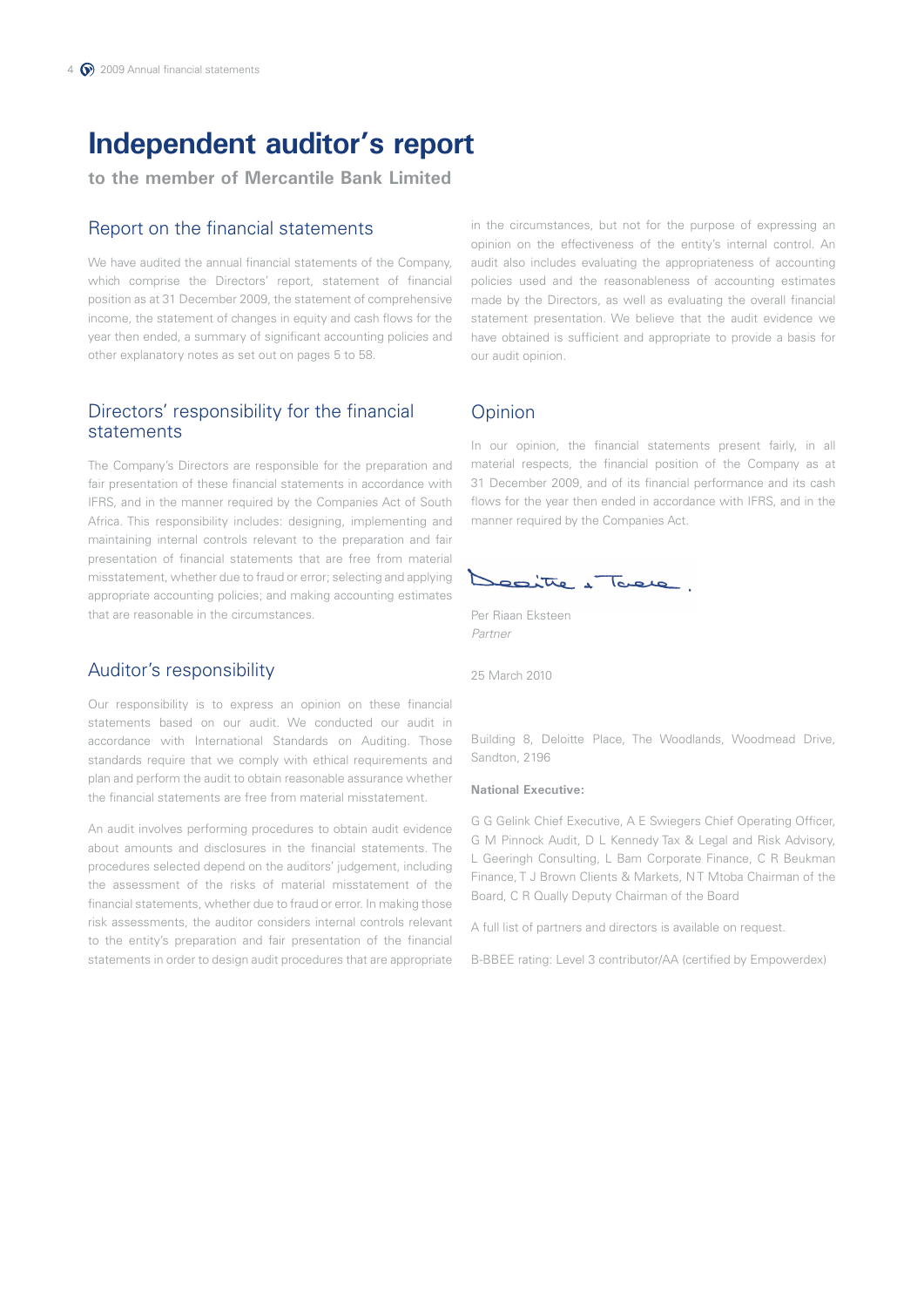## **Directors' report**

### **for the year ended 31 December 2009**

The Directors have pleasure in presenting their report, which forms part of the audited annual financial statements of the Company for the year ended 31 December 2009.

### **1. Nature of business**

The Company is a registered bank, incorporated in the Republic of South Africa, and provides its clients with a full range of domestic and international banking services. In addition, it provides a full range of specialised financing, savings and investment facilities to the retail, commercial, corporate and alliance banking niche markets.

### **2. Holding company**

MBHL, a company incorporated in the Republic of South Africa, wholly owns the Company. The ultimate holding company is CGD, a company registered in Portugal.

### **3. Financial results**

Details of the financial results are set out on pages 6 to 58 and in the opinion of the Directors require no further comment.

### **4. Share capital**

There were no changes to the authorised and issued share capital of the Company during the year (2008: nil). The authorised and issued share capital of the Company is detailed in note 14 to the annual financial statements.

### **5. Dividends**

No dividend was declared during the year under review (2008: nil).

### **6. Directors, Company Secretary and registered addresses**

The Directors of the Company during the year and at the date of this report were as follows:

J A S de Andrade Campos \*° (Chairman) D J Brown # (Chief Executive Officer) G P De Kock ° L Hyne ° AT Ikalafeng<sup>o</sup> J P M Lopes \*# T H Njikizana ^° S Rapeti °

\* Portuguese, ^Zimbabwean, # Executive, °Independent Non-Executive

The Company Secretary is Ms A de Villiers and the registered addresses of the Company are:

| Postal:        | Physical:       |
|----------------|-----------------|
| P O Box 782699 | 1st Floor       |
| Sandton        | Mercantile Bank |
| 2146           | 142 West Street |
|                | Sandown         |

### 2196 **7. Consolidated annual financial statements**

In terms of section 288 of the Companies Act, consolidated annual financial statements have not been presented as the Company is wholly owned by MBHL, which is a company incorporated in the Republic of South Africa.

### **8. Going concern**

The Company's annual financial statements have been prepared on the going concern basis.

### **9. Special resolutions**

There were no special resolutions during the year under review.

### **10. Events after the reporting period**

No material events have occurred between the accounting date and the date of this report that require adjustment to or disclosure in the annual financial statements.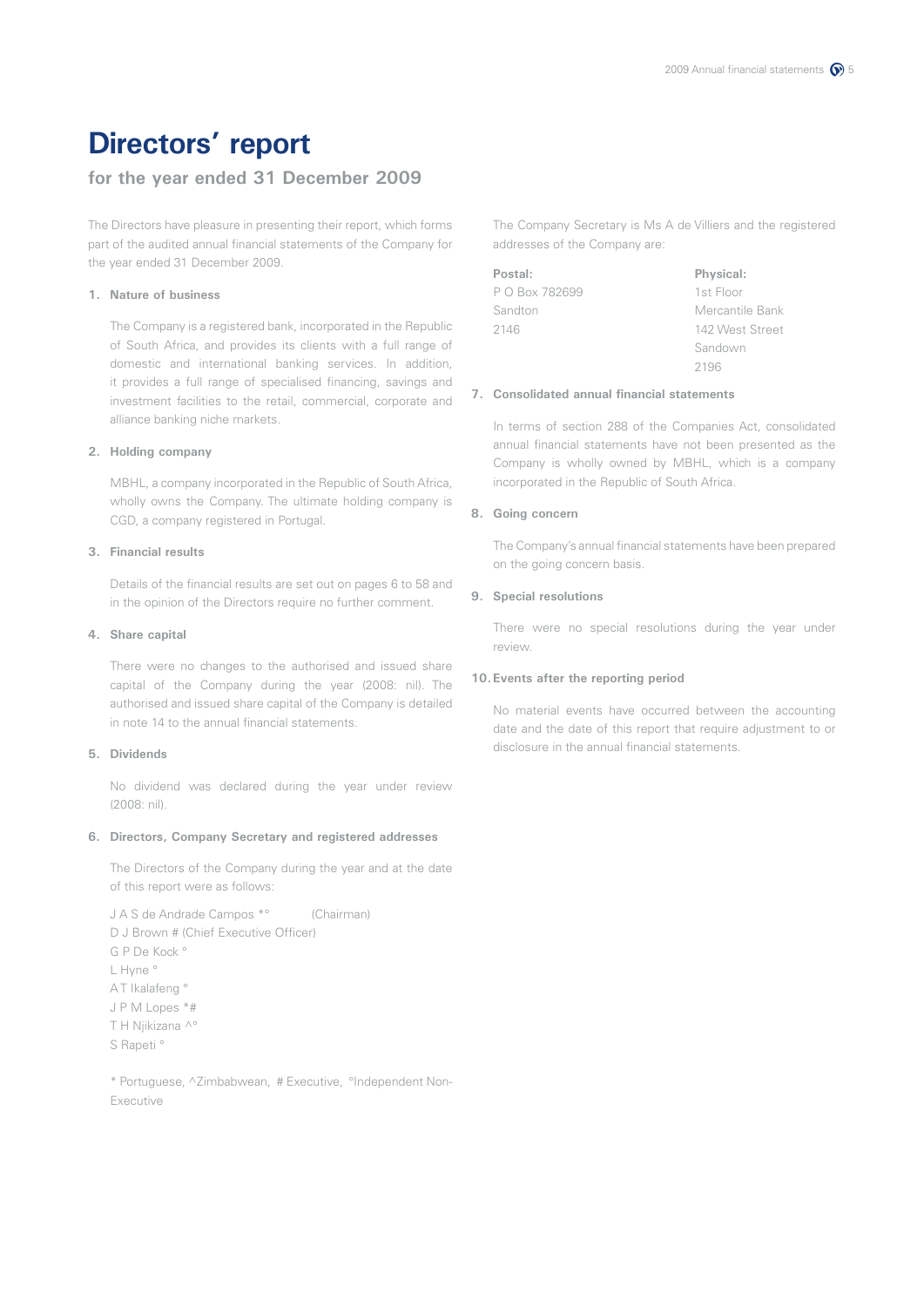### **for the year ended 31 December 2009**

The principal accounting policies adopted in the preparation of these annual financial statements are set out below:

### **1. Basis of presentation**

The Company's annual financial statements have been prepared in accordance with IFRS issued by the International Accounting Standards Board, using the historical cost convention as modified by the revaluation of certain financial assets, liabilities and properties.

In the current reporting period, the Company adopted the following standards and interpretations:

- IAS 1 (revised 2007): Presentation of financial statements (effective for annual periods beginning on or after 1 January 2009) has introduced a number of terminology changes and has resulted in a number of changes in presentation and disclosure. However, the revised standard has had no impact on the reported results or financial position of the Company;
- • IFRS 7 Financial instruments: Disclosures (effective for annual periods beginning on or after 1 January 2009) which is a disclosure standard, was amended with enhancements to disclosures about fair value and liquidity risk. These amendments have had no material impact on the disclosure of fair value and liquidity risk. Fair value is disclosed in note 1 of the financial statements and liquidity risk is disclosed on pages 55 to 57; and
- Improvements to IFRS (issued in May 2008) include 35 amendments across 20 different standards that largely clarify the required accounting treatment where previous practice had varied, and have resulted in a number of changes in the detail of the Company's accounting policies. These amendments have had no material impact on the Company's accounting policies.

All other standards and interpretations that were effective for periods commencing on or after 1 January 2009 have had no impact on the Company.

### **2. Recognition of assets and liabilities**

### **2.1 Assets**

The Company recognises assets when it obtains control of a resource as a result of past events and from which future economic benefits are expected to flow to the Company.

### **2.2 Liabilities**

The Company recognises liabilities when it has a present obligation as a result of past events and it is probable that an outflow of resources embodying economic benefits will be required to settle the obligation.

### **2.3 Provisions**

Provisions are recognised when the Company has a present legal or constructive obligation, as a result of past events, it is probable that an outflow of resources embodying economic benefits will be required to settle the obligation and a reliable estimate of the amount of the obligation can be made.

### **2.4 Contingent liabilities**

The Company discloses a contingent liability where it has a possible obligation as a result of past events, the existence of which will be confirmed only by the occurrence or non-occurrence of one or more uncertain future events not wholly within the control of the Company, or it is possible that an outflow of resources will be required to settle the obligation, or the amount of the obligation cannot be measured with sufficient reliability.

### **3. Financial instruments**

Financial assets and financial liabilities are recognised on the Company's statement of financial position when the Company has become a party to the contractual provisions of that instrument. Regular purchases or sales of financial assets are recognised using settlement date accounting. On initial recognition, financial instruments are recognised at their fair value and in the case of a financial instrument not at fair value through profit and loss, transaction costs that are directly attributable to the acquisition or issue of the financial instrument are included.

The Company derecognises a financial asset when:

- the contractual rights to the cash flows arising from the financial assets have expired or been forfeited by the Company; or
- it transfers the financial asset including substantially all the risks and rewards of ownership of the asset; or
- it transfers the financial asset, neither retaining nor transferring substantially all the risks and rewards of ownership of the asset, but no longer retains control of the asset.

A financial liability is derecognised when and only when the liability is extinguished, that is, when the obligation specified in the contract is discharged, cancelled or has expired.

The difference between the carrying amount of a financial liability (or part thereof) extinguished or transferred to another party and consideration paid, including any non-cash assets transferred or liabilities assumed, is recognised in income.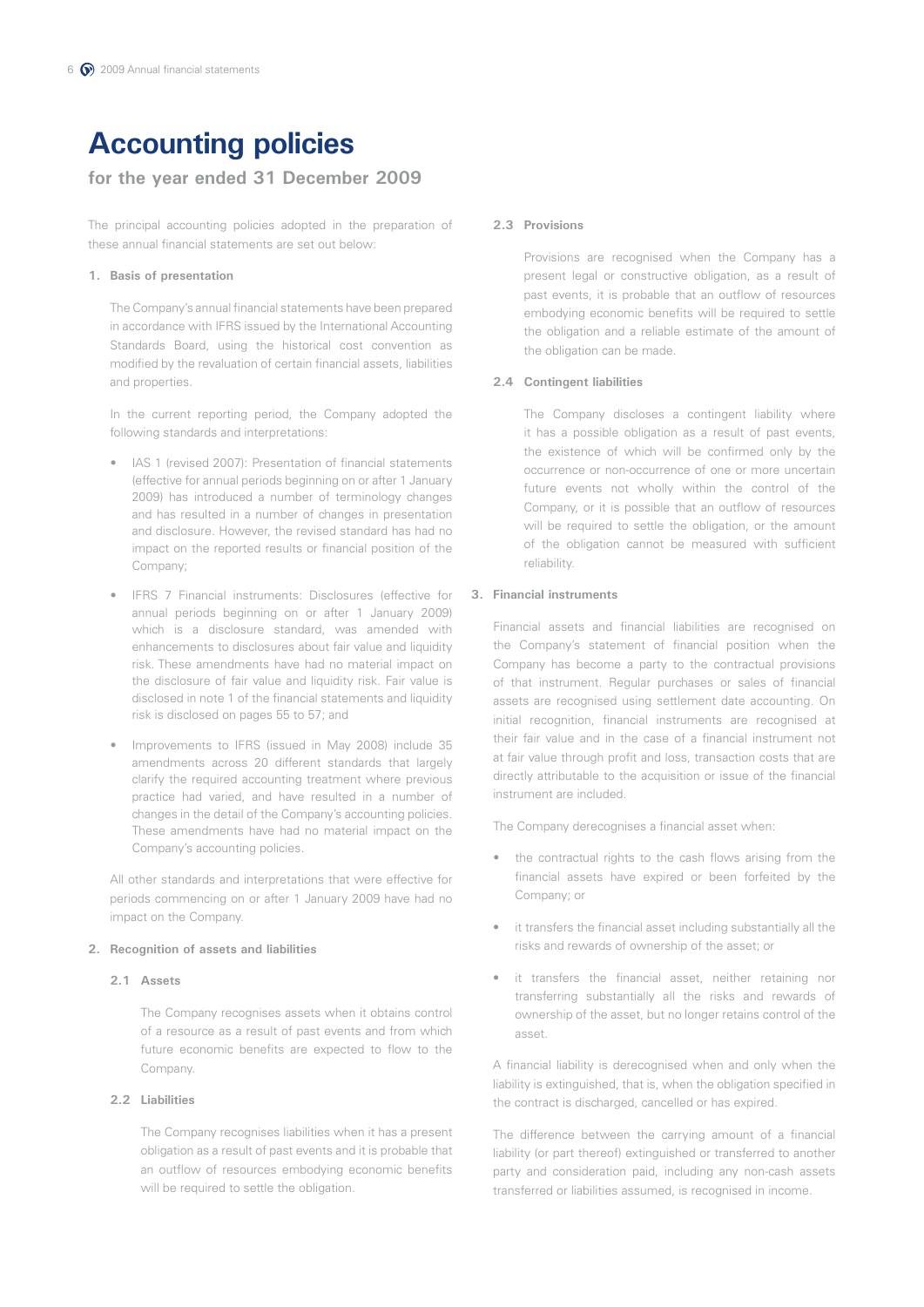### **for the year ended 31 December 2009 (continued)**

### **3. Financial instruments (continued)**

### **3.1 Derivative financial instruments**

Derivative financial assets and liabilities are classified as held-for-trading.

The Company uses the following derivative financial instruments to reduce its underlying financial risks and/ or to enhance yields:

- forward exchange contracts;
- foreign currency swaps;
- interest rate swaps; and
- unlisted equity options.

Derivative financial instruments ("derivatives") are not entered into for trading or speculative purposes. All derivatives are recognised on the statement of financial position. Derivative financial instruments are initially recorded at cost and are remeasured to fair value at each subsequent reporting date. Changes in the fair value of derivatives are recognised in income.

Derivatives in unlisted equity options where the underlying asset does not have a quoted market price in an active market and whose fair value cannot be reliably measured and derivatives that are linked to and must be settled by delivery of such unquoted equity instruments, are measured at cost.

Embedded derivatives are separated from the host contract and accounted for as a separate derivative when:

- the embedded derivative's economic characteristics and risks are not closely related to those of the host contract;
- a separate instrument with the same terms as the embedded derivative would meet the definition of a derivative; and
- the combined instrument is not measured at fair value with changes in fair value reported in income.

A derivative's notional principal reflects the value of the Company's investment in derivative financial instruments and represents the amount to which a rate or price is applied to calculate the exchange of cash flows.

### **3.2 Financial assets**

The Company's principal financial assets are cash and cash equivalents, bank term deposits, other investments, negotiable securities, loans and advances and other accounts receivable.

### *Financial assets at fair value through profit and loss*

 Loans and receivables with fixed interest rates and corporate bonds are classified as financial assets at fair value through profit and loss. Financial assets are designated at fair value through profit and loss, primarily to eliminate or significantly reduce the accounting mismatch. The Company seeks to demonstrate that by applying the fair value option, it significantly reduces measurement inconsistency that would otherwise arise from measuring derivatives at fair value with gains and losses in profit and loss, and the loans and receivables and corporate bonds at amortised cost.

### *Available-for-sale*

 Available-for-sale financial assets are those nonderivatives that are designated as available-for-sale or are not classified as loans and receivables, held-to-maturity investments or financial assets at fair value through profit and loss.

#### *Cash and cash equivalents*

 Cash and cash equivalents comprise cash on hand, deposits held by the Company with the SARB, domestic banks, foreign banks and Money Market funds. These financial assets have been designated as loans and receivables and are measured at amortised cost.

### *Bank term deposits*

 Bank term deposits comprise deposits held by the Company with domestic and foreign banks with a residual maturity of greater than three months. These financial assets have been designated as loans and receivables and are measured at amortised cost.

### *Other investments*

 Investments consist of unlisted and listed equity investments. Other investments, which are an integral part of the Company's structured loan portfolio are designated at fair value through profit and loss. All other investments have been designated as available-for-sale. These assets are measured at fair value at each reporting date with the resultant gains or losses being recognised in equity until the financial asset is sold, otherwise disposed of, or found to be impaired. At that time the cumulative gains or losses previously recognised in equity are included in income.

#### *Negotiable securities*

 Negotiable securities consist of government stock, Treasury bills, corporate bonds, debentures and promissory notes.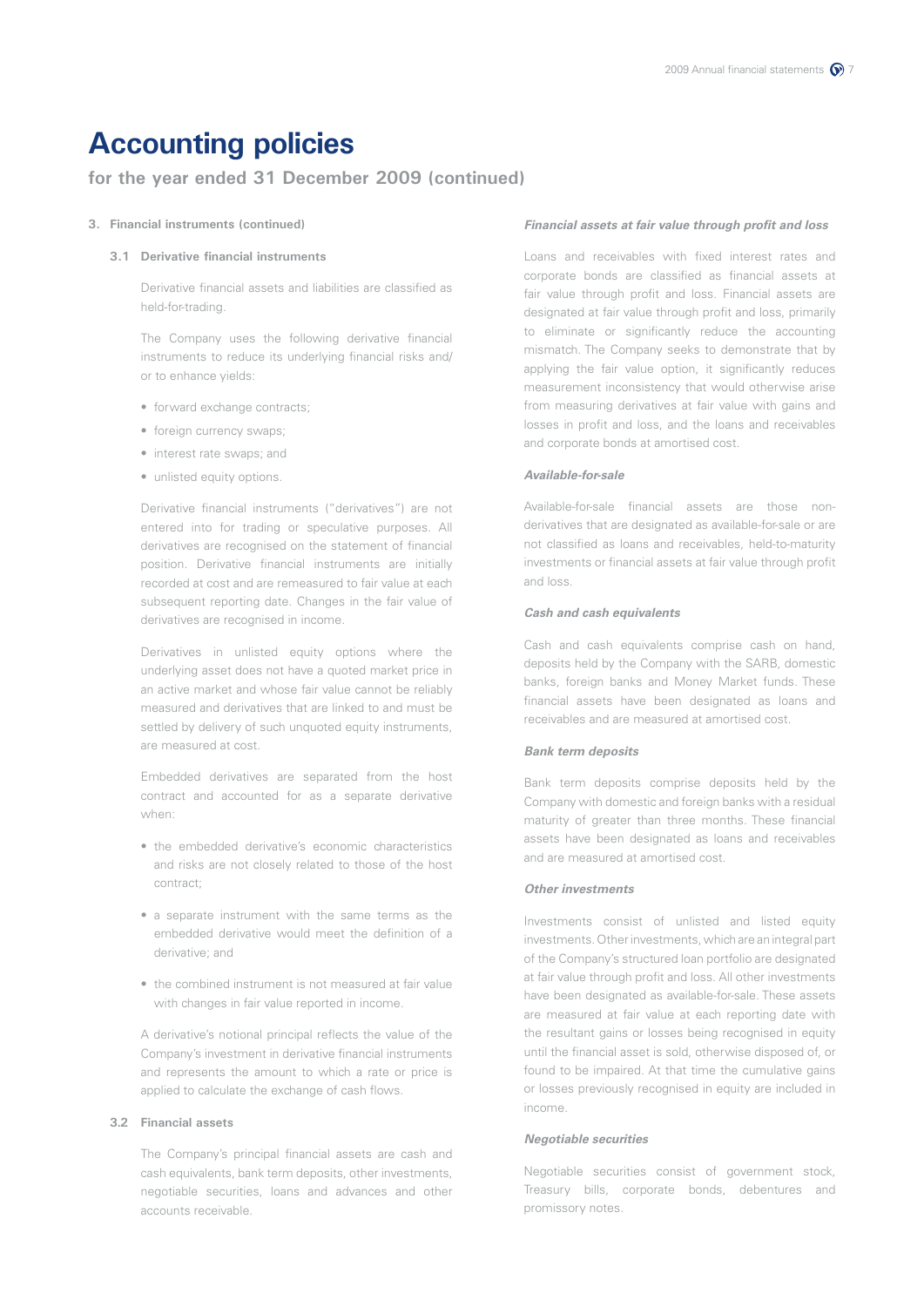### **for the year ended 31 December 2009 (continued)**

### **3. Financial instruments (continued)**

**3.2 Financial assets (continued)**

### *Negotiable securities (continued)*

 Government stock has been designated as available-forsale. These assets are measured at fair value at each reporting date with the resultant gains or losses being recognised in equity until the financial asset is sold, otherwise disposed of, or found to be impaired. At that time the cumulative gains or losses previously recognised in equity are included in income.

 Corporate bonds are designated at fair value through profit and loss.

 All other negotiable securities are classified as loans and receivables and are carried at amortised cost subject to impairment.

### *Loans and advances*

 Loans and advances principally comprise amounts advanced to third parties in terms of certain products. Fixed rate loans and advances are designated at fair value through profit and loss with resultant gains and losses being included in income. Variable rate loans and advances are designated as loans and receivables and are measured at amortised cost.

### *Other accounts receivable*

 Other accounts receivable comprise items in transit, prepayments and deposits and other receivables. These assets have been designated as loans and receivables and are measured at amortised cost.

### **3.3 Financial liabilities**

 The Company's financial liabilities include deposits, tax payable and other accounts payable consisting of accruals, product related credits and sundry creditors. All financial liabilities, other than liabilities designated at fair value through profit and loss and derivative instruments, are measured at amortised cost. For financial liabilities designated at fair value through profit and loss and derivative instruments which are measured at fair value through profit and loss, the resultant gains and losses are included in income.

### **3.4 Fair value estimation**

 The fair value of publicly traded derivatives, securities and investments is based on quoted market values at the reporting date. In the case of an asset held by the Company, the current bid price is used as a measure of fair value. In the case of a liability held, the current offer or asking price is used as a measure of fair value. Midmarket prices are used as a measure of fair value where there are matching asset and liability positions.

 In assessing the fair value of non-traded derivatives and other financial instruments, the Company uses a variety of methods and assumptions that are based on market conditions and risks existing at each reporting date. Quoted market prices or dealer quotes for the same or similar instruments are used for the majority of securities, long-term investments and long-term debt. Other techniques, such as option pricing models, estimated discounted value of future cash flows, replacement cost, termination cost and net asset values of underlying investee entities are used to determine fair value for all remaining financial instruments.

### **3.5 Amortised cost**

 Amortised cost is determined using the effective interest rate method. The effective interest rate method is a way of calculating amortisation using the effective interest rate of a financial asset or financial liability. It is the rate that discounts the expected stream of future cash flows to maturity or the next market-based revaluation date to the current net carrying amount of the financial asset or financial liability.

### **3.6 Impairments**

 Specific impairments are made against identified doubtful advances. Portfolio impairments are maintained to cover potential losses, which although not specifically identified, may be present in the advances portfolio.

 Advances which are deemed uncollectible are written-off against the specific impairments. A direct reduction of an impaired financial asset occurs when the Company writes off an impaired account. The Company's write-off policy sets out the criteria for write-offs, which involves an assessment of the likelihood of commercially viable recovery of the carrying amount of an impaired financial asset. Both the specific and portfolio impairments raised during the year less the recoveries of advances previously written off, are charged to income.

 Interest on non-performing loans and advances is not recognised to income but is suspended. In certain instances, interest is also suspended where portfolio impairments are raised.

 The recoverable amount is the sum of the estimated future cash flows, discounted to their present value using a pre-tax discount rate that reflects the portfolio of advances' original effective interest rate.

 If the recoverable amount of the advance is estimated to be less than the carrying amount, the carrying amount of the advance is reduced to its recoverable amount by raising a specific impairment, which is recognised as an expense.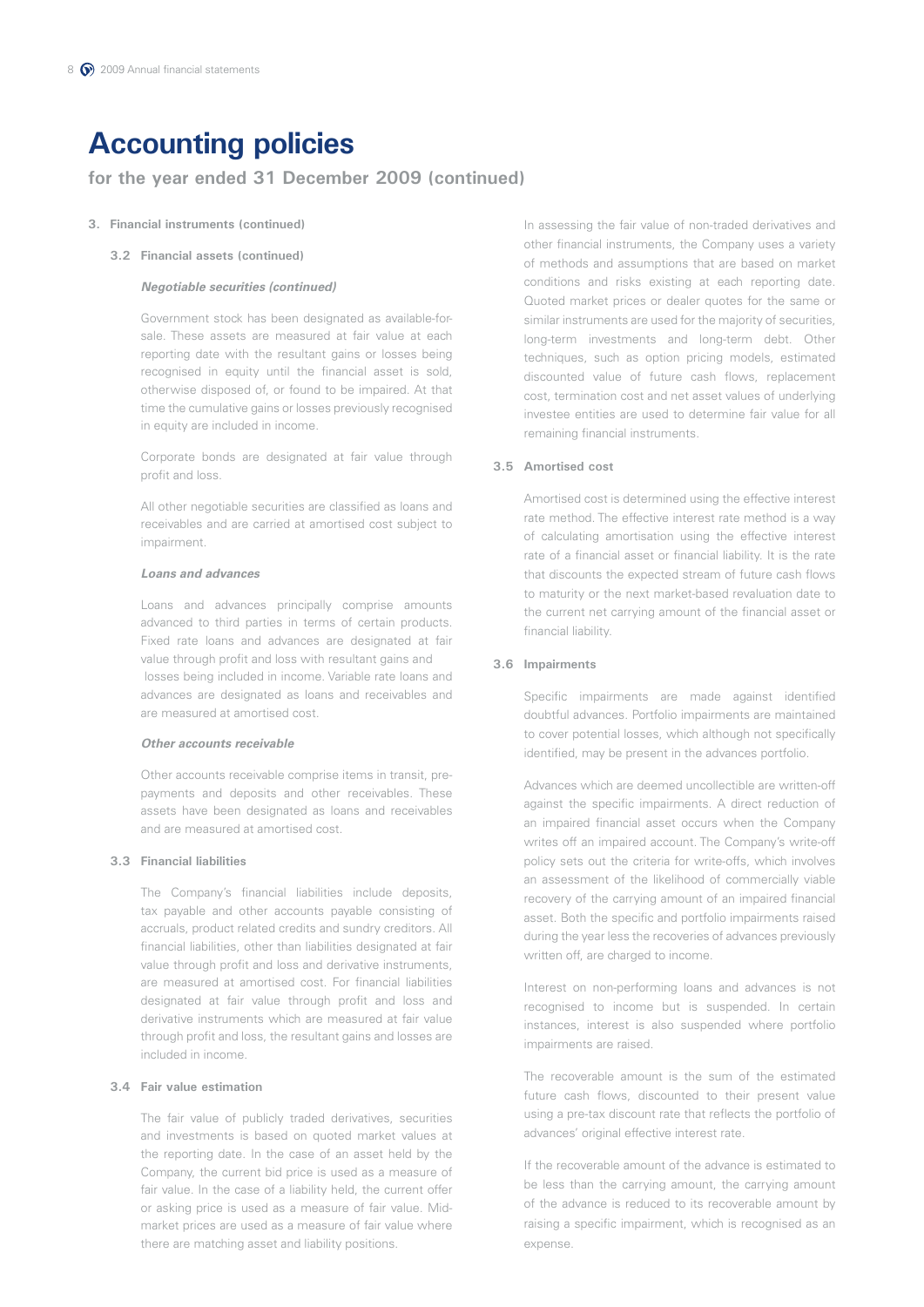### **for the year ended 31 December 2009 (continued)**

### **3. Financial instruments (continued)**

### **3.6 Impairments (continued)**

Where the impairment loss subsequently reverses, the carrying amount of the advance is increased to the revised estimate of its recoverable amount, subject to the increased carrying amount not exceeding the carrying amount that would have been determined had no impairment loss been recognised for the advance in prior years. A reversal of an impairment loss is recognised as income immediately.

### **4. Foreign currency transactions**

Transactions in foreign currencies are converted into the functional currency at prevailing exchange rates on the transaction date. Monetary assets, liabilities and commitments in foreign currencies are translated into the functional currency using the rates of exchange ruling at each reporting date. Gains and losses on foreign exchange are included in income.

### **5. Subsidiaries**

Investments in subsidiaries in the Company's annual financial statements are designated as available-for-sale assets and are recognised at fair value. Fair value is estimated as the net asset value of the investee entities. All gains and losses on the sale of subsidiaries are recognised in income.

### **6. Associated companies**

Associated companies are those companies in which the Company exercises significant influence, but have no control or joint control, over their financial and operating policies and holds between 20% and 50% interest therein. These investments are designated as available-for-sale assets and are recognised at fair value. This method is applied from the effective date on which the enterprise became an associated company up to the date on which it ceases to be an associated company.

The results and assets and liabilities of associated companies are incorporated in the financial statements as available-forsale assets except when the investment is classified as noncurrent asset held for sale, in which case it is accounted for in accordance with IFRS 5 Non-current Assets Held for Sale and Discontinued Operations.

### **7. Property and equipment**

### **7.1 Owner-occupied properties**

 Owner-occupied properties are held for use in the supply of services or for administrative purposes and are stated in the statement of financial position at openmarket fair value on the basis of their existing use at the date of revaluation, less any subsequent accumulated depreciation calculated using the straight-line method and subsequent accumulated impairment losses.

 The open-market fair value is based on capitalisation rates for open market net rentals for each property. Revaluations are performed annually by independent registered professional valuators.

 Any revaluation increase, arising on the revaluation of owner-occupied properties, is credited to the nondistributable reserve, except to the extent that it reverses a revaluation decrease for the same asset previously recognised as an expense. The increase is credited to income to the extent that an expense was previously charged to income. A decrease in the carrying amount arising on the revaluation of owner-occupied properties is charged as an expense to the extent that it exceeds the balance, if any, held in the non-distributable reserve relating to a previous revaluation of that asset. On the subsequent sale or retirement of a revalued property the revaluation surplus relating to that property, in the non-distributable reserve is transferred to distributable reserves. The properties' residual values and useful lives are reviewed and adjusted if appropriate, at each reporting date.

### **7.2 Equipment**

 All equipment is stated at historical cost less accumulated depreciation and subsequent accumulated impairment losses. Historical cost includes expenditure that is directly attributable to the acquisition of the items. Subsequent costs are included in the asset's carrying amount or are recognised as a separate asset, as appropriate, only when it is probable that future economic benefits associated with the item will flow to the Company and the cost of the item can be measured reliably. All other repairs and maintenance are charged to income as they are incurred.

 Depreciation on equipment is calculated using the straight-line method to allocate their cost to their residual values over their estimated useful lives. Leasehold improvements are depreciated over the period of the lease or over such lesser period as is considered appropriate. The equipments' residual values and useful lives are reviewed, and adjusted if appropriate, at each reporting date.

 Assets are reviewed annually for impairment and whenever events or changes in circumstances indicate that the carrying amount may not be recoverable. An asset's carrying amount is written down immediately to its recoverable amount if the asset's carrying amount is greater than its estimated recoverable amount. The recoverable amount is the higher of the asset's fair value less costs to sell and value in use.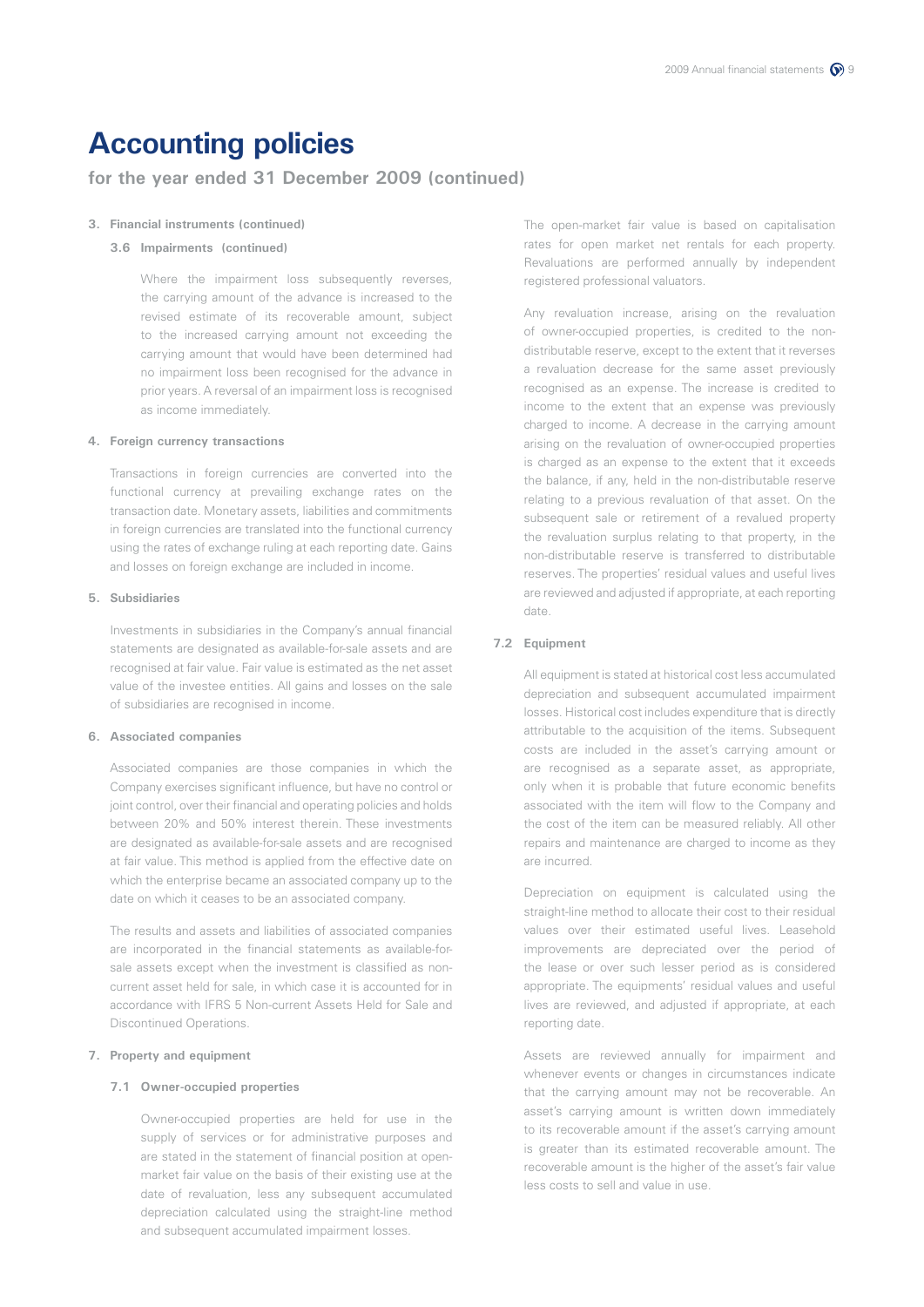### **for the year ended 31 December 2009 (continued)**

### **7. Property and equipment (continued)**

#### **7.2 Equipment (continued)**

The estimated useful lives of property and equipment are as follows:

| Leasehold improvements    | $5 - 10$ years  |
|---------------------------|-----------------|
| Computer equipment        | $3 - 5$ years   |
| Furniture and fittings    | 10 years        |
| Office equipment          | $5 - 10$ years  |
| Motor vehicles            | 5 years         |
| Owner-occupied properties | 50 years        |
| Land                      | Not depreciated |

Gains and losses on disposal of property and equipment are determined by comparing proceeds with the carrying amount and are recognised in income. Depreciation of an asset begins when it is available for use and ceases at the earlier of the date that the asset is classified as held for sale or the date the asset is derecognised.

### **8. Intangible assets**

#### *Computer software*

 Direct costs associated with purchasing, developing and maintaining computer software programmes and the acquisition of software licenses are recognised as intangible assets if they are expected to generate future economic benefits that exceed related costs beyond one year.

 Computer software and licenses that are recognised as intangible assets are amortised on the straight-line basis at rates appropriate to the expected useful lives of the assets, which is usually between three and five years, but where appropriate over a maximum of ten years and are carried at cost less any accumulated amortisation and any accumulated impairment losses. The carrying amount of capitalised computer software and licenses is reviewed annually for any indication of impairment and is written down when the carrying amount exceeds the recoverable amount.

 The recoverable amount is the higher of fair value less costs to sell and value in use. If the recoverable amount of an asset is estimated to be less than its carrying amount, the carrying amount of the asset is reduced to its recoverable amount. An impairment loss is immediately recognised in income.

 Intangible assets with indefinite useful lives and intangible assets not yet available for use are tested for impairment annually or whenever there is an indication that the asset may be impaired.

#### **9. Non-current assets held for sale**

Non-current assets are classified as held for sale if their carrying amount will be recovered principally through a sale transaction rather than through continuing use. This condition is regarded as met only when the sale is highly probable and the asset is available for immediate sale in its present condition. Management must be committed to the sale, which should be expected to qualify for recognition as a completed sale within one year from the date of classification.

Non-current assets classified as held for sale are measured at the lower of their carrying amount and fair value less costs to sell.

### **10.Tax**

Income tax expense represents the sum of the tax currently payable and deferred tax.

### **10.1 Current tax**

 The tax currently payable is based on taxable profit for the year. Taxable profit differs from profit as reported in the income statement because it excludes items of income or expense that are taxable or deductible in other years and it further excludes items that are neither taxable nor deductible. The Company's liability for current tax is calculated using tax rates that have been enacted or substantively enacted by the reporting date.

### **10.2 Deferred tax**

 Deferred tax is recognised on differences between the carrying amounts of assets and liabilities in the financial statements and the corresponding tax bases used in the computation of taxable profit, and is accounted for using the balance sheet liability method. Deferred tax liabilities are generally recognised for all taxable temporary differences and deferred tax assets are generally recognised for all deductible temporary differences to the extent that it is probable that taxable profits will be available against which those deductible temporary differences can be utilised.

 Such assets and liabilities are not recognised if the temporary difference arises from goodwill or from the initial recognition (other than in a business combination) of other assets and liabilities in a transaction that affects neither the taxable profit nor the accounting profit.

 Deferred tax liabilities are recognised for taxable temporary differences associated with investments in subsidiaries and associates and interests in joint ventures, except where the Company is able to control the reversal of the temporary difference and it is probable that the temporary difference will not reverse in the foreseeable future.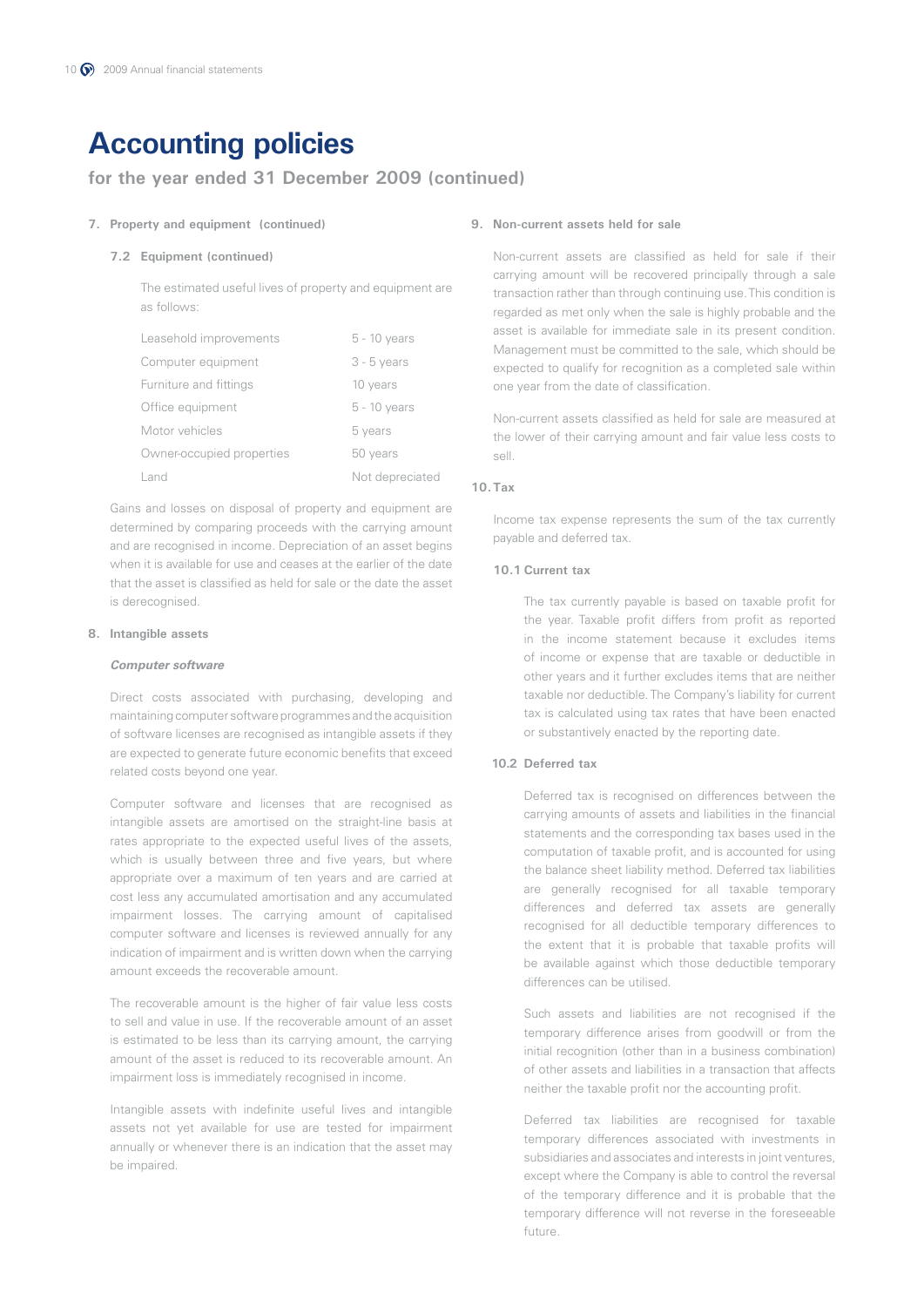### **for the year ended 31 December 2009 (continued)**

### **10.Tax (continued)**

#### **10.2 Deferred tax (continued)**

 Deferred tax assets arising from deductible temporary differences associated with such investments and interests are only recognised to the extent that it is probable that there will be sufficient taxable profits against which to utilise the benefits of the temporary differences and they are expected to reverse in the foreseeable future.

 The carrying amount of deferred tax assets is reviewed at each reporting date and reduced to the extent that it is no longer probable that sufficient taxable profits will be available to allow all or part of the asset to be recovered.

 Deferred tax assets and liabilities are measured at the tax rates that are expected to apply in the period in which the liability is settled or the asset realised, based on tax rates (and tax laws) that have been enacted or substantively enacted by the reporting date. The measurement of deferred tax liabilities and assets reflects the tax consequences that would follow from the manner in which the Company expects, at the reporting date, to recover or settle the carrying amount of its assets and liabilities.

 Deferred tax assets and liabilities are offset when there is a legally enforceable right to set off current tax assets against current tax liabilities and when they relate to income taxes levied by the same tax authority and the Company intends to settle its current tax assets and liabilities on a net basis.

#### **10.3 Current and deferred tax for the period**

 Current and deferred tax are recognised as an expense or income in profit or loss, except when they relate to items credited or debited directly to equity, in which case the tax is recognised directly in equity.

### **11.Instalment sales and leases**

### **11.1 The Company as the lessee**

 The leases entered into by the Company are primarily operating leases. The total payments made under operating leases are charged to income on a straight-line basis over the period of the lease. When an operating lease is terminated before the lease period has expired, any payment required to be made to the lessor by way of penalty is recognised as an expense in the period in which termination takes place.

#### **11.2 The Company as the lessor**

 Leases and instalment sale agreements are regarded as financing transactions with rentals and instalments receivable, less unearned finance charges, being included in advances. Lease income is recognised over the term of the lease using the net investment method, which reflects a constant periodic rate of return.

### **12. Interest income and interest expense**

Except where interest is suspended, interest income and expense are recognised in income for all interest-bearing instruments measured at amortised cost using the effective interest method. The effective interest rate is the rate that exactly discounts estimated future cash payments or receipts through the expected life of the financial instrument or, when appropriate, a shorter period to the net carrying amount of the financial asset or financial liability. When calculating the effective interest rate, the Company estimates cash flows considering all contractual terms of the financial instrument but does not consider future credit losses. The calculation includes all fees and basis points paid or received between parties to the contract that are an integral part of the effective interest rate, transaction costs and all other premiums or discounts.

### **13. Fee, commission and dividend income**

Fees and commissions are recognised on an accrual basis unless included in the effective interest rate. Dividend income from investments is recognised when the shareholder's rights to receive payment have been established.

### **14.Retirement funds**

The Company operates defined contribution funds, the assets of which are held in separate trustee-administered funds. The retirement funds are funded by payments from employees and by the Company. The Company contributions to the retirement funds are based on a percentage of the payroll and are charged to income as accrued.

#### **15. Post-retirement medical benefits**

The Company provides for post-retirement medical benefits to certain retired employees. These benefits are only applicable to employees who were members of the Company's medical aid scheme prior to May 2000 and who elected to retain the benefits in 2005 and are based on these employees remaining in service up to retirement age. The Company provides for the present value of the obligations in excess of the fair value of the plan assets which are intended to offset the expected costs relating to the post-retirement medical benefits. The costs of the defined benefit plan are assessed using the projected unit credit method. Under this method, the cost of providing post-retirement medical benefits is charged to income so as to spread the regular cost over the service lives of employees in accordance with the advice of qualified actuaries, who value the plans annually.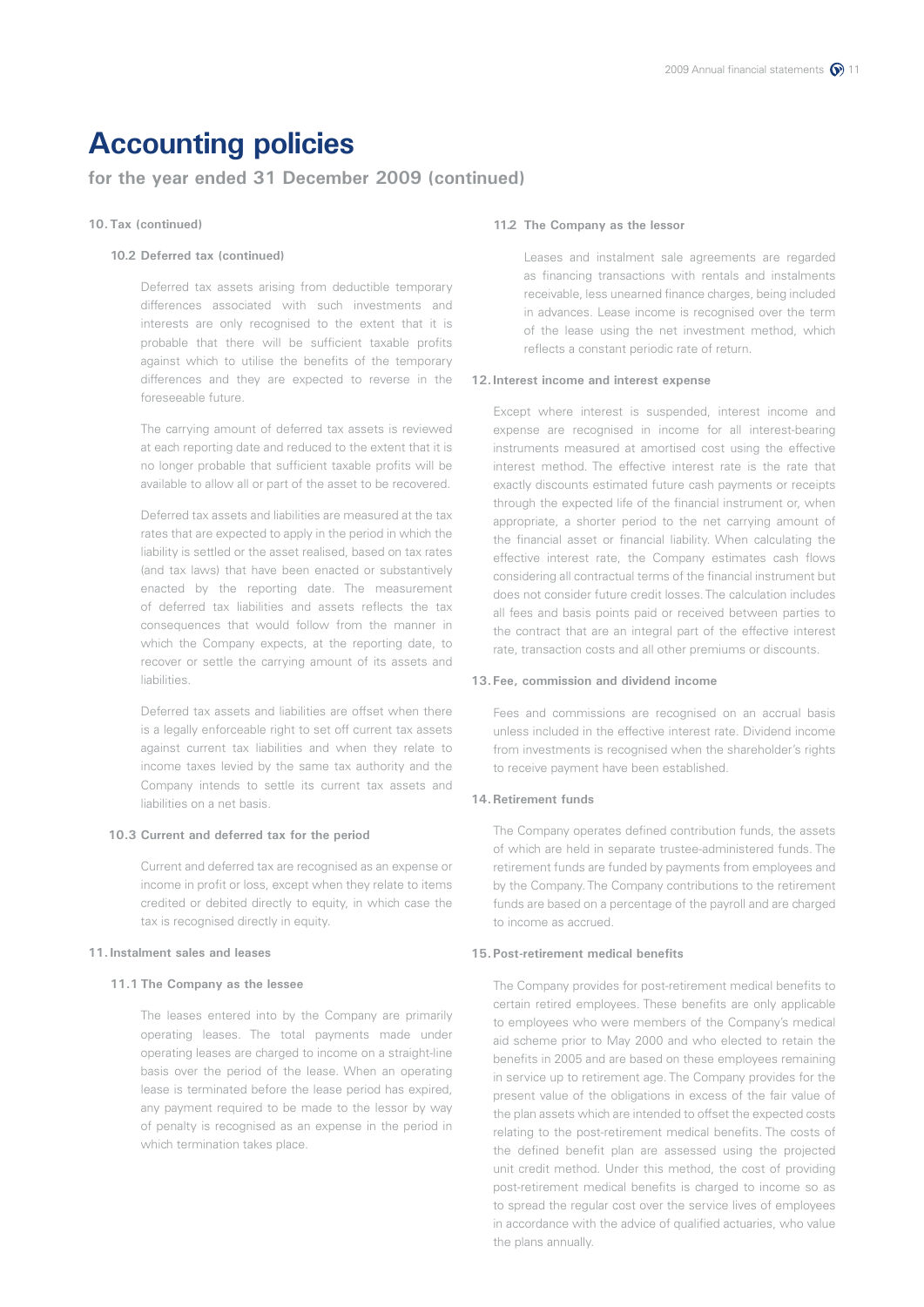### **for the year ended 31 December 2009 (continued)**

#### **15. Post-retirement medical benefits (continued)**

Actuarial gains and losses, the effect of settlements on the liability and plan assets and the curtailment gain due to the change in the post-retirement subsidy of in-service members are recognised in income immediately.

### **16. Equity compensation plans**

Share options and/or conditional awards in MBHL are awarded to employees of the Company at the discretion of the Remuneration Committee and are approved by the Board. The Company has applied the requirements of IFRS 2 to sharebased payments.

These share-based payments are equity-settled and measured at fair value at the grant date and expensed on a straight-line basis over the vesting period, based on the Company's estimate of shares that will eventually vest.

Fair value of share options is measured by use of a Black-Scholes model. The fair value has been adjusted, based on management's best estimate, for the effects of non-transferability, exercise restrictions and behavioural considerations.

### **17.General credit-risk reserve**

Banks Act circular 21/2004 requires that a general credit-risk reserve be recognised within shareholders' equity for any shortfall between total impairments raised in terms of IAS 39 and the provisions required in terms of regulation 28 of the Bank Regulations. Such reserve was maintained through an appropriation of distributable reserves to a general credit-risk reserve. The new Bank Regulations, which were effective 1 January 2008 no longer require general credit-risk reserves, which resulted in the balance of this reserve being transferred to distributable reserves.

### **18. Critical accounting estimates and judgements**

The Company makes estimates and assumptions that affect the reported amounts of assets and liabilities. Estimates and judgements are continually evaluated and are based on historical experience and other factors, including expectations of future events that are believed to be reasonable under the circumstances.

### **18.1 Impairment losses on loans and advances**

 The Company reviews its loan portfolios to assess impairment on a monthly basis. In determining whether an impairment loss should be recorded in income, the Company makes judgements as to whether there is any observable data indicating that there is a measurable decrease in the estimated future cash flows from a portfolio of loans before the decrease can be identified with an individual loan in that portfolio. This evidence may include observable data indicating that there has been an adverse change in the payment status of borrowers in the Company, or national or local economic conditions that correlate with defaults on assets in the Company. Management uses estimates based on historical loss experience for assets with credit risk characteristics and objective evidence of impairment similar to those in the portfolio when scheduling its future cash flows. The methodology and assumptions used for estimating both the amount and timing of future cash flows are reviewed regularly to reduce any differences between loss estimates and actual loss experience.

#### **18.2 Fair value of financial instruments**

 The fair value of financial instruments that are not quoted in active markets are determined by using valuation techniques. Where valuation techniques are used to determine fair values, they are validated and periodically reviewed by qualified personnel independent of the area that created them. All models are certified before they are used, and models are calibrated to ensure that outputs reflect actual data and comparative market prices. To the extent practical, models use only observable data, however areas such as credit risk, volatilities and correlations require management to make estimates. Changes in assumptions about these factors could affect the reported fair value of financial instruments.

#### **18.3 Impairment of available-for-sale equity investments**

 The Company determines that available-for-sale equity investments are impaired when there has been a significant or prolonged decline in the fair value below its cost. This determination of what is significant or prolonged requires judgement. In making this judgement, the Company evaluates among other factors, the normal volatility in share price. In addition impairment may be appropriate when there is evidence of deterioration in the financial health of the investee, industry and sector performance, changes in technology, operational and financing cash flows.

### **18.4 Income taxes**

 There are many transactions and calculations for which the ultimate tax determination is uncertain during the ordinary course of business. The Company recognises liabilities for anticipated tax issues based on estimates of whether additional taxes will be due. Where the final tax outcome of these matters is different from the amounts that were initially recorded, such differences will impact the income tax and deferred tax provisions in the period in which such determination is made.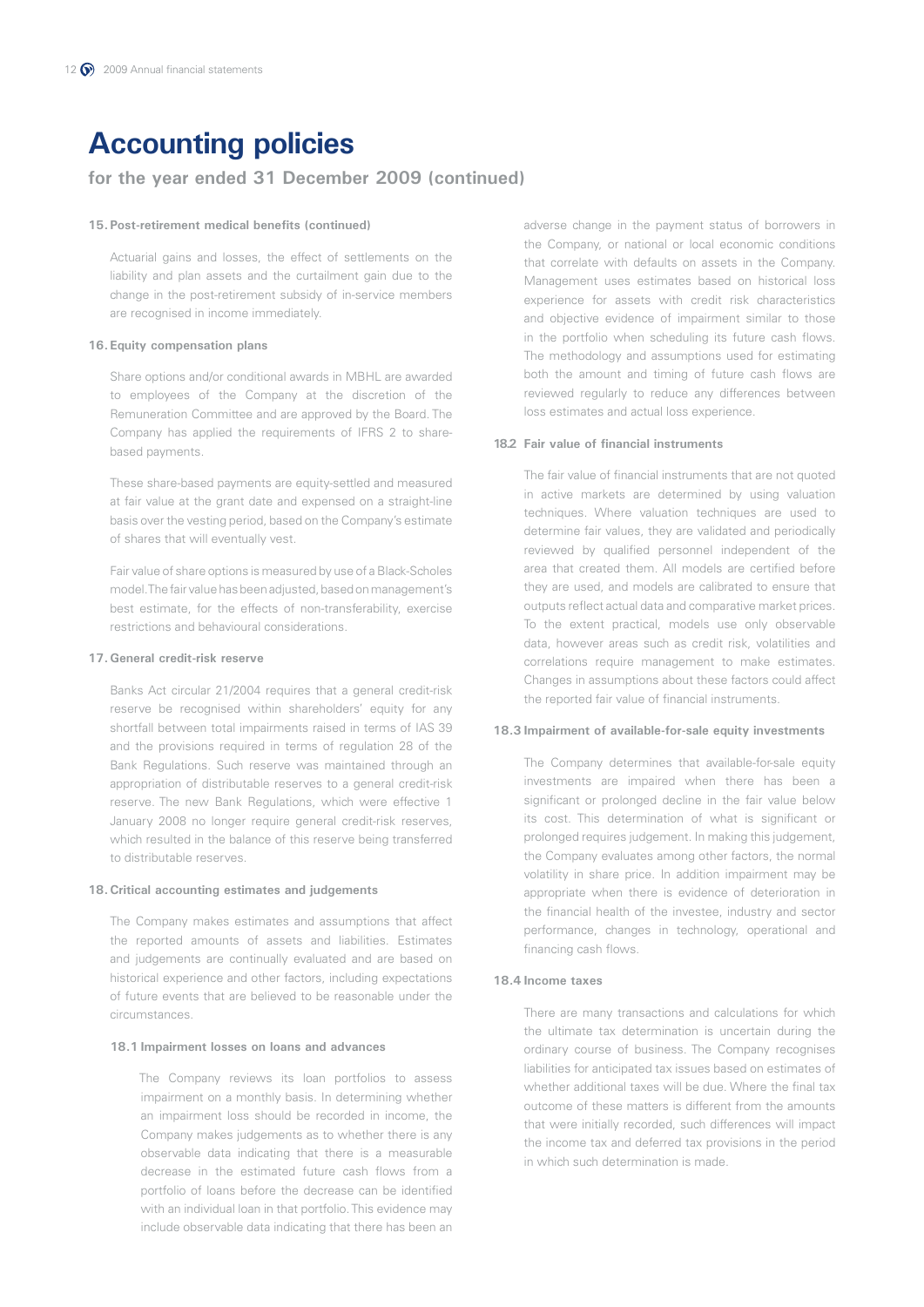### **for the year ended 31 December 2009 (continued)**

#### **19. Recent accounting developments**

There are new and revised standards and interpretations in issue that are not yet effective and there are no plans to early adopt. These include the following standards and interpretations that could be applicable to the business of the Company and may have an impact on future financial statements. The impact of initial application has not been assessed as at the date of authorisation of the annual financial statements.

- IFRS 2 (Share-based payments Amendments relating to group cash-settled share-based payment transactions) was issued during June 2009 but is only effective for annual periods beginning on or after 1 January 2010. The Company will comply with the applicable standard from the year ending 31 December 2010.
- IFRS 9 (Financial instruments: Classification and measurement) was issued during November 2009 but is only effective for annual periods beginning on or after 1 January 2013. The Company will comply with the applicable standard from the year ending 31 December 2013.
- IAS 24 (Related-party disclosures) was issued during November 2009 but is only effective for annual periods beginning on or after 1 January 2011. The Company will comply with the applicable standard from the year ending 31 December 2011.
- • IAS 27 (Consolidated and separate financial statements) was issued during 2008 but is only effective for annual periods beginning on or after 1 July 2009. The Company will comply with the applicable standard from the year ending 31 December 2010.
- IAS 28 (Investments in associates) was issued during 2008 but is only effective for annual periods beginning on or after 1 July 2009. The Company will comply with the applicable standard from the year ending 31 December 2010.
- IAS 31 (Interest in joint ventures) was issued during 2008 but is only effective for annual periods beginning on or after 1 July 2009. The Company will comply with the applicable standard from the year ending 31 December 2010.
- IAS 32 (Financial instruments: Presentation) was issued during 2009 but is only effective for annual periods beginning on or after 1 February 2010. The Company will comply with the applicable standard from the year ending 31 December 2011.
- IAS 39 (Financial Instruments: Recognition and measurement) was issued during July 2008 but is only effective for annual periods beginning on or after 1 July 2009. The Company will comply with the applicable standard from the year ending 31 December 2010.
- IFRIC 17 (Distributions of non-cash assets to owners) was issued during November 2008 but is only effective for annual periods beginning on or after 1 July 2009. The Company will comply with the applicable standard from the year ending 31 December 2010.
- IFRIC 18 (Transfers of assets from customers) was issued during January 2009 but is only effective for annual periods beginning on or after 1 July 2009. The Company will comply with the applicable standard from the year ending 31 December 2010.
- **IFRIC 19 (Extinguishing financial liabilities with equity** instruments) was issued during January 2009 but is only effective for annual periods beginning on or after 1 July 2010. The Company will comply with the applicable standard from the year ending 31 December 2011.
- Amendments resulting from the April 2009 Annual Improvements to IFRSs effective for annual periods beginning on or after 1 January 2010 to the following standards, which will be applied from the year ended 31 December 2010:
	- IFRS 5 (Non-current assets held for sale and discontinued operations);
	- IFRS 8 (Operating segments);
	- IAS 1 (Presentation of financial statements);
	- IAS 7 (Statement of cash flows);
	- IAS 17 (Leases);
	- IAS 36 (Impairment of assets);
	- IAS 38 (Intangible assets); and
	- IAS 39 (Financial instruments: Recognition and Measurement).

The following revised standards will have no effect on the Company:

- IFRS 1 (First-time adoption of IFRS: Revised and restructured) issued during November 2008 and effective for annual periods beginning on or after 1 July 2009.
- IFRS 1 (First-time adoption of IFRS: Amendments relating to oil and gas assets and determining whether an arrangement contains a lease) was issued during July 2009 and is effective for annual periods beginning on or after 1 January 2010.
- IFRS 1 (First-time adoption of IFRS: Limited exemption from comparative IFRS disclosures for first-time adopters) was issued during July 2009 and is effective for annual periods beginning on or after 1 January 2010.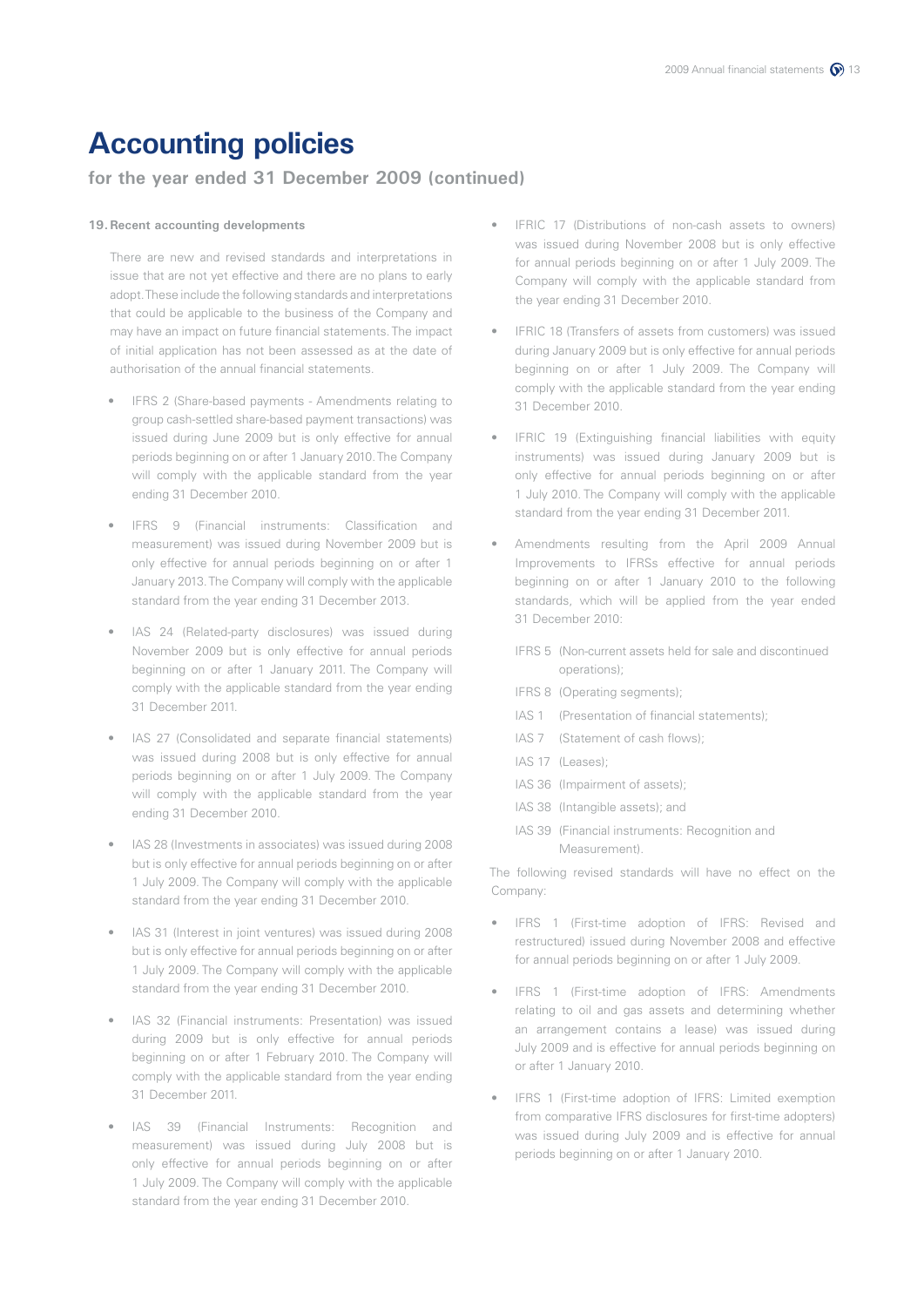# **Statement of financial position**

**at 31 December 2009**

|                                     | <b>Note</b>    | 2009<br><b>R'000</b> | 2008<br>R'000 |
|-------------------------------------|----------------|----------------------|---------------|
| <b>ASSETS</b>                       |                |                      |               |
| Intangible assets                   | $\overline{2}$ | 170 325              | 76 894        |
| Property and equipment              | 3              | 31 955               | 35 995        |
| Other accounts receivable           | $\overline{4}$ | 41 742               | 50 501        |
| Interest in subsidiaries            | 5              | 95 729               | 91 033        |
| Other investments                   | 6              | 29 957               | 20 070        |
| Deferred tax assets                 | 7              | 98 381               | 153 531       |
| Non-current assets held for sale    | 8              | 5 5 1 0              | 5 2 8 9       |
| Loans and advances                  | $\Theta$       | 3 629 574            | 3 403 789     |
| Derivative financial instruments    | 10             | 21 406               | 56 873        |
| Negotiable securities               | 11             | 267 902              | 247 141       |
| Bank term deposits                  | 12             | 35 276               | 324 295       |
| Cash and cash equivalents           | 13             | 1 400 937            | 1 464 959     |
| <b>Total assets</b>                 |                | 5 828 694            | 5930370       |
| <b>EQUITY AND LIABILITIES</b>       |                |                      |               |
| Shareholders' equity                |                | 1 465 234            | 1 296 760     |
| Share capital and share premium     | 14             | 1 483 300            | 1 483 300     |
| Share-based payments reserve        |                | 1894                 | 4 650         |
| General reserve                     |                | 12 231               | 12 231        |
| Property revaluation reserve        |                | 69                   | 69            |
| Available-for-sale reserve          |                | 60 050               | 52 436        |
| General credit-risk reserve         |                |                      |               |
| Accumulated loss                    |                | (92310)              | (255926)      |
| Liabilities                         |                | 4 363 460            | 4 633 610     |
| Deposits                            | 15             | 4 248 734            | 4 391 543     |
| Derivative financial instruments    | 10             | 16 230               | 95 091        |
| Provisions                          | 16             | 38 142               | 48 560        |
| Other accounts payable              | 18             | 60 354               | 98 110        |
| Tax                                 | 19             |                      | 306           |
| <b>Total equity and liabilities</b> |                | 5 828 694            | 5930370       |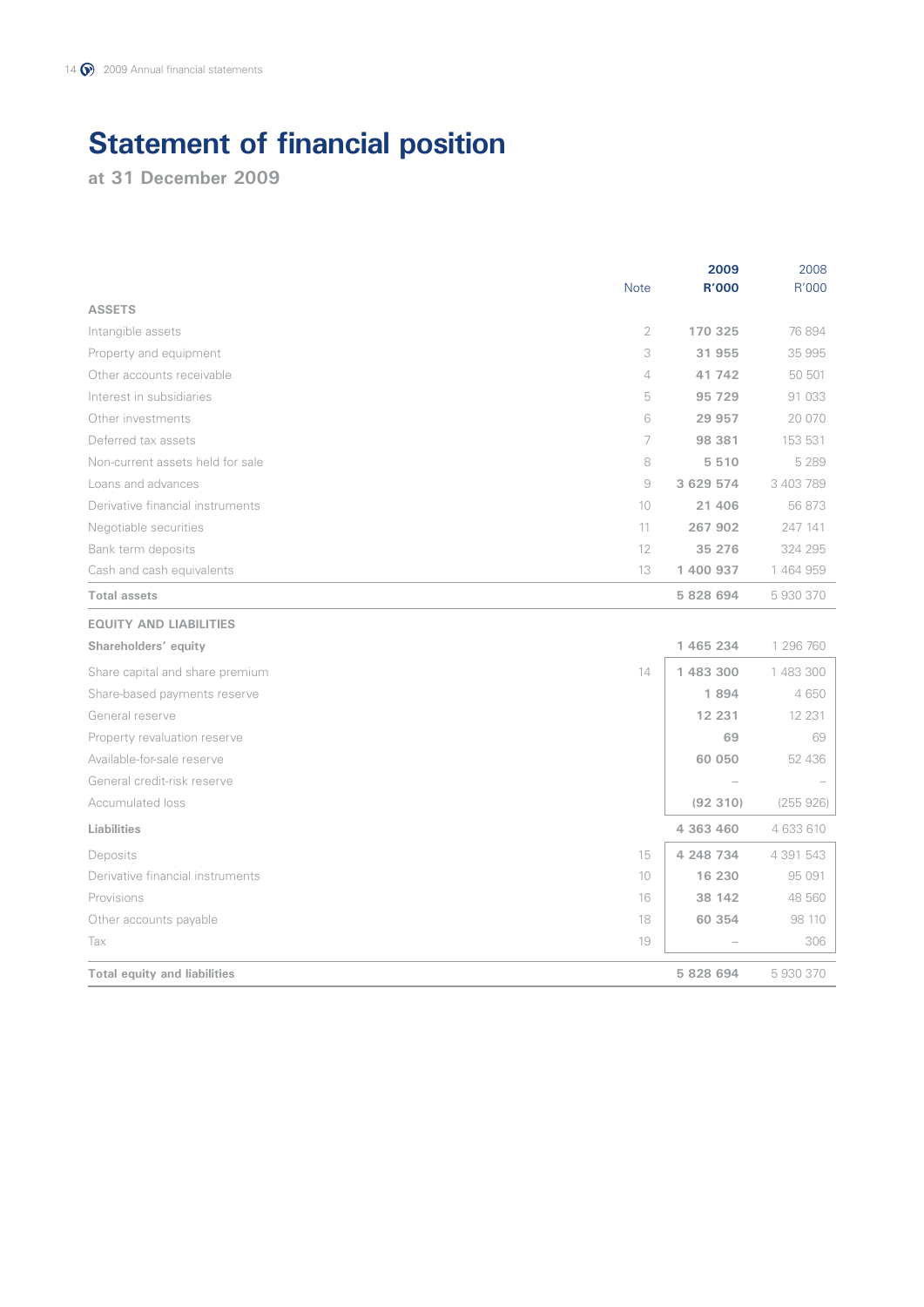# **Statement of comprehensive income**

|                                                                      |             | 2009         | 2008      |
|----------------------------------------------------------------------|-------------|--------------|-----------|
|                                                                      | <b>Note</b> | <b>R'000</b> | R'000     |
| Interest income                                                      | 21          | 535 465      | 669 221   |
| Interest expenditure                                                 | 22          | (261412)     | (337913)  |
| Net interest income                                                  |             | 274 053      | 331 308   |
| Net charge for credit losses                                         | 9.4         | (9323)       | (6618)    |
| Net interest income after credit losses                              |             | 264 730      | 324 690   |
| Net gains on disposal of available-for-sale investments              |             | 1583         | 9839      |
| Net non-interest income                                              |             | 203 062      | 183 836   |
| Non-interest income                                                  | 23          | 290 060      | 259 955   |
| Fee and commission expenditure                                       | 24          | (86998)      | (76 119)  |
| Net interest and non-interest income                                 |             | 469 375      | 518 365   |
| Operating expenditure                                                | 25          | (253 778)    | (259 166) |
| Profit before tax                                                    |             | 215 597      | 259 199   |
| Tax                                                                  | 26          | (53985)      | 159 028   |
| Profit after tax                                                     |             | 161 612      | 418 227   |
| Other comprehensive income                                           |             |              |           |
| Gains on remeasurement to fair value                                 |             | 10 096       | 32 241    |
| Release to income on disposal of available-for-sale financial assets |             | (1583)       | (9839)    |
| Tax relating to other comprehensive income                           |             | (899)        | (5497)    |
| Other comprehensive income net of tax                                |             | 7614         | 16 905    |
| Total comprehensive income                                           |             | 169 226      | 435 132   |
| Profit after tax attributable to:                                    |             |              |           |
| Equity holder of the parent                                          |             | 161 612      | 418 227   |
| Total comprehensive income attributable to:                          |             |              |           |
| Equity holder of the parent                                          |             | 169 226      | 435 132   |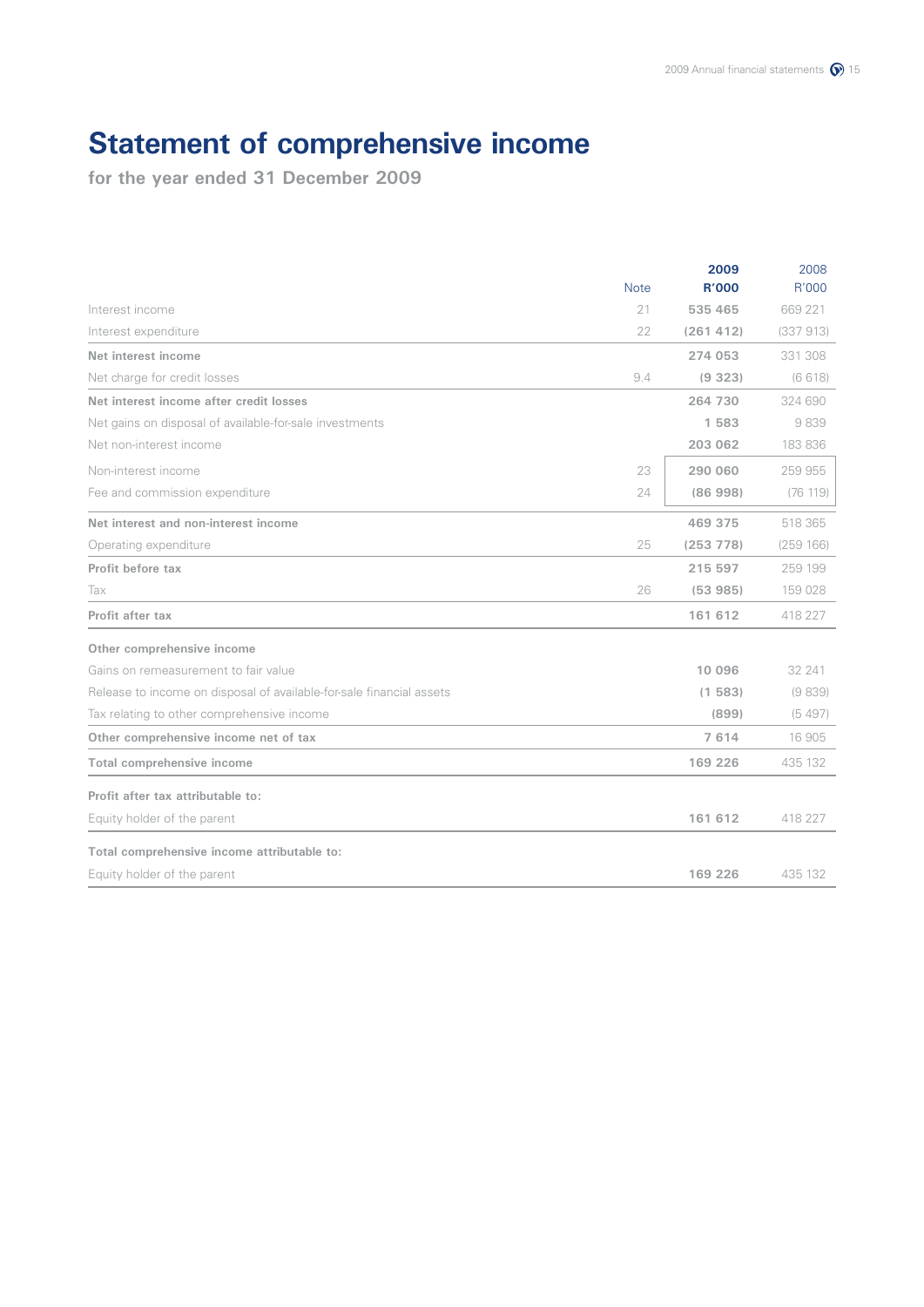# **Statement of changes in equity**

|                         | <b>Share-based</b>      |                         |                         |                         | <b>Property Available</b>  | <b>General</b>          | Accu-                    |                             |                              |
|-------------------------|-------------------------|-------------------------|-------------------------|-------------------------|----------------------------|-------------------------|--------------------------|-----------------------------|------------------------------|
|                         | <b>Share</b>            | <b>Share</b>            | payments                |                         | <b>General revaluation</b> | for-sale                | credit-risk              | mulated                     |                              |
|                         | capital<br><b>R'000</b> | premium<br><b>R'000</b> | reserve<br><b>R'000</b> | reserve<br><b>R'000</b> | reserve<br><b>R'000</b>    | reserve<br><b>R'000</b> | reserve<br><b>R'000</b>  | <b>loss</b><br><b>R'000</b> | <b>Total</b><br><b>R'000</b> |
| Shareholders' equity at |                         |                         |                         |                         |                            |                         |                          |                             |                              |
| 31 December 2007        | 124 969                 | 1 358 331               |                         | 12 2 3 1                | 69                         | 35 531                  | 19 403                   | (697 155)                   | 853 379                      |
| Net movement            |                         |                         |                         |                         |                            |                         |                          |                             |                              |
| for the year            |                         |                         | 4 6 5 0                 |                         |                            | 16 905                  | (19 403)                 | 441 229                     | 443 381                      |
| Profit after tax        |                         |                         |                         |                         |                            |                         |                          | 418 227                     | 418 227                      |
| Other comprehensive     |                         |                         |                         |                         |                            |                         |                          |                             |                              |
| income                  |                         |                         |                         |                         |                            | 22 402                  |                          |                             | 22 402                       |
| Tax relating to other   |                         |                         |                         |                         |                            |                         |                          |                             |                              |
| comprehensive income    |                         |                         |                         |                         |                            | (5497)                  |                          |                             | (5497)                       |
| Decrease in general     |                         |                         |                         |                         |                            |                         |                          |                             |                              |
| credit-risk reserve     |                         |                         |                         |                         |                            |                         | (19 403)                 | 19 403                      |                              |
| Share-based payments    |                         |                         |                         |                         |                            |                         |                          |                             |                              |
| expense                 |                         |                         | 4650                    |                         |                            |                         |                          | 3599                        | 8 2 4 9                      |
| Shareholders' equity at |                         |                         |                         |                         |                            |                         |                          |                             |                              |
| 31 December 2008        |                         | 124 969 1 358 331       | 4 650                   | 12 231                  | 69                         | 52 436                  |                          |                             | (255 926) 1 296 760          |
| Net movement            |                         |                         |                         |                         |                            |                         |                          |                             |                              |
| for the year            |                         |                         | (2756)                  |                         |                            | 7614                    |                          | 163 616                     | 168 474                      |
| Profit after tax        |                         |                         |                         |                         |                            |                         | $\overline{\phantom{0}}$ | 161 612                     | 161 612                      |
| Other comprehensive     |                         |                         |                         |                         |                            |                         |                          |                             |                              |
| income                  |                         |                         |                         |                         |                            | 8513                    |                          |                             | 8 5 1 3                      |
| Tax relating to other   |                         |                         |                         |                         |                            |                         |                          |                             |                              |
| comprehensive income    |                         |                         |                         |                         |                            | (899)                   |                          |                             | (899)                        |
| Decrease in general     |                         |                         |                         |                         |                            |                         |                          |                             |                              |
| credit-risk reserve     |                         |                         |                         |                         |                            |                         |                          |                             |                              |
| Share-based payments    |                         |                         |                         |                         |                            |                         |                          |                             |                              |
| expense                 |                         |                         | (2756)                  |                         |                            |                         |                          | 2 0 0 4                     | (752)                        |
| Shareholders' equity    |                         |                         |                         |                         |                            |                         |                          |                             |                              |
| at 31 December 2009     |                         | 124 969 1 358 331       | 1894                    | 12 231                  | 69                         | 60 050                  |                          |                             | (92 310) 1 465 234           |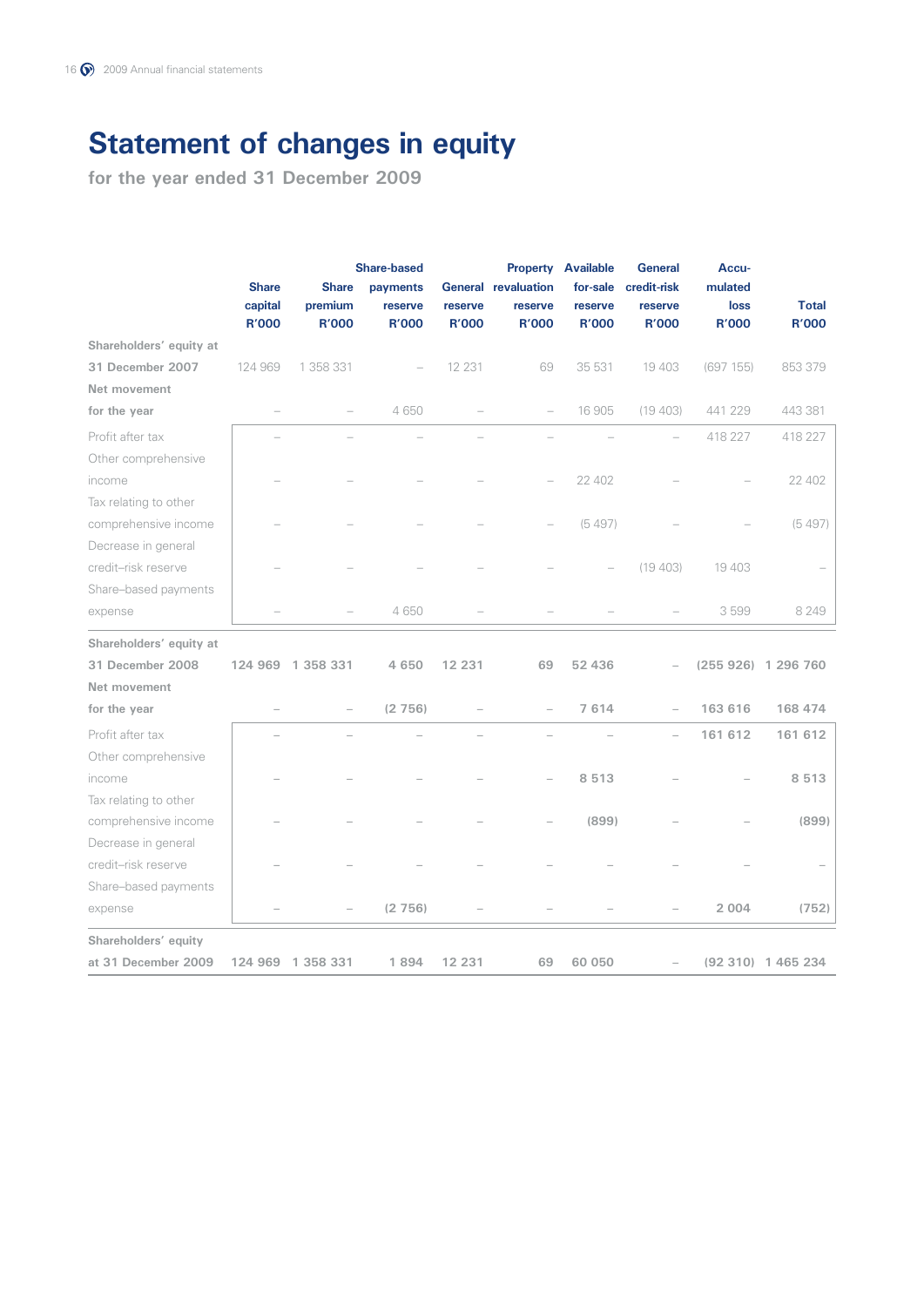# **Statement of cash flows**

|                                                        |             | 2009         | 2008      |
|--------------------------------------------------------|-------------|--------------|-----------|
|                                                        | <b>Note</b> | <b>R'000</b> | R'000     |
| <b>Operating activities</b>                            |             |              |           |
| Cash receipts from customers                           | 27.1        | 771 359      | 999621    |
| Cash paid to customers, suppliers and employees        | 27.2        | (599095)     | (644968)  |
| Cash generated from operations                         | 27.3        | 172 264      | 354 653   |
| Dividends received                                     |             | 4 4 4 1      | 2614      |
| Tax (paid)/recovered                                   | 27.4        | (40)         | 306       |
| Net decrease/(increase) in income earning assets       | 27.5        | 35 506       | (725 743) |
| Net (decrease)/increase in deposits and other accounts | 27.6        | (171806)     | 659 058   |
| Net cash inflow from operating activities              |             | 40 365       | 290 888   |
| <b>Investing activities</b>                            |             |              |           |
| Purchase of intangible assets                          |             | (100861)     | (59 412)  |
| Purchase of property and equipment                     |             | (2795)       | (27124)   |
| Acquisition of investments                             |             | (7000)       | (470)     |
| Proceeds on sale of property and equipment             |             | 2            | 43        |
| Proceeds on disposal of other investments              |             | 2 0 5 4      | 9839      |
| Decrease/(Increase) in interest in subsidiaries        |             | 4 2 1 3      | (1 181)   |
| Net cash (outflow) from investing activities           |             | (104387)     | (78305)   |
| Net cash (outflow)/inflow for the year                 |             | (64022)      | 212 583   |
| Cash and cash equivalents at the beginning of the year |             | 1464959      | 1 252 376 |
| Cash and cash equivalents at the end of year           | 13          | 1 400 937    | 1464959   |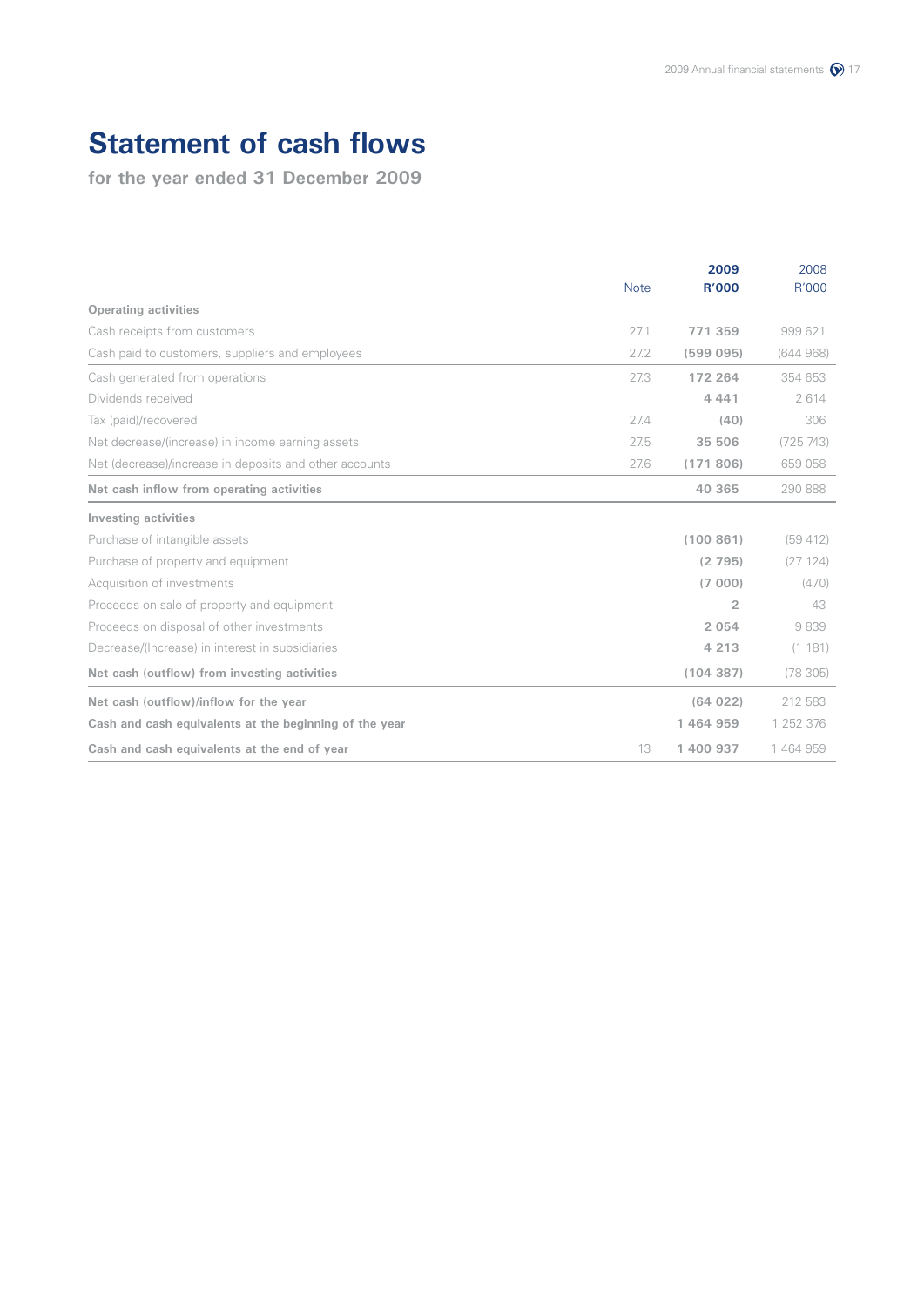|    |     |                                                     | Fair<br>value<br><b>R'000</b> | 2009<br><b>Carrying</b><br>amount<br><b>R'000</b> | Fair<br>value<br>R'000 | 2008<br>Carrying<br>amount<br>R'000 |
|----|-----|-----------------------------------------------------|-------------------------------|---------------------------------------------------|------------------------|-------------------------------------|
| 1. |     | Fair values of financial instruments                |                               |                                                   |                        |                                     |
|    | 1.1 | Categories and fair values of financial instruments |                               |                                                   |                        |                                     |
|    |     | <b>Assets</b>                                       |                               |                                                   |                        |                                     |
|    |     | Available-for-sale                                  | 137 019                       | 137 019                                           | 131 641                | 131 641                             |
|    |     | Other investments                                   | 22 275                        | 22 275                                            | 20 070                 | 20 070                              |
|    |     | Interest in subsidiaries                            | 95 729                        | 95 729                                            | 91 033                 | 91 033                              |
|    |     | Negotiable securities - Government stock            | 19 015                        | 19 015                                            | 20 538                 | 20 538                              |
|    |     | Loans and receivables                               | 5 227 456                     | 5 227 667                                         | 5 315 783              | 5 316 236                           |
|    |     | Current accounts                                    | 593 688                       | 593 688                                           | 503 622                | 503 622                             |
|    |     | Credit card                                         | 15 193                        | 15 193                                            | 14 920                 | 14 920                              |
|    |     | Mortgage loans                                      | 1705368                       | 1705368                                           | 1 560 921              | 1 560 921                           |
|    |     | Instalment sales and leases                         | 317 612                       | 317 612                                           | 349 480                | 349 480                             |
|    |     | Structured loans                                    | 247 715                       | 247 715                                           | 254 795                | 254 795                             |
|    |     | Other advances                                      | 621 249                       | 621 249                                           | 566 140                | 566 140                             |
|    |     | Negotiable securities - Treasury bills              | 197 367                       | 197 578                                           | 226 150                | 226 603                             |
|    |     | Negotiable securities - Land Bank promissory notes  | 51 309                        | 51 309                                            |                        |                                     |
|    |     | Bank term deposits                                  | 35 276                        | 35 276                                            | 324 295                | 324 295                             |
|    |     | Cash and cash equivalents                           | 1 400 937                     | 1 400 937                                         | 1464959                | 1 464 959                           |
|    |     | Other accounts receivable                           | 41 742                        | 41 742                                            | 50 501                 | 50 501                              |
|    |     | Designated at fair value through profit and loss    | 136 431                       | 136 431                                           | 153 911                | 153 911                             |
|    |     | Mortgage loans                                      | 40 130                        | 40 130                                            | 53 946                 | 53 946                              |
|    |     | Instalment sales and leases                         | 24 182                        | 24 182                                            | 21 300                 | 21 300                              |
|    |     | Other advances                                      | 64 437                        | 64 437                                            | 78 665                 | 78 665                              |
|    |     | Other investments                                   | 7682                          | 7 682                                             |                        |                                     |
|    |     | Held-for-trading                                    |                               |                                                   |                        |                                     |
|    |     | Derivative financial instruments                    | 21 406                        | 21 406                                            | 56 873                 | 56 873                              |
|    |     |                                                     | 5 522 312                     | 5 522 523                                         | 5 658 208              | 5 658 661                           |
|    |     | <b>Liabilities</b>                                  |                               |                                                   |                        |                                     |
|    |     | Held-for-trading                                    |                               |                                                   |                        |                                     |
|    |     | Derivative financial instruments                    | 16 230                        | 16 230                                            | 95 091                 | 95 091                              |
|    |     | <b>Other financial liabilities</b>                  | 4 309 088                     | 4 309 088                                         | 4 489 959              | 4 489 959                           |
|    |     | Deposits                                            | 4 248 734                     | 4 248 734                                         | 4 391 543              | 4 391 543                           |
|    |     | Tax                                                 |                               |                                                   | 306                    | 306                                 |
|    |     | Other accounts payable                              | 60 354                        | 60 354                                            | 98 110                 | 98 110                              |
|    |     |                                                     | 4 325 318                     | 4 325 318                                         | 4 585 050              | 4 585 050                           |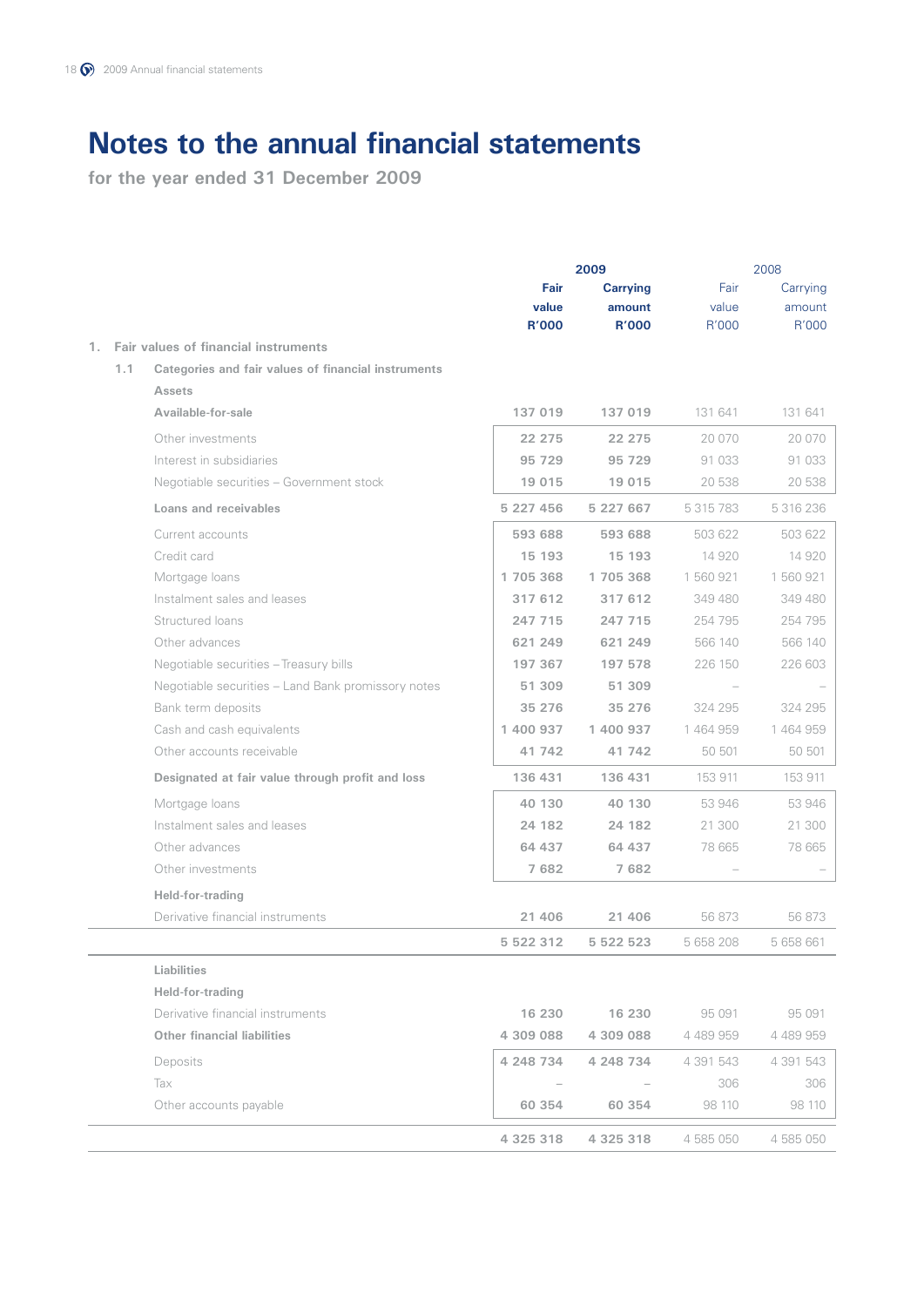**for the year ended 31 December 2009 (continued)**

### **1. Fair values of financial instruments (continued)**

### **1.2 Valuation techniques and assumptions applied for the purpose of measuring fair value**

- Cash and cash equivalents have short terms to maturity. For this reason, the carrying amounts at the reporting date approximate the fair values.
- Treasury bills and Land Bank promissory notes have short terms to maturity and are carried at amortised cost. Fair value is based on quoted market values at the reporting date.
- The fair values of loans and advances that are carried at amortised cost approximate the fair values reported as they bear variable rates of interest. In addition, fair value is approximated through the credit impairment models.
- Deposits generally have short terms to maturity, thus the values reported approximate the fair value.
- The fair value of publicly traded derivatives, securities and investments is based on quoted market values at the reporting date.
- The fair value of other financial assets and financial liabilities, excluding derivatives, is determined in accordance with generally accepted pricing models based on discounted cash flow analysis using prices from observable current market transactions and adjusted by relevant market pricing.
- The fair value of other unlisted investments which are an integral part of the Company's structured loan portfolio are valued in terms of the shareholders agreement conditions. The fair value of other investments and interest in subsidiaries which are unlisted, is determined by reference to the net asset value of the entity.
- The fair value of loans and advances designated at fair valued through profit and loss is calculated using the credit spread observed at origination. The fair values are adjusted for deterioration of credit quality through the application of the credit impairment models.

### **1.3 Fair value measurements recognised in the statement of financial position**

 Financial instruments that are measured subsequent to initial recognition at fair value are grouped into Levels 1 to 3 based on the degree to which the fair value is observable:

- Level 1 fair value measurements are those derived from quoted prices (unadjusted) in active markets for identical assets or liabilities;
- Level 2 fair value measurements are those derived from inputs other than quoted prices included within Level 1 that are observable for the asset or liability, either directly (i.e. as prices) or indirectly (i.e. derived from prices); and
- Level 3 fair value measurements are those derived from valuation techniques that include inputs for the asset or liability that are not based on observable market data (unobservable inputs).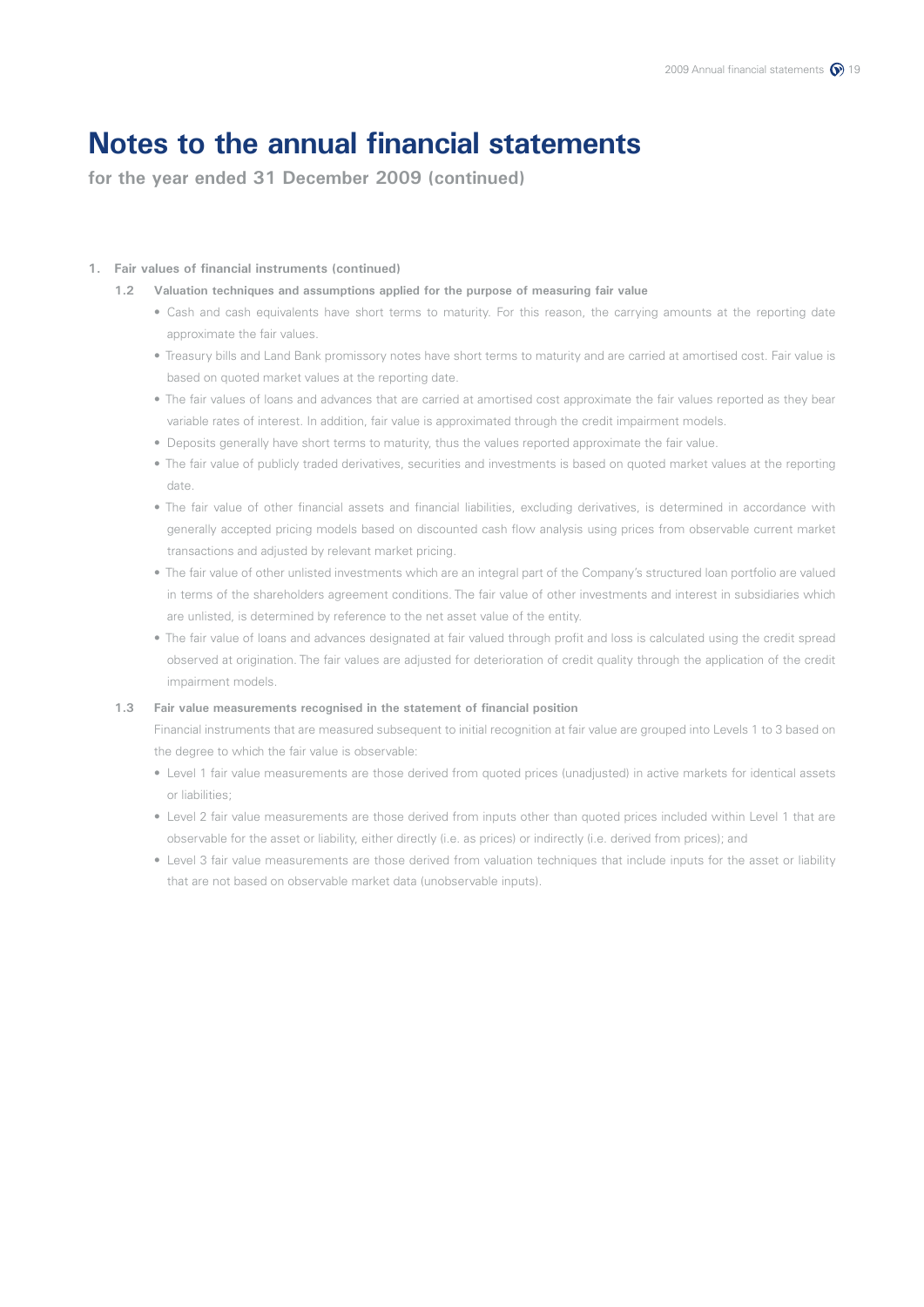**for the year ended 31 December 2009 (continued)**

|    |     |                                                    | Level 1<br><b>R'000</b>  | Level <sub>2</sub><br><b>R'000</b> | Level <sub>3</sub><br><b>R'000</b> | <b>Total</b><br><b>R'000</b> |
|----|-----|----------------------------------------------------|--------------------------|------------------------------------|------------------------------------|------------------------------|
| 1. |     | Fair values of financial instruments (continued)   |                          |                                    |                                    |                              |
|    | 1.3 | Fair value measurements recognised                 |                          |                                    |                                    |                              |
|    |     | in the statement of financial position (continued) |                          |                                    |                                    |                              |
|    |     | 2009                                               |                          |                                    |                                    |                              |
|    |     | <b>Assets</b>                                      |                          |                                    |                                    |                              |
|    |     | Available-for-sale                                 |                          |                                    |                                    |                              |
|    |     | Other investments                                  | 22 032                   | 243                                |                                    | 22 275                       |
|    |     | Interest in subsidiaries                           | $\overline{\phantom{a}}$ | 95 729                             |                                    | 95 729                       |
|    |     | Negotiable securities - Government stock           | 19 015                   |                                    |                                    | 19 015                       |
|    |     | Designated at fair value through profit and loss   |                          |                                    |                                    |                              |
|    |     | Mortgage loans                                     |                          | 40 130                             |                                    | 40 130                       |
|    |     | Instalment sales and leases                        |                          | 24 182                             |                                    | 24 182                       |
|    |     | Other advances                                     |                          | 64 437                             |                                    | 64 437                       |
|    |     | Other investments                                  |                          |                                    | 7682                               | 7682                         |
|    |     | Held-for-trading                                   |                          |                                    |                                    |                              |
|    |     | Derivative financial instruments                   | 21 406                   |                                    |                                    | 21 406                       |
|    |     |                                                    | 62 453                   | 224 721                            | 7682                               | 294 856                      |
|    |     | <b>Liabilities</b>                                 |                          |                                    |                                    |                              |
|    |     | Held-for-trading                                   |                          |                                    |                                    |                              |
|    |     | Derivative financial instruments                   | 16 230                   |                                    |                                    | 16 230                       |
|    |     |                                                    | 16 230                   |                                    |                                    | 16 230                       |
|    |     | 2008                                               |                          |                                    |                                    |                              |
|    |     | <b>Assets</b>                                      |                          |                                    |                                    |                              |
|    |     | Available-for-sale                                 |                          |                                    |                                    |                              |
|    |     | Other investments                                  | 19788                    | 282                                |                                    | 20 070                       |
|    |     | Interest in subsidiaries                           |                          | 91 033                             |                                    | 91 033                       |
|    |     | Negotiable securities - Government stock           | 20 538                   |                                    |                                    | 20 538                       |
|    |     | Designated at fair value through profit and loss   |                          |                                    |                                    |                              |
|    |     | Mortgage loans                                     |                          | 53 946                             |                                    | 53 946                       |
|    |     | Instalment sales and leases                        |                          | 21 300                             |                                    | 21 300                       |
|    |     | Other advances                                     |                          | 78 665                             |                                    | 78 665                       |
|    |     | Held-for-trading                                   |                          |                                    |                                    |                              |
|    |     | Derivative financial instruments                   | 56 873                   |                                    |                                    | 56 873                       |
|    |     |                                                    | 97 199                   | 245 226                            | $\qquad \qquad -$                  | 342 425                      |
|    |     | Liabilities                                        |                          |                                    |                                    |                              |
|    |     | Held-for-trading                                   |                          |                                    |                                    |                              |
|    |     | Derivative financial instruments                   | 95 091                   |                                    |                                    | 95 091                       |
|    |     |                                                    | 95 091                   |                                    |                                    | 95 091                       |

There were no transfers between Level 1 and 2 during the year.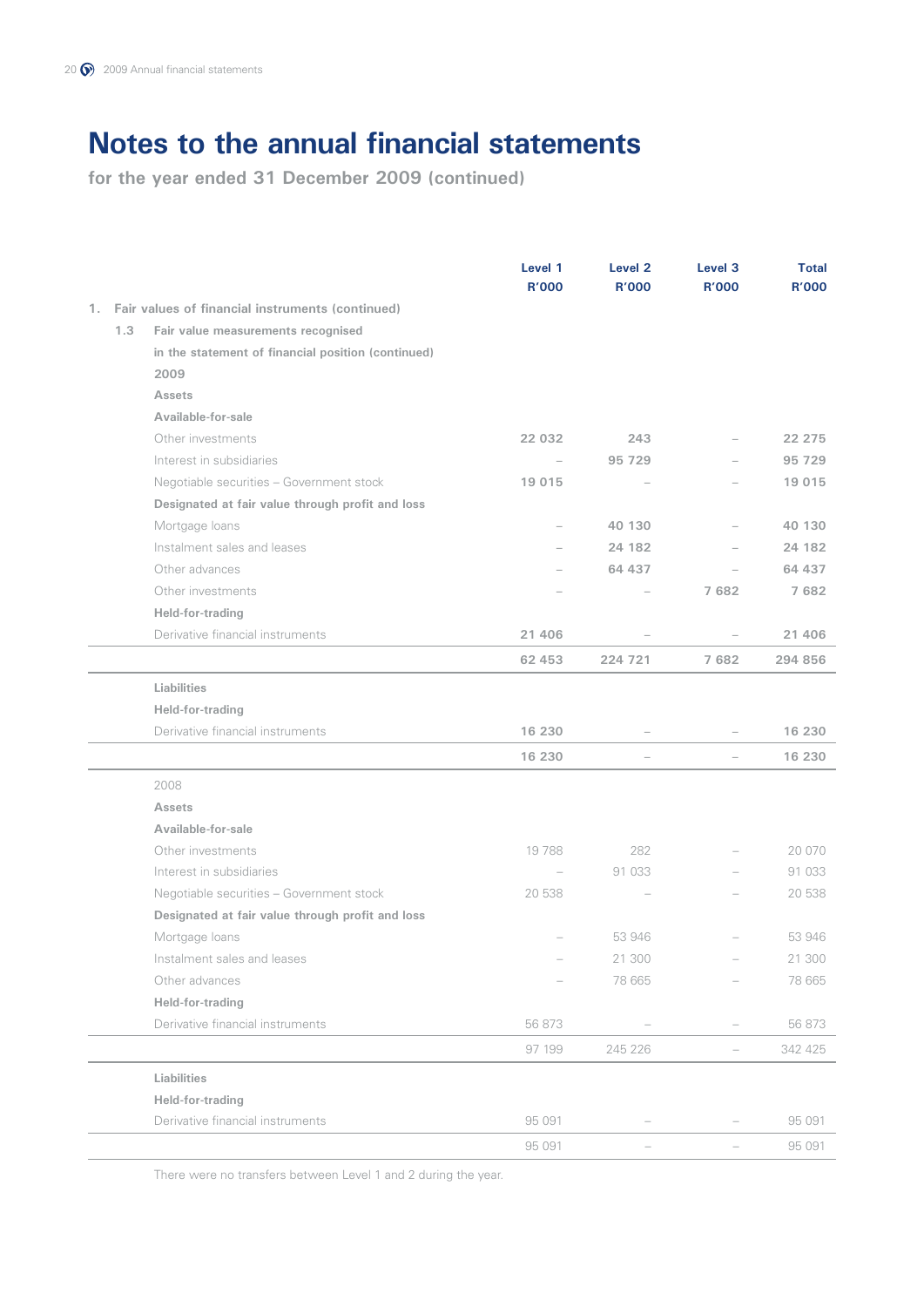|    |                                                                                         | 2009<br><b>R'000</b> | 2008<br>R'000 |
|----|-----------------------------------------------------------------------------------------|----------------------|---------------|
| 1. | Fair values of financial instruments (continued)                                        |                      |               |
|    | Reconciliation of Level 3 fair value measurements of financial assets<br>1.4            |                      |               |
|    | Designated at fair value through profit and loss                                        |                      |               |
|    | Other investments - unlisted equities                                                   |                      |               |
|    | Balance at the beginning of the year                                                    |                      |               |
|    | Acquisitions                                                                            | 7 0 0 0              |               |
|    | Gains on remeasurement to fair value in comprehensive income                            | 682                  |               |
|    | Balance at the end of the year                                                          | 7682                 |               |
|    | 1.5<br>Loans and receivables designated at fair value through profit and loss           |                      |               |
|    | Cumulative changes in fair value attributable to credit risk                            |                      |               |
|    | Changes in fair value attributable to changes in credit risk recognised during the year |                      |               |
|    | At the reporting date there are no significant concentrations of credit risk.           |                      |               |
|    | To confirm the amount of the fair value attributable to changes in credit risk,         |                      |               |
|    | a review of those loans or receivables designated at fair value through profit          |                      |               |
|    | and loss was conducted. The Company has no credit derivatives over loans                |                      |               |
|    | and receivables designated at fair value through profit and loss.                       |                      |               |
| 2. | Intangible assets                                                                       |                      |               |
|    | Computer software                                                                       |                      |               |
|    | Cost at the beginning of the year                                                       | 120 985              | 61 291        |
|    | <b>Additions</b>                                                                        | 100 861              | 59 412        |
|    | Net transfer (to)/from property and equipment                                           | (5)                  | 282           |
|    | Write-off of obsolete software                                                          | (38)                 |               |
|    | Cost at the end of the year                                                             | 221803               | 120 985       |
|    | Accumulated amortisation and impairment losses at the beginning of the year             | (44091)              | (37723)       |
|    | Amortisation                                                                            | (7428)               | (6086)        |
|    | Net transfer to/(from) property and equipment                                           | 3                    | (282)         |
|    | Write-off of obsolete software                                                          | 38                   |               |
|    | Accumulated amortisation and impairment losses at the end of the year                   | (51478)              | (44091)       |
|    | Net carrying amount at the end of the year                                              | 170 325              | 76 894        |
|    | *Transfer between various categories of property and equipment and intangible assets.   |                      |               |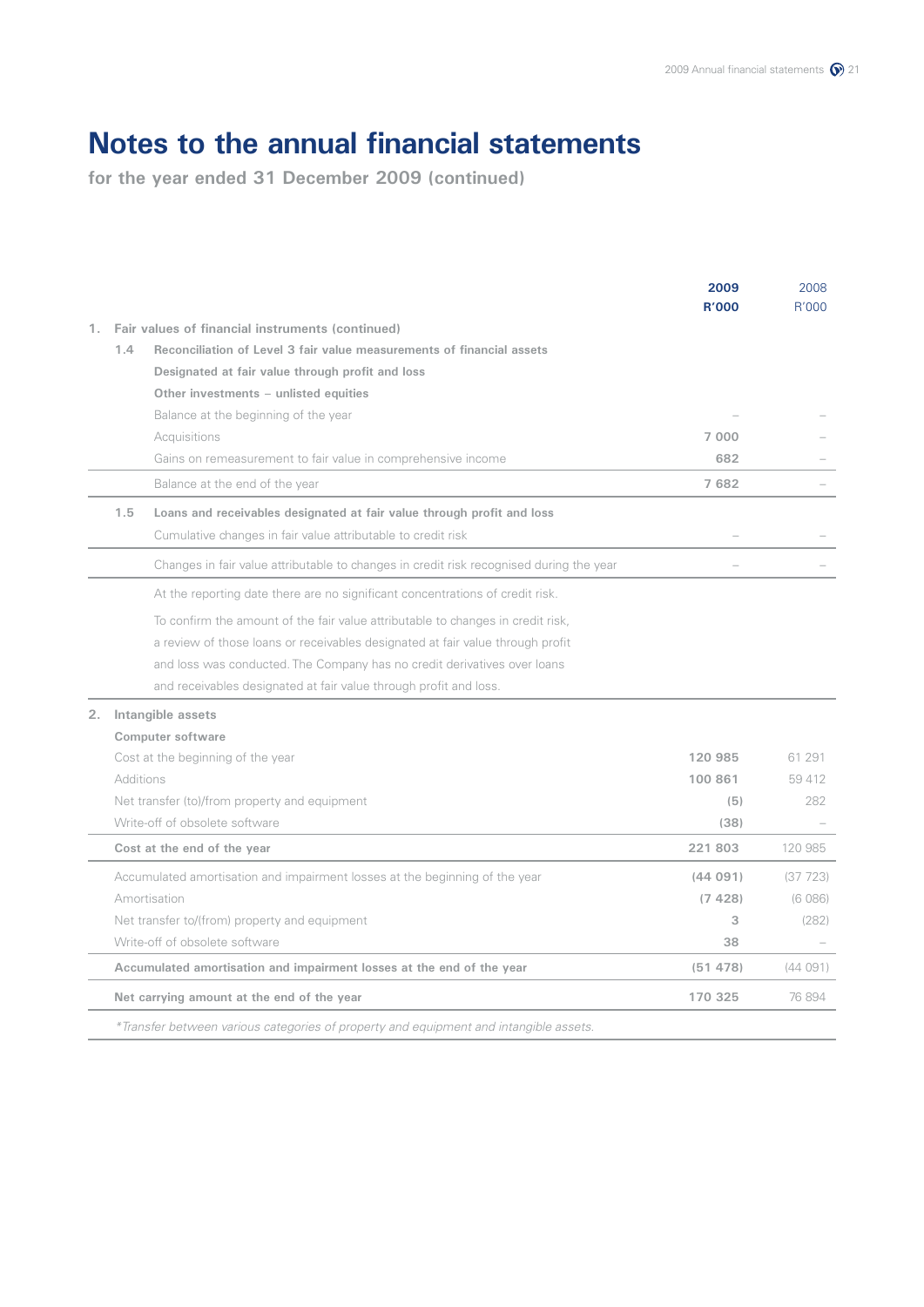**for the year ended 31 December 2009 (continued)**

|    |                               | Owner-                   | <b>Furniture</b><br><b>Leasehold</b> |                 |                          |               |                          |                     |
|----|-------------------------------|--------------------------|--------------------------------------|-----------------|--------------------------|---------------|--------------------------|---------------------|
|    |                               | occupied                 | improve-                             | <b>Computer</b> | and                      | <b>Office</b> | <b>Motor</b>             |                     |
|    |                               | property                 |                                      | ments equipment | fittings                 | equipment     | vehicles                 | <b>Total</b>        |
|    |                               | <b>R'000</b>             | <b>R'000</b>                         | <b>R'000</b>    | <b>R'000</b>             | <b>R'000</b>  | <b>R'000</b>             | <b>R'000</b>        |
| 3. | Property and equipment        |                          |                                      |                 |                          |               |                          |                     |
|    | 2009                          |                          |                                      |                 |                          |               |                          |                     |
|    | Open market value/cost at the |                          |                                      |                 |                          |               |                          |                     |
|    | beginning the of the year     | 164                      | 18 917                               | 93 896          | 9 2 7 3                  | 22 4 29       | 415                      | 145 094             |
|    | <b>Additions</b>              | $\overline{\phantom{0}}$ | 581                                  | 428             | 47                       | 1 662         | 77                       | 2 7 9 5             |
|    | Transfer*                     |                          | $\overline{\phantom{0}}$             | (1854)          | 583                      | 1 276         | $\overline{\phantom{0}}$ | 5                   |
|    | Write-off of obsolete assets  |                          | $\overline{\phantom{a}}$             | (648)           | (4)                      | (248)         |                          | (900)               |
|    | Open market value/cost at the |                          |                                      |                 |                          |               |                          |                     |
|    | end of the year               | 164                      | 19 4 98                              | 91 822          | 9899                     | 25 119        | 492                      | 146 994             |
|    | Accumulated depreciation and  |                          |                                      |                 |                          |               |                          |                     |
|    | impairment losses at the      |                          |                                      |                 |                          |               |                          |                     |
|    | beginning of the year         | $\overline{\phantom{a}}$ | (14621)                              | (68523)         | (8354)                   | (17257)       |                          | $(344)$ $(109 099)$ |
|    | Depreciation                  |                          | (783)                                | (4245)          | (241)                    | (1510)        | (46)                     | (6825)              |
|    | Transfer*                     |                          | $\overline{\phantom{0}}$             | 1854            | (568)                    | (1 291)       |                          | (5)                 |
|    | Write-off of obsolete assets  |                          |                                      | 648             | 4                        | 238           |                          | 890                 |
|    | Accumulated depreciation and  |                          |                                      |                 |                          |               |                          |                     |
|    | impairment losses at the      |                          |                                      |                 |                          |               |                          |                     |
|    | end of the year               |                          | (15404)                              | (70, 266)       | (9 159)                  | (19820)       |                          | $(390)$ $(115039)$  |
|    | Net carrying amount at the    |                          |                                      |                 |                          |               |                          |                     |
|    | end of the year               | 164                      | 4 0 9 4                              | 21 556          | 740                      | 5 2 9 9       | 102                      | 31 955              |
|    | 2008                          |                          |                                      |                 |                          |               |                          |                     |
|    | Open market value/cost at the |                          |                                      |                 |                          |               |                          |                     |
|    | beginning of the year         | 164                      | 18 3 25                              | 70 493          | 8499                     | 22 185        | 415                      | 120 081             |
|    | Additions                     | $\overline{\phantom{0}}$ | 699                                  | 24 900          | 439                      | 1 086         | $\overline{\phantom{0}}$ | 27 124              |
|    | Transfer*                     | $\overline{\phantom{0}}$ |                                      | (203)           | 348                      | (427)         | $\qquad \qquad -$        | (282)               |
|    | Write-off of obsolete assets  |                          |                                      | (29)            | (13)                     | (12)          |                          | (54)                |
|    | Disposals                     |                          | (107)                                | (1265)          | $\overline{\phantom{m}}$ | (403)         | $\qquad \qquad -$        | (1775)              |
|    | Open market value/cost at the |                          |                                      |                 |                          |               |                          |                     |
|    | end of the year               | 164                      | 18 917                               | 93 896          | 9 2 7 3                  | 22 429        | 415                      | 145 094             |
|    | Accumulated depreciation and  |                          |                                      |                 |                          |               |                          |                     |
|    | impairment losses at the      |                          |                                      |                 |                          |               |                          |                     |
|    | beginning of the year         |                          | (13908)                              | (64808)         | (7723)                   | (16671)       | (316)                    | (103 426)           |
|    | Depreciation                  |                          | (819)                                | (5211)          | (330)                    | (1 382)       | (28)                     | (7770)              |
|    | Transfer*                     |                          |                                      | 203             | (314)                    | 393           | $\overline{\phantom{0}}$ | 282                 |
|    | Write-off of obsolete assets  |                          |                                      | 28              | 13                       | 11            |                          | 52                  |
|    | Disposals                     |                          | 106                                  | 1 2 6 5         | $\overline{\phantom{0}}$ | 392           |                          | 1763                |
|    | Accumulated depreciation and  |                          |                                      |                 |                          |               |                          |                     |
|    | impairment losses at the      |                          |                                      |                 |                          |               |                          |                     |
|    | end of the year               | $\overline{\phantom{0}}$ | (14621)                              | (68523)         | (8354)                   | (17257)       | (344)                    | (10909)             |
|    | Net carrying amount at the    |                          |                                      |                 |                          |               |                          |                     |
|    | end of the year               | 164                      | 4 2 9 6                              | 25 373          | 919                      | 5 172         | 71                       | 35 995              |
|    |                               |                          |                                      |                 |                          |               |                          |                     |

*\*Transfer between various categories of property and equipment and intangible assets.*

### **Note:**

 The owner-occupied property comprises stand 624 Malvern, Johannesburg, with a building thereon. The property is valued at the offer to purchase amount received.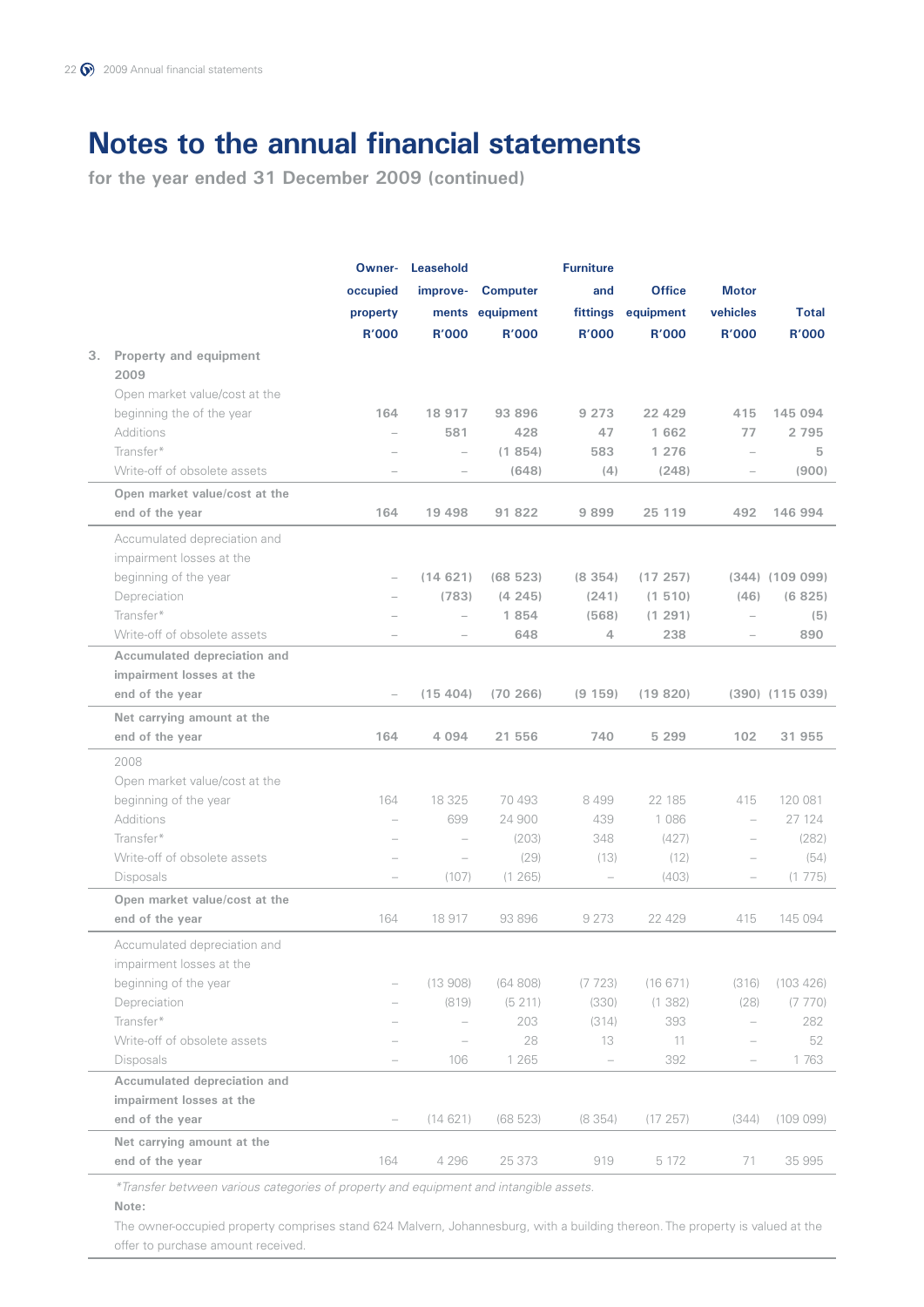**for the year ended 31 December 2009 (continued)**

|    |                                                                                           | 2009         | 2008    |
|----|-------------------------------------------------------------------------------------------|--------------|---------|
|    |                                                                                           | <b>R'000</b> | R'000   |
| 4. | Other accounts receivable                                                                 |              |         |
|    | Items in transit                                                                          | 12 941       | 2626    |
|    | Loans to fellow subsidiaries and holding company (refer to note 28.2)                     | 12 2 36      | 11 260  |
|    | Prepayments and deposits                                                                  | 6 5 6 4      | 6 179   |
|    | Other receivables                                                                         | 10 001       | 30 436  |
|    |                                                                                           | 41 742       | 50 501  |
| 5. | Interest in subsidiaries                                                                  |              |         |
|    | <b>Unlisted</b>                                                                           |              |         |
|    | Shares at fair value                                                                      |              |         |
|    | Portion 2 of Lot 8 Sandown (Pty) Limited                                                  | 50 605       | 41 621  |
|    | Loans to subsidiaries                                                                     | 45 124       | 49 412  |
|    | Portion 2 of Lot 8 Sandown (Pty) Limited                                                  | 40 390       | 44 832  |
|    | LSM (Troyeville) Properties (Pty) Limited                                                 | 6 4 9 4      | 6 2 6 5 |
|    | Less: Provisions held against loan accounts                                               | (1760)       | (1685)  |
|    |                                                                                           | 95 729       | 91 033  |
|    | A register containing details of investments in subsidiaries is available for inspection  |              |         |
|    | at the registered office of the Company.                                                  |              |         |
|    |                                                                                           |              |         |
|    | The loans bear interest at the prevailing prime rate and have no fixed terms of maturity. |              |         |
| 6. | Other investments                                                                         |              |         |
|    | Available-for-sale                                                                        |              |         |
|    | <b>Unlisted equities</b>                                                                  | 243          | 5 5 7 1 |
|    | Interest in associated company*                                                           |              | 3 2 3 4 |
|    | Other                                                                                     | 243          | 2 3 3 7 |
|    | <b>Listed equities</b>                                                                    | 22 032       | 19788   |
|    | Mercantile Bank Holdings Limited                                                          |              |         |
|    | (shares held by the Bank for the employee share option scheme)                            | 6 3 9 5      | 7785    |
|    | African Bank Investment Limited                                                           | 751          | 648     |
|    | Capitec Bank Holdings Limited                                                             | 13           |         |
|    | Kap International Limited                                                                 | 16           | 11      |
|    | Visa Inc.                                                                                 | 14 8 5 7     | 11 344  |
|    | Designated at fair value through profit and loss                                          |              |         |
|    | <b>Unlisted equities</b>                                                                  | 7 682        |         |
|    |                                                                                           | 29 957       | 25 359  |
|    | Reclassification of investments as non-current assets held for sale (see note 8)          |              | (5289)  |
|    |                                                                                           | 29 957       | 20 070  |
|    | Directors' valuation of unlisted investments                                              | 243          | 5 5 7 1 |
|    | *The percentage shareholding of the Bank in this entity is 21.4%.                         |              |         |
|    | The financial year-end is February.                                                       |              |         |
|    | A register containing details of other investments is available for inspection            |              |         |

at the registered office of the Company.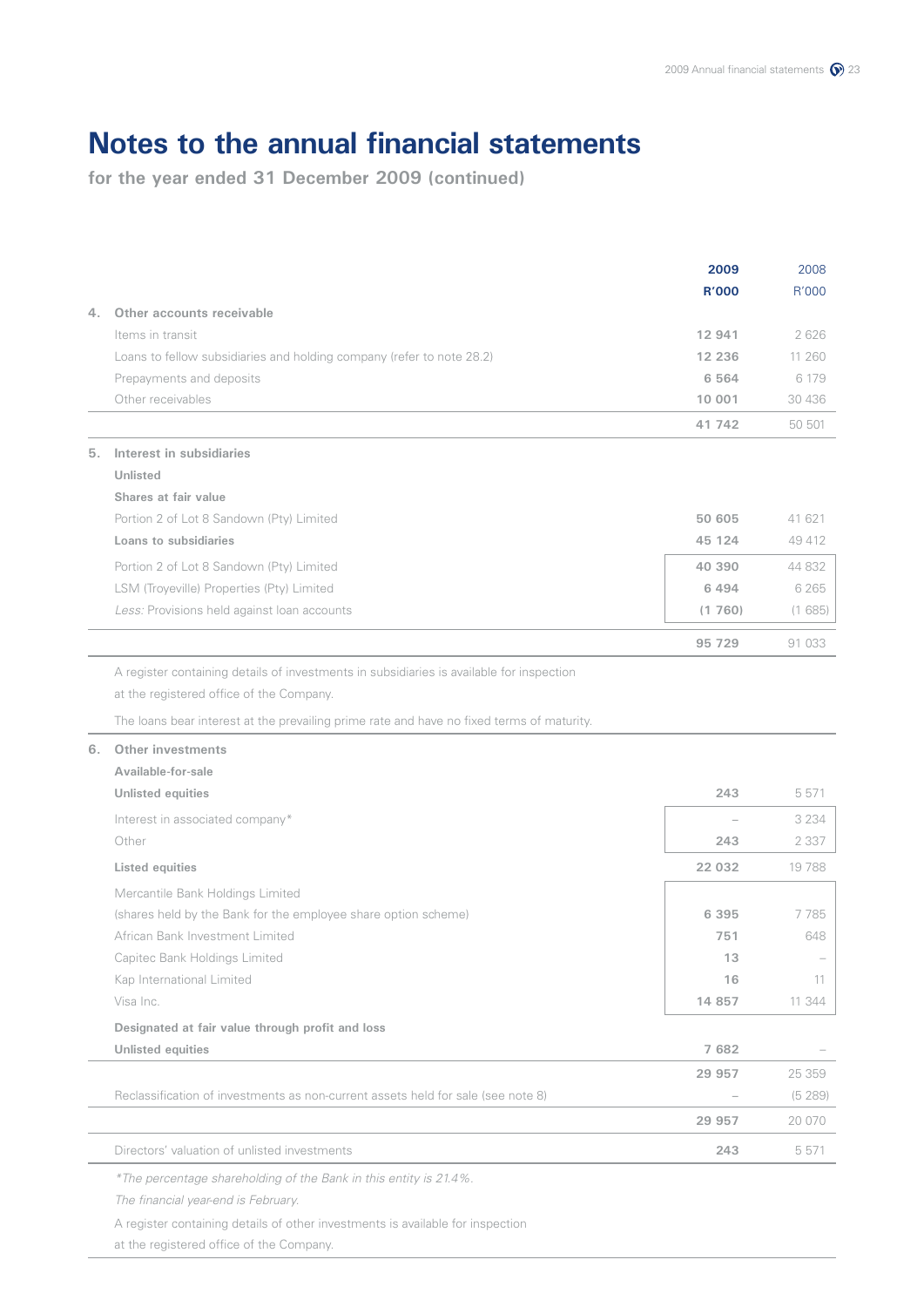**for the year ended 31 December 2009 (continued)**

|                |                                                                                                       | 2009         | 2008    |
|----------------|-------------------------------------------------------------------------------------------------------|--------------|---------|
|                |                                                                                                       | <b>R'000</b> | R'000   |
| 7 <sup>1</sup> | Deferred tax                                                                                          |              |         |
|                | Balance at the beginning of the year                                                                  | 153 531      |         |
|                | Current year charge                                                                                   |              |         |
|                | Per the statement of comprehensive income                                                             | (54251)      | 159 028 |
|                | Per the statement of changes in equity                                                                | (899)        | (5497)  |
|                |                                                                                                       | 98 381       | 153 531 |
|                | Deferred tax is attributable to the following temporary differences                                   |              |         |
|                | <b>Assets</b>                                                                                         |              |         |
|                | Property and equipment                                                                                | (14990)      | (9619)  |
|                | Intangibles                                                                                           | 3            | 3       |
|                | Short and long-term provisions                                                                        | (4 105)      | 2 550   |
|                | Calculated tax losses                                                                                 | 104 339      | 157 739 |
|                | Revaluations                                                                                          | (6395)       | (5497)  |
|                | Leases                                                                                                | 1 548        | 1 376   |
|                | Interest rate swaps                                                                                   | 2 107        | 2 4 9 7 |
|                | Other                                                                                                 | 15 874       | 4 4 8 2 |
|                |                                                                                                       | 98 381       | 153 531 |
|                | Deferred tax assets have been recognised for the carry forward amount of unused tax losses            |              |         |
|                | relating to the Company's operations where, inter alia, tax losses can be carried forward and         |              |         |
|                | there is evidence that it is probable that sufficient taxable profits will be available in the future |              |         |
|                | to utilise all tax losses carried forward.                                                            |              |         |
| 8.             | Non-current assets held for sale                                                                      |              |         |
|                | Unlisted investment - Bond Exchange of South Africa Limited                                           |              | 2055    |
|                | Interest in associated company                                                                        | 3 2 3 4      | 3 2 3 4 |
|                | Properties in possession                                                                              | 2 2 7 6      |         |
|                |                                                                                                       | 5510         | 5 2 8 9 |

#### **Unlisted investment**

The Company disposed of its investment in the Bond Exchange of South Africa Limited in 2009.

### **Interest in associated company**

 This investment was classified as a non-current asset held for sale in 2008 and although the main underlying investments of this company were disposed of in 2009, Statman Investments (Pty) Limited will only be liquidated during 2010.

The investment has been valued at the estimated liquidation dividend less costs to wind up the company.

 No impairment loss was recognised on reclassification of the interest in associated company as a non-current asset held for sale at 31 December 2009.

#### **Properties in possession**

The Company has received an offer to purchase for this property and anticipates that the disposal will be concluded by March 2010.

The property has been valued at the sale price less costs to sell.

 No impairment loss was recognised on reclassification of the property in possession as a non-current asset held for sale at 31 December 2009.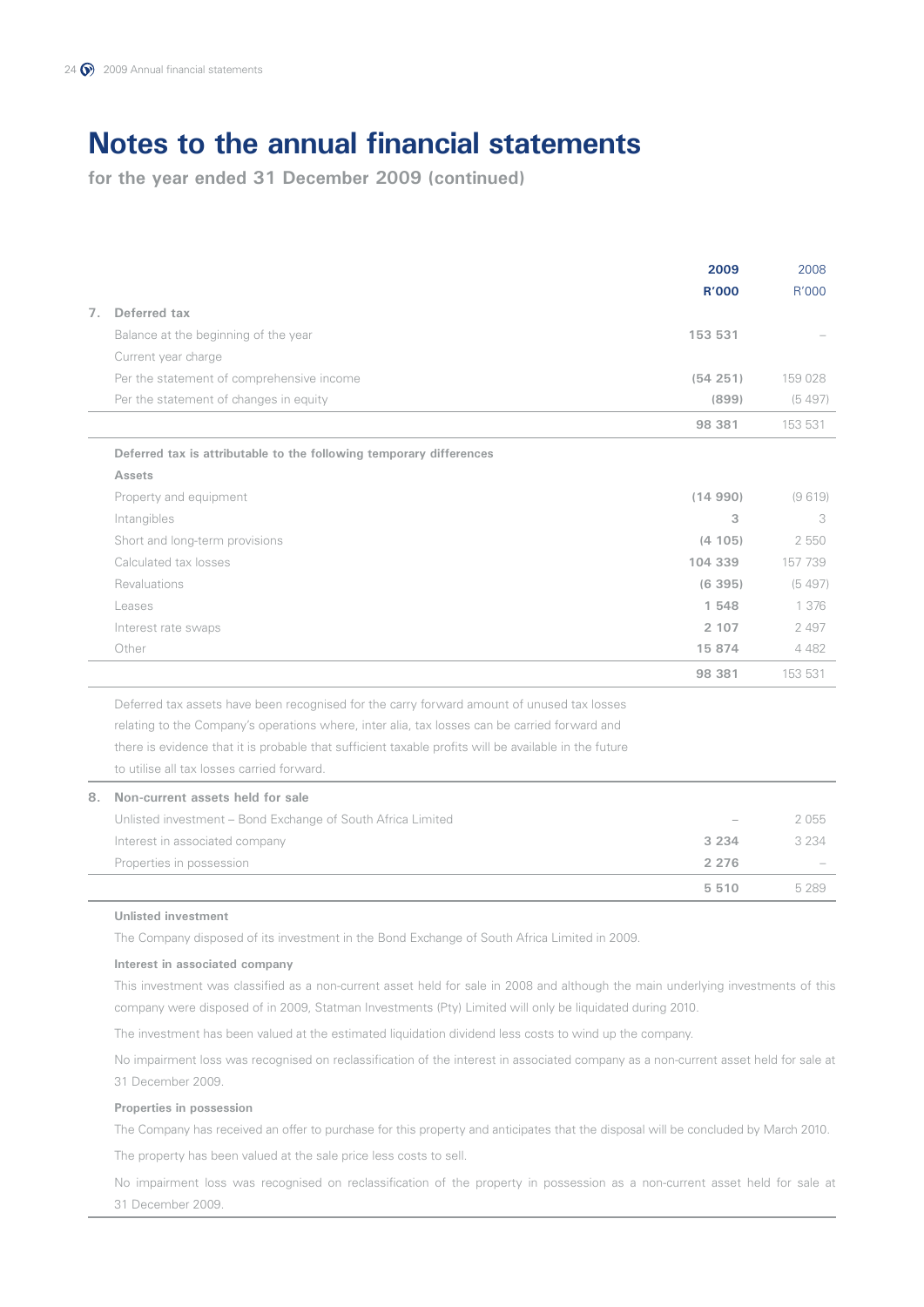|    |     |                                                                                             | 2009<br><b>R'000</b> | 2008<br>R'000 |
|----|-----|---------------------------------------------------------------------------------------------|----------------------|---------------|
| 9. |     | Loans and advances                                                                          |                      |               |
|    | 9.1 | Category analysis                                                                           |                      |               |
|    |     | Amortised cost                                                                              | 3 585 697            | 3 329 515     |
|    |     | Current accounts                                                                            | 600 201              | 506 103       |
|    |     | Credit card                                                                                 | 21 243               | 22 4 20       |
|    |     | Mortgage loans                                                                              | 1 713 305            | 1 568 744     |
|    |     | Instalment sales and leases                                                                 | 322 241              | 352 406       |
|    |     | Structured loans                                                                            | 272831               | 285 225       |
|    |     | Other advances                                                                              | 655 876              | 594 617       |
|    |     | Fair value through profit and loss                                                          | 128 928              | 154 106       |
|    |     | Mortgage loans                                                                              | 40 150               | 53 960        |
|    |     | Instalment sales and leases                                                                 | 24 241               | 21 338        |
|    |     | Other advances                                                                              | 64 537               | 78 808        |
|    |     |                                                                                             | 3 714 625            | 3 483 621     |
|    |     | Less: Impairments for credit losses                                                         | (64828)              | (58849)       |
|    |     | Less: Interest in suspense                                                                  | (20 223)             | (20983)       |
|    |     |                                                                                             | 3 629 574            | 3 403 789     |
|    |     | All loans and advances are denominated in South African rand.                               |                      |               |
|    | 9.2 | Maturity analysis                                                                           |                      |               |
|    |     | Repayable on demand                                                                         | 688 386              | 757379        |
|    |     | Maturing within six months                                                                  | 5 5 6 3              | 11 319        |
|    |     | Maturing after six months but within 12 months                                              | 53 381               | 36 288        |
|    |     | Maturing after 12 months                                                                    | 2 967 295            | 2 678 635     |
|    |     |                                                                                             | 3 7 1 4 6 2 5        | 3 483 621     |
|    |     | The maturity analysis is based on the remaining period to contractual maturity at year-end. |                      |               |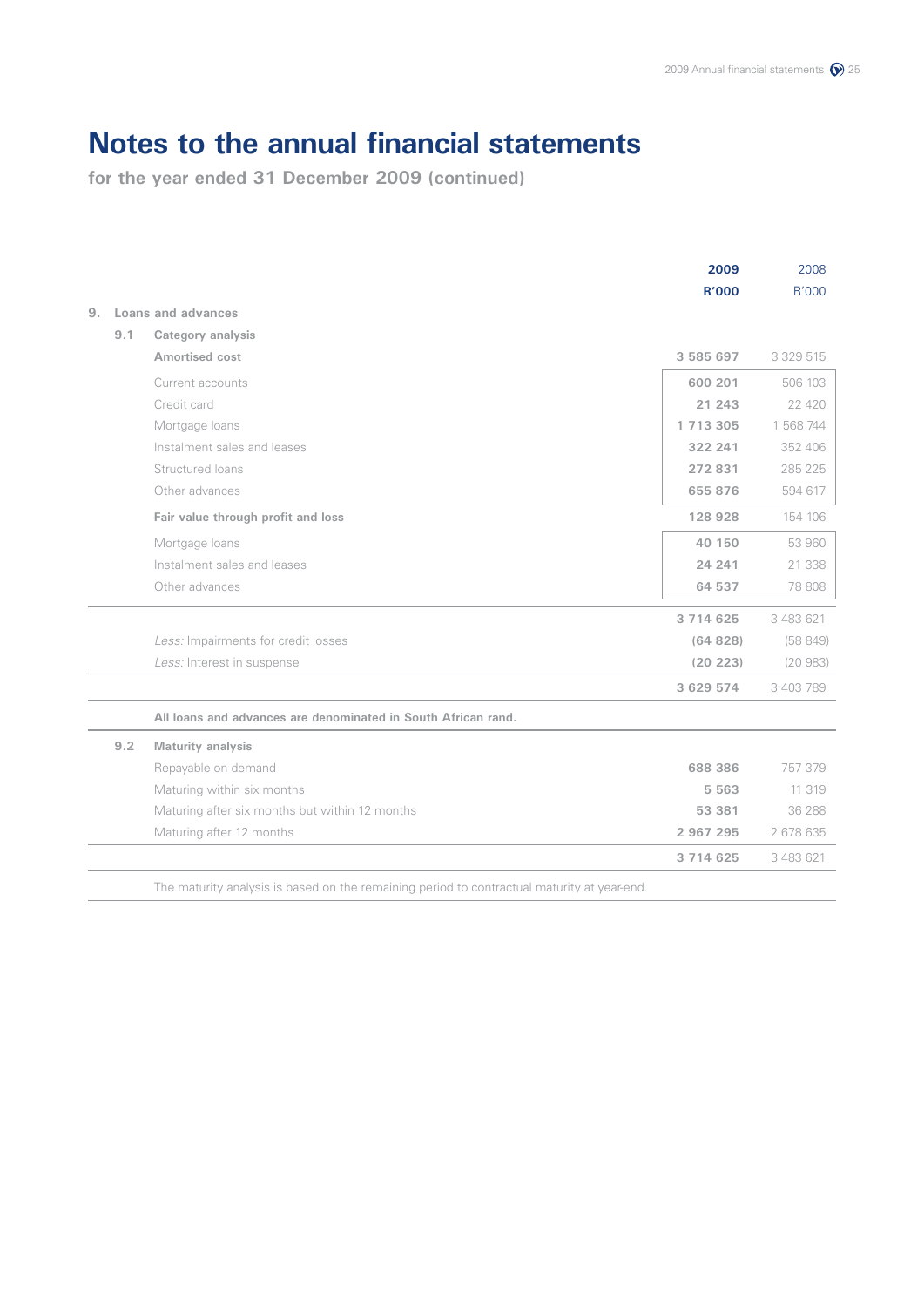|    |     |                                                                 |              |                | <b>Gross</b><br>amount<br><b>R'000</b> |                   | Interest in<br>suspense<br><b>R'000</b> | <b>Total</b><br><b>impairments</b><br><b>R'000</b> | <b>Net</b><br>balance<br><b>R'000</b> |
|----|-----|-----------------------------------------------------------------|--------------|----------------|----------------------------------------|-------------------|-----------------------------------------|----------------------------------------------------|---------------------------------------|
| 9. |     | Loans and advances (continued)                                  |              |                |                                        |                   |                                         |                                                    |                                       |
|    | 9.3 | Detailed category analysis of loans and advances                |              |                |                                        |                   |                                         |                                                    |                                       |
|    |     | 2009                                                            |              |                |                                        |                   |                                         |                                                    |                                       |
|    |     | Current accounts                                                |              |                | 600 201                                |                   | 1 240                                   | 5 2 7 3                                            | 593 688                               |
|    |     | Credit card                                                     |              |                | 21 243                                 |                   | 1 2 9 3                                 | 4757                                               | 15 193                                |
|    |     | Mortgage loans                                                  |              |                | 1 753 455                              |                   | 4 2 7 3                                 | 3 6 8 4                                            | 1 745 498                             |
|    |     | Instalment sales and leases                                     |              |                | 346 482                                |                   | 1 2 1 9                                 | 3 4 6 9                                            | 341 794                               |
|    |     | Structured loans                                                |              |                | 272 831                                |                   | 6 24 2                                  | 18 874                                             | 247 715                               |
|    |     | Other advances                                                  |              |                | 720 413                                |                   | 5956                                    | 28 771                                             | 685 686                               |
|    |     |                                                                 |              |                | 3 714 625                              |                   | 20 223                                  | 64 828                                             | 3 629 574                             |
|    |     | 2008                                                            |              |                |                                        |                   |                                         |                                                    |                                       |
|    |     | Current accounts                                                |              |                | 506 103                                |                   | 409                                     | 2072                                               | 503 622                               |
|    |     | Credit card<br>Mortgage loans                                   |              |                | 22 4 20                                |                   | 2 2 5 4                                 | 5 2 4 6                                            | 14 920<br>1 614 867                   |
|    |     | Instalment sales and leases                                     |              |                | 1 622 704<br>373 744                   |                   | 3694<br>654                             | 4 1 4 3<br>2 3 1 0                                 | 370 780                               |
|    |     | Structured loans                                                |              |                | 285 225                                |                   |                                         | 30 430                                             | 254 795                               |
|    |     | Other advances                                                  |              |                | 673 425                                |                   | 13 972                                  | 14 648                                             | 644 805                               |
|    |     |                                                                 |              |                | 3 483 621                              |                   | 20 983                                  | 58 849                                             | 3 403 789                             |
|    |     |                                                                 |              |                |                                        |                   |                                         |                                                    |                                       |
|    |     |                                                                 |              | <b>Current</b> | <b>Credit</b>                          | <b>Mortgage</b>   | <b>Instalment</b><br>sales and          | <b>Structured</b>                                  | <b>Other</b>                          |
|    |     |                                                                 | <b>Total</b> | accounts       | card                                   | loans             | leases                                  | loans                                              | advances                              |
|    |     |                                                                 | <b>R'000</b> | <b>R'000</b>   | <b>R'000</b>                           | <b>R'000</b>      | <b>R'000</b>                            | <b>R'000</b>                                       | <b>R'000</b>                          |
|    | 9.4 | Impairments for credit losses<br>2009                           |              |                |                                        |                   |                                         |                                                    |                                       |
|    |     | Balance at the beginning of the year<br>Movements for the year: | 58 849       | 2 0 7 2        | 5 2 4 6                                | 4 143             | 2 3 1 0                                 | 30 430                                             | 14 648                                |
|    |     | Credit losses written-off                                       | (4255)       | (1786)         | (597)                                  | (381)             | (159)                                   |                                                    | (1332)                                |
|    |     | Net impairments raised/(released)                               | 10 234       | 4 9 8 7        | 108                                    | (78)              | 1 3 1 8                                 | (11556)                                            | 15 455                                |
|    |     |                                                                 | 64 828       | 5 2 7 3        | 4757                                   | 3 684             | 3 4 6 9                                 | 18 874                                             | 28 771                                |
|    |     | 2008                                                            |              |                |                                        |                   |                                         |                                                    |                                       |
|    |     | Balance at the beginning of the year<br>Movements for the year: | 57 187       | 2 2 9 2        | 4 803                                  | 2 3 6 6           | 615                                     | 27 395                                             | 19 716                                |
|    |     | Credit losses written-off                                       | (5858)       | (1 288)        | (666)                                  | $\qquad \qquad -$ | (640)                                   | $\hspace{1.0cm} - \hspace{1.0cm}$                  | (3 264)                               |
|    |     | Net impairments raised/(released)                               | 7 5 20       | 1 0 6 8        | 1 109                                  | 1 7 7 7           | 2 3 3 5                                 | 3 0 3 5                                            | (1804)                                |
|    |     |                                                                 | 58 849       | 2072           | 5 2 4 6                                | 4 1 4 3           | 2 3 1 0                                 | 30 430                                             | 14 648                                |
|    |     |                                                                 |              |                |                                        |                   |                                         | 2009<br><b>R'000</b>                               | 2008<br>R'000                         |
|    |     | Impairments for credit losses comprise                          |              |                |                                        |                   |                                         |                                                    |                                       |
|    |     | Portfolio impairments                                           |              |                |                                        |                   |                                         | 20 750                                             | 19 768                                |
|    |     | Specific impairments                                            |              |                |                                        |                   |                                         | 44 078                                             | 39 081                                |
|    |     |                                                                 |              |                |                                        |                   |                                         | 64 828                                             | 58 849                                |
|    |     | Net charge for credit losses                                    |              |                |                                        |                   |                                         |                                                    |                                       |
|    |     | Net impairments raised                                          |              |                |                                        |                   |                                         | (10 234)                                           | (7520)                                |
|    |     | Recoveries in respect of amounts previously written off         |              |                |                                        |                   |                                         | 911                                                | 902                                   |
|    |     |                                                                 |              |                |                                        |                   |                                         | (9323)                                             | (6618)                                |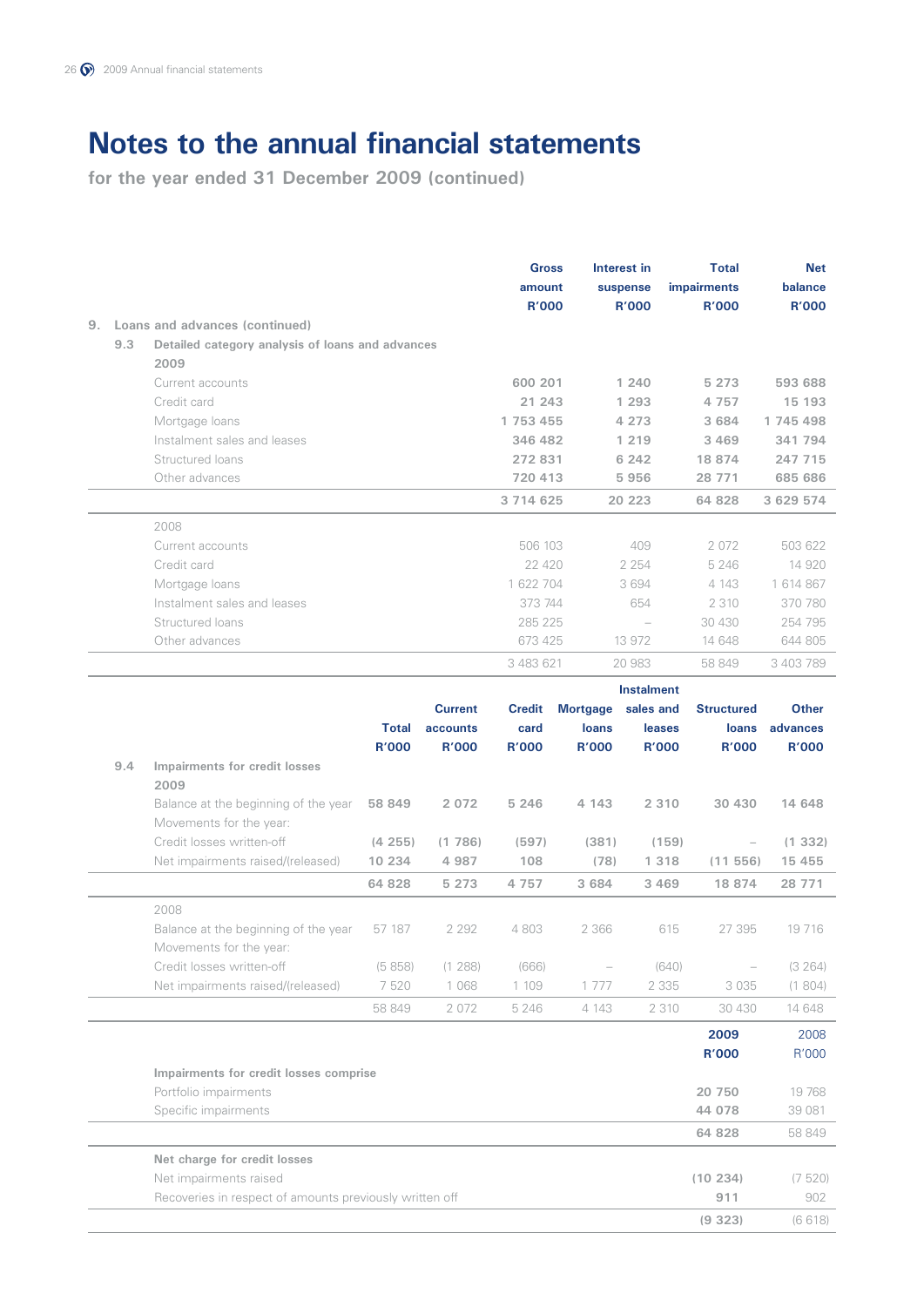| 9. |     | Loans and advances (continued)                                     | <b>Gross</b><br>amount<br><b>R'000</b> | <b>Portfolio</b><br>impairment<br><b>R'000</b> | <b>Net balance</b><br><b>R'000</b> |
|----|-----|--------------------------------------------------------------------|----------------------------------------|------------------------------------------------|------------------------------------|
|    | 9.5 | Category analysis of performing loans and advances                 |                                        |                                                |                                    |
|    |     | 2009                                                               |                                        |                                                |                                    |
|    |     | Current accounts                                                   | 585 251                                | 1918                                           | 583 333                            |
|    |     | Credit card                                                        | 16 110                                 | 917                                            | 15 193                             |
|    |     | Mortgage loans                                                     | 1 699 485                              | 870                                            | 1 698 615                          |
|    |     | Instalment sales and leases                                        | 332 687                                | 841                                            | 331 846                            |
|    |     | Structured loans                                                   | 213 228                                | 15 088                                         | 198 140                            |
|    |     | Other advances                                                     | 668 707                                | 1 1 1 6                                        | 667 591                            |
|    |     |                                                                    | 3 515 468                              | 20 750                                         | 3 494 718                          |
|    |     | 2008                                                               |                                        |                                                |                                    |
|    |     | Current accounts                                                   | 502 086                                | 966                                            | 501 120                            |
|    |     | Credit cards                                                       | 15 988                                 | 1 0 6 8                                        | 14 920                             |
|    |     | Mortgage loans                                                     | 1 591 909                              | 415                                            | 1 591 494                          |
|    |     | Instalment sales and leases                                        | 367 848                                | 671                                            | 367 177                            |
|    |     | Structured loans                                                   | 232 213                                | 15 4 30                                        | 216 783                            |
|    |     | Other advances                                                     | 640 457                                | 1 2 1 8                                        | 639 239                            |
|    |     |                                                                    | 3 350 501                              | 19 768                                         | 3 330 733                          |
|    |     |                                                                    |                                        | 2009                                           | 2008                               |
|    |     |                                                                    |                                        | <b>R'000</b>                                   | R'000                              |
|    | 9.6 | Category analysis of performing loans and advances excluding loans |                                        |                                                |                                    |
|    |     | and advances with renegotiated terms                               |                                        |                                                |                                    |
|    |     | Current accounts                                                   |                                        | 585 251                                        | 502 086                            |
|    |     | Credit card                                                        |                                        | 16 110                                         | 15 988                             |
|    |     | Mortgage loans                                                     |                                        | 1661970                                        | 1 591 067                          |
|    |     | Instalment sales and leases                                        |                                        | 331 231                                        | 367 848                            |
|    |     | Structured loans                                                   |                                        | 213 228                                        | 232 213                            |
|    |     | Other advances                                                     |                                        | 662 137                                        | 637 500                            |
|    |     |                                                                    |                                        | 3 469 927                                      | 3 346 702                          |
|    | 9.7 | Category analysis of loans and advances with renegotiated terms    |                                        |                                                |                                    |
|    |     | that would otherwise be past due or impaired                       |                                        |                                                |                                    |
|    |     | Current accounts                                                   |                                        |                                                |                                    |
|    |     | Credit card                                                        |                                        |                                                |                                    |
|    |     | Mortgage loans                                                     |                                        | 37 515                                         | 842                                |
|    |     | Instalment sales and leases                                        |                                        | 1456                                           |                                    |
|    |     | Structured loans                                                   |                                        |                                                |                                    |
|    |     | Other advances                                                     |                                        | 6 570                                          | 2957                               |
|    |     |                                                                    |                                        | 45 541                                         | 3799                               |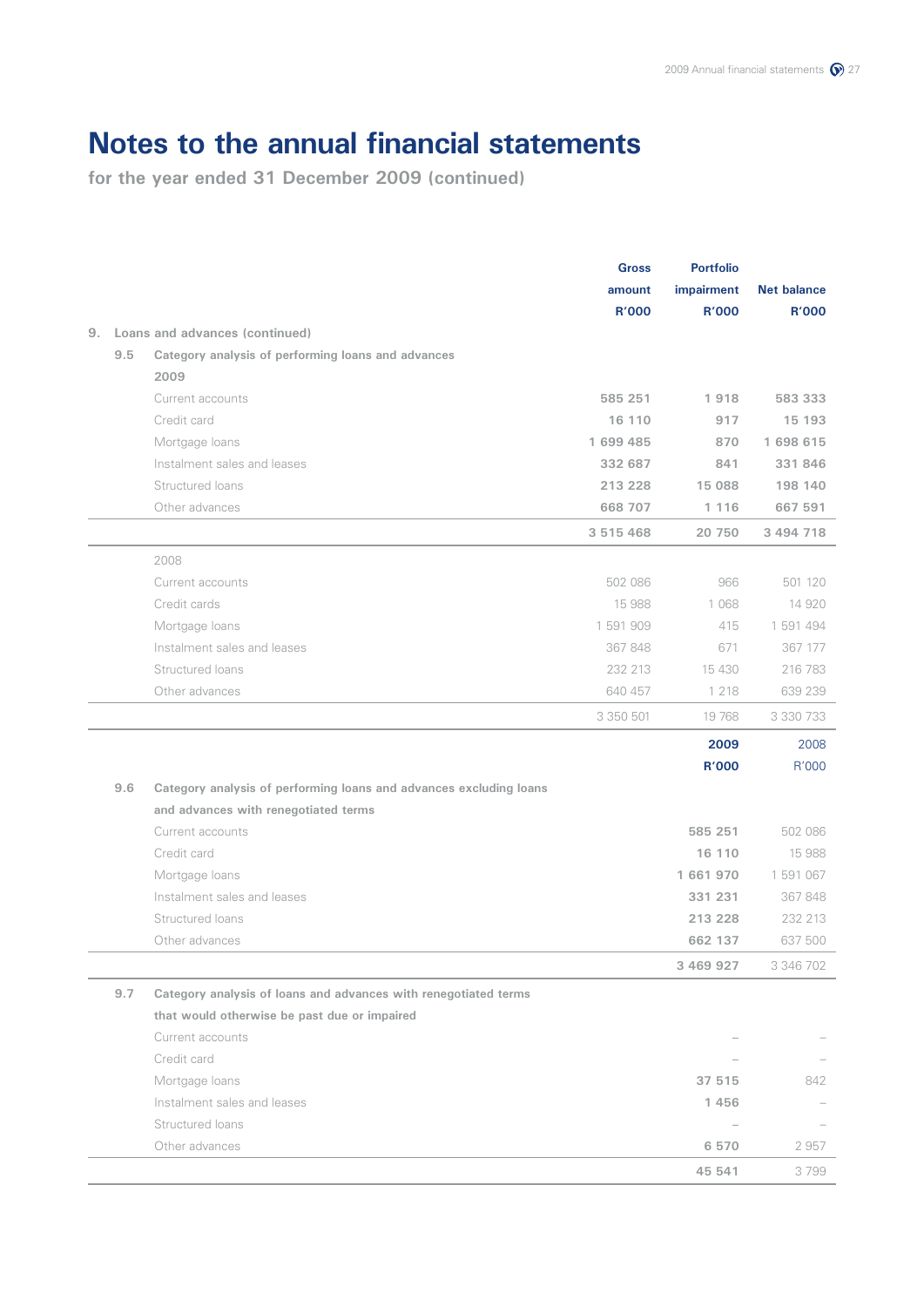|     |                                         |                          |                          |                 | <b>Total</b>           | Fair value of<br>collateral and |
|-----|-----------------------------------------|--------------------------|--------------------------|-----------------|------------------------|---------------------------------|
|     |                                         | Past due for:            |                          |                 | gross                  | other credit                    |
|     |                                         | $1 - 30$ days            | $31 - 60$ days           | $61 - 90$ days  | amount                 | enhancements                    |
|     |                                         | <b>R'000</b>             | <b>R'000</b>             | <b>R'000</b>    | <b>R'000</b>           | <b>R'000</b>                    |
|     | 9. Loans and advances (continued)       |                          |                          |                 |                        |                                 |
| 9.8 | Category age analysis of loans that are |                          |                          |                 |                        |                                 |
|     | past due but not individually impaired  |                          |                          |                 |                        |                                 |
|     | 2009                                    |                          |                          |                 |                        |                                 |
|     | Current accounts                        |                          |                          |                 |                        |                                 |
|     | Credit card                             |                          |                          |                 |                        |                                 |
|     | Mortgage loans                          | 18 718                   | 20 346                   | 1901            | 40 965                 | 37 905                          |
|     | Instalment sales and leases             | 933                      | 608                      | 159             | 1700                   | 1 1 3 6                         |
|     | Structured loans                        |                          | $\overline{\phantom{0}}$ |                 |                        |                                 |
|     | Other advances                          | 3 3 5 3                  | 1 340                    | 2 9 6 2         | 7 655                  | 2963                            |
|     |                                         | 23 004                   | 22 294                   | 5 0 2 2         | 50 320                 | 42 004                          |
|     | 2008                                    |                          |                          |                 |                        |                                 |
|     | Current accounts                        | 703                      |                          |                 |                        |                                 |
|     | Credit cards                            | 336                      | 254                      | 342             | 535                    |                                 |
|     | Mortgage loans                          | 17 740                   | 7 198                    |                 | 9 1 0 2                | 20 142                          |
|     | Instalment sales and leases             | 731                      | 559                      |                 | 474                    | 971                             |
|     | Structured loans                        | $\overline{\phantom{a}}$ | $\overline{\phantom{0}}$ |                 |                        |                                 |
|     | Other advances                          | 268                      | 1 1 3 3                  |                 | 1 529                  | 1 199                           |
|     |                                         | 19778                    | 9 1 4 4                  | 342             | 11 640                 | 22 312                          |
|     |                                         |                          |                          |                 |                        | <b>Fair value of</b>            |
|     |                                         |                          |                          |                 |                        | collateral                      |
|     |                                         | <b>Gross</b>             | Interest in              | <b>Specific</b> |                        | and other credit                |
|     |                                         | amount                   | suspense                 |                 | impairment Net balance | enhancements                    |
|     |                                         | R'000                    | <b>R'000</b>             | <b>R'000</b>    | <b>R'000</b>           | <b>R'000</b>                    |
| 9.9 | Category analysis of loans and advances |                          |                          |                 |                        |                                 |
|     | that are individually impaired          |                          |                          |                 |                        |                                 |
|     | 2009                                    |                          |                          |                 |                        |                                 |
|     | Current accounts                        | 14 950                   | 1 240                    | 3 3 5 5         | 10 355                 | 5 2 7 9                         |
|     | Credit card                             | 5 1 3 3                  | 1 2 9 3                  | 3 840           |                        |                                 |
|     | Mortgage loans                          | 53 970                   | 4 2 7 3                  | 2 8 1 4         | 46 883                 | 46 120                          |
|     | Instalment sales and leases             | 13 7 9 5                 | 1 2 1 9                  | 2 6 2 8         | 9948                   | 8 9 4 7                         |
|     | Structured loans                        | 59 603                   | 6 24 2                   | 3786            | 49 575                 | 27 233                          |
|     | Other advances                          | 51 706                   | 5956                     | 27 655          | 18 095                 | 30 405                          |
|     |                                         | 199 157                  | 20 223                   | 44 078          | 134 856                | 117 984                         |
|     | 2008                                    |                          |                          |                 |                        |                                 |
|     | Current accounts                        | 4 0 1 7                  | 409                      | 1 106           | 2 502                  | 2 173                           |
|     | Credit cards                            | 6 4 3 2                  | 2 2 5 4                  | 4 178           |                        |                                 |
|     | Mortgage loans                          | 30 795                   | 3694                     | 3728            | 23 373                 | 26 127                          |
|     | Instalment sales and leases             | 5896                     | 654                      | 1 639           | 3 603                  | 3706                            |
|     | Structured loans                        | 53 012                   |                          | 15 000          | 38 012                 | 28 4 6 2                        |
|     | Other advances                          | 32 968                   | 13 972                   | 13 4 30         | 5 5 6 6                | 6510                            |
|     |                                         |                          |                          |                 |                        |                                 |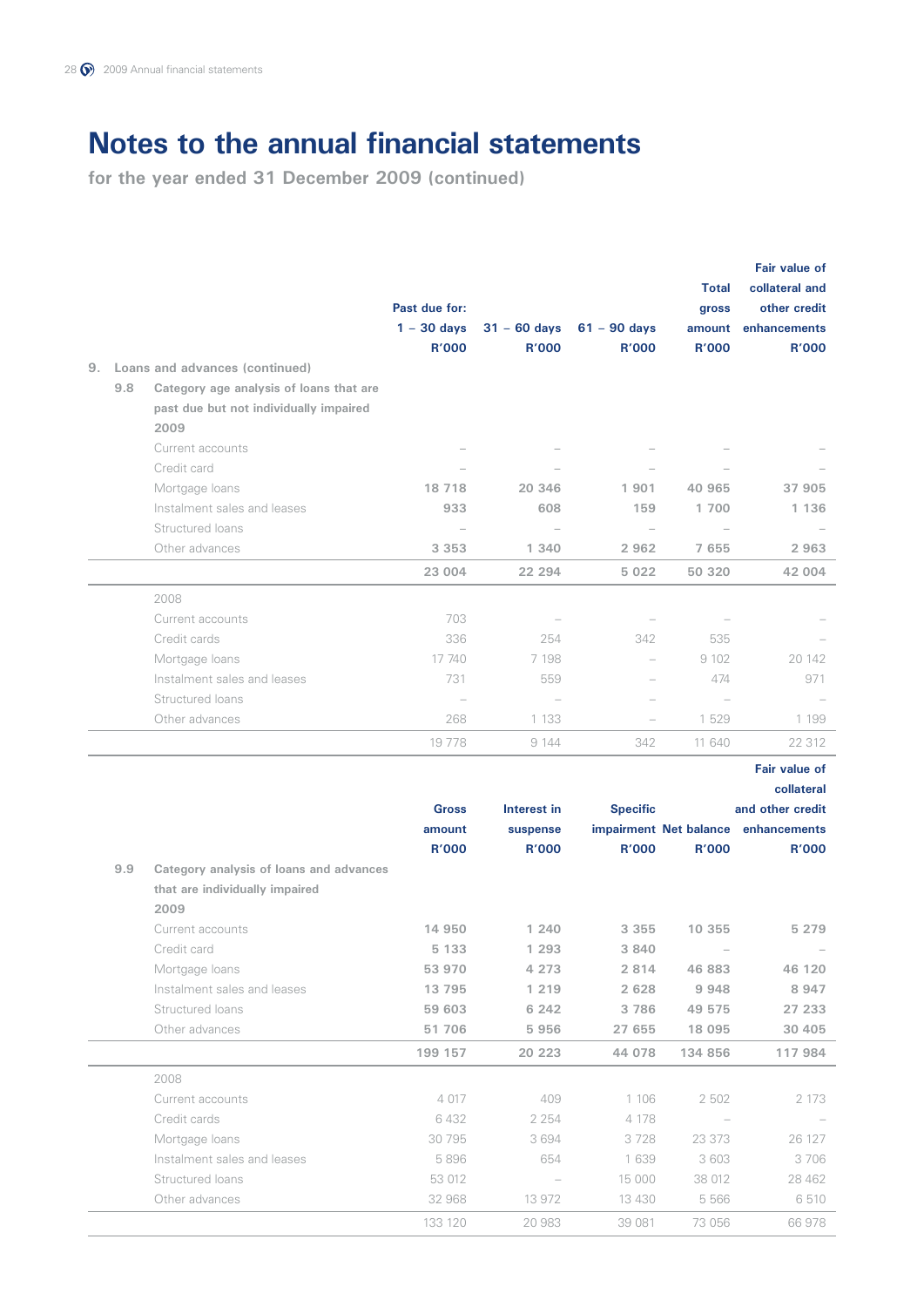**for the year ended 31 December 2009 (continued)**

### **9. Loans and advances (continued)**

### **9.10 Collateral held as security and other credit enhancements**

 Fair value of collateral and other credit enhancements is determined with reference to the realisable value of security under forced-sale conditions.

 All customers of the Bank are accorded a client risk grading. The risk grading of a client reflects, in broad terms, the client's creditworthiness and standing with the Bank. Specific criteria are applicable to the different risk grades. The risk grading of clients calls for judgement and continuing critical appraisal of the client's financial standing and forms an integral part of the Bank's assessment of the risk concerned. Changes in the risk grades are automated based on arrears on an instalment debt account.

| Description of collateral held as security and |                                                                          |  |  |  |
|------------------------------------------------|--------------------------------------------------------------------------|--|--|--|
| other credit enhancements                      | Method of valuation                                                      |  |  |  |
| Cession of debtors                             | 15% – 75% of debtors repayable under 90 days and depending on            |  |  |  |
|                                                | debtor credit quality                                                    |  |  |  |
| Pledge of shares                               | variable dependent on liquidity and credit quality of the shares pledged |  |  |  |
| Limited pledge and cession                     | variable depending on asset type and value                               |  |  |  |
| Cession of life and endowment policies         | 100% of surrender value                                                  |  |  |  |
| Pledge of call and savings accounts, fixed     |                                                                          |  |  |  |
| and notice deposits                            | $90\% - 100\%$                                                           |  |  |  |
| Vacant land                                    | 50% of professional valuation                                            |  |  |  |
| Residential properties                         | 75% of professional valuation                                            |  |  |  |
| Commercial and industrial properties           | 70% of professional valuation                                            |  |  |  |
| Catering, industrial and office equipment      | variable depending on asset type and depreciated value                   |  |  |  |
| Trucks                                         | variable depending on asset type and depreciated value                   |  |  |  |
| Earth moving equipment                         | variable depending on asset type and depreciated value                   |  |  |  |
| Motor vehicles                                 | variable depending on asset type and depreciated value                   |  |  |  |
| General notarial bond                          | variable depending on asset type and depreciated value                   |  |  |  |
| Special notarial bond                          | variable depending on asset type and depreciated value                   |  |  |  |

 All collateral held by the Bank in respect of an advance will be realised in accordance with the terms of the agreement or facility conditions applicable thereto. Cash collateral and pledged assets that can be allocated in accordance with the terms of the pledge and cession or suretyship are applied in reduction of related exposures. Pledged assets, other than cash or cash equivalent collateral, and tangible security articles are appropriated and disposed of, where necessary, after legal action, in compliance with the applicable Court rules and directives.

 A customer in default will be advised of the default and afforded an opportunity to regularise the arrears. Failing normalisation of the account legal action and repossession procedures will be followed and all attached assets disposed of in accordance with the applicable legislation. In the case of insolvent and deceased estates, the duly appointed liquidator/trustee disposes of all assets.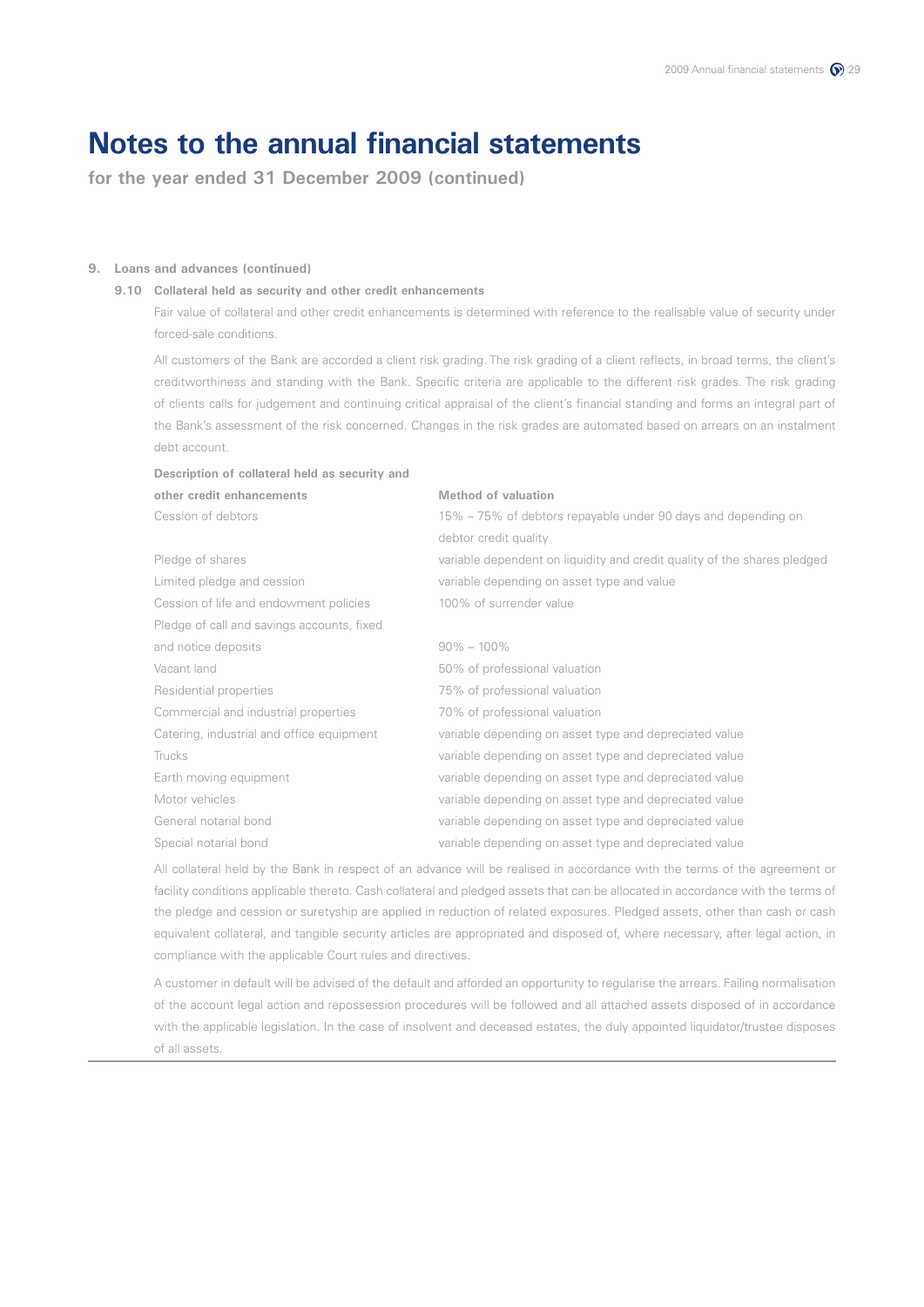|                                                                                             | <b>Notional</b><br>principal<br>of assets<br><b>R'000</b> | <b>Fair value</b><br>of assets<br>R'000 | <b>Notional</b><br>principal<br>of liabilities<br><b>R'000</b> | <b>Fair value</b><br>of liabilities<br><b>R'000</b> |
|---------------------------------------------------------------------------------------------|-----------------------------------------------------------|-----------------------------------------|----------------------------------------------------------------|-----------------------------------------------------|
| 10. Derivative financial instruments                                                        |                                                           |                                         |                                                                |                                                     |
| 2009                                                                                        |                                                           |                                         |                                                                |                                                     |
| Held-for-trading                                                                            |                                                           |                                         |                                                                |                                                     |
| Foreign exchange contracts                                                                  | 744 076                                                   | 21 353                                  | 269 289                                                        | 8 6 5 2                                             |
| Interest rate swaps                                                                         | 7 000                                                     | 53                                      | 116 210                                                        | 7 5 7 8                                             |
|                                                                                             | 751 076                                                   | 21 406                                  | 385 499                                                        | 16 230                                              |
| 2008                                                                                        |                                                           |                                         |                                                                |                                                     |
| Held-for-trading                                                                            |                                                           |                                         |                                                                |                                                     |
| Foreign exchange contracts                                                                  | 1 015 487                                                 | 56 689                                  | 1 067 003                                                      | 86 094                                              |
| Interest rate swaps                                                                         | 16816                                                     | 184                                     | 130 639                                                        | 8997                                                |
|                                                                                             | 1 032 303                                                 | 56 873                                  | 1 197 642                                                      | 95 091                                              |
|                                                                                             |                                                           |                                         | 2009                                                           | 2008                                                |
|                                                                                             |                                                           |                                         | <b>R'000</b>                                                   | R'000                                               |
| 11. Negotiable securities                                                                   |                                                           |                                         |                                                                |                                                     |
| Loans and receivables                                                                       |                                                           |                                         |                                                                |                                                     |
| Treasury bills                                                                              |                                                           |                                         | 197 578                                                        | 226 603                                             |
| Promissory notes - Land Bank                                                                |                                                           |                                         | 51 309                                                         |                                                     |
| Available-for-sale                                                                          |                                                           |                                         |                                                                |                                                     |
| Government stock                                                                            |                                                           |                                         | 19 0 15                                                        | 20 538                                              |
|                                                                                             |                                                           |                                         | 267 902                                                        | 247 141                                             |
| Maturity analysis                                                                           |                                                           |                                         |                                                                |                                                     |
| Repayable within one month                                                                  |                                                           |                                         | 19 894                                                         | 24 823                                              |
| Maturing within six months                                                                  |                                                           |                                         | 228 993                                                        | 178 258                                             |
| Maturing after six months but within 12 months                                              |                                                           |                                         | $\overbrace{\phantom{12322111}}$                               | 23 522                                              |
| Maturing after five years                                                                   |                                                           |                                         | 19 015                                                         | 20 538                                              |
|                                                                                             |                                                           |                                         | 267 902                                                        | 247 141                                             |
| The maturity analysis is based on the remaining period to contractual maturity at year-end. |                                                           |                                         |                                                                |                                                     |
| 12. Bank term deposits                                                                      |                                                           |                                         |                                                                |                                                     |
| Foreign bank balances                                                                       |                                                           |                                         |                                                                | 324 295                                             |
| Domestic bank balances                                                                      |                                                           |                                         | 35 276                                                         |                                                     |
|                                                                                             |                                                           |                                         | 35 276                                                         | 324 295                                             |
| Maturity analysis                                                                           |                                                           |                                         |                                                                |                                                     |
| Maturing within three to six months                                                         |                                                           |                                         |                                                                | 211 379                                             |
| Maturing after six months but within 12 months                                              |                                                           |                                         | 35 276                                                         | 112 916                                             |
|                                                                                             |                                                           |                                         | 35 276                                                         | 324 295                                             |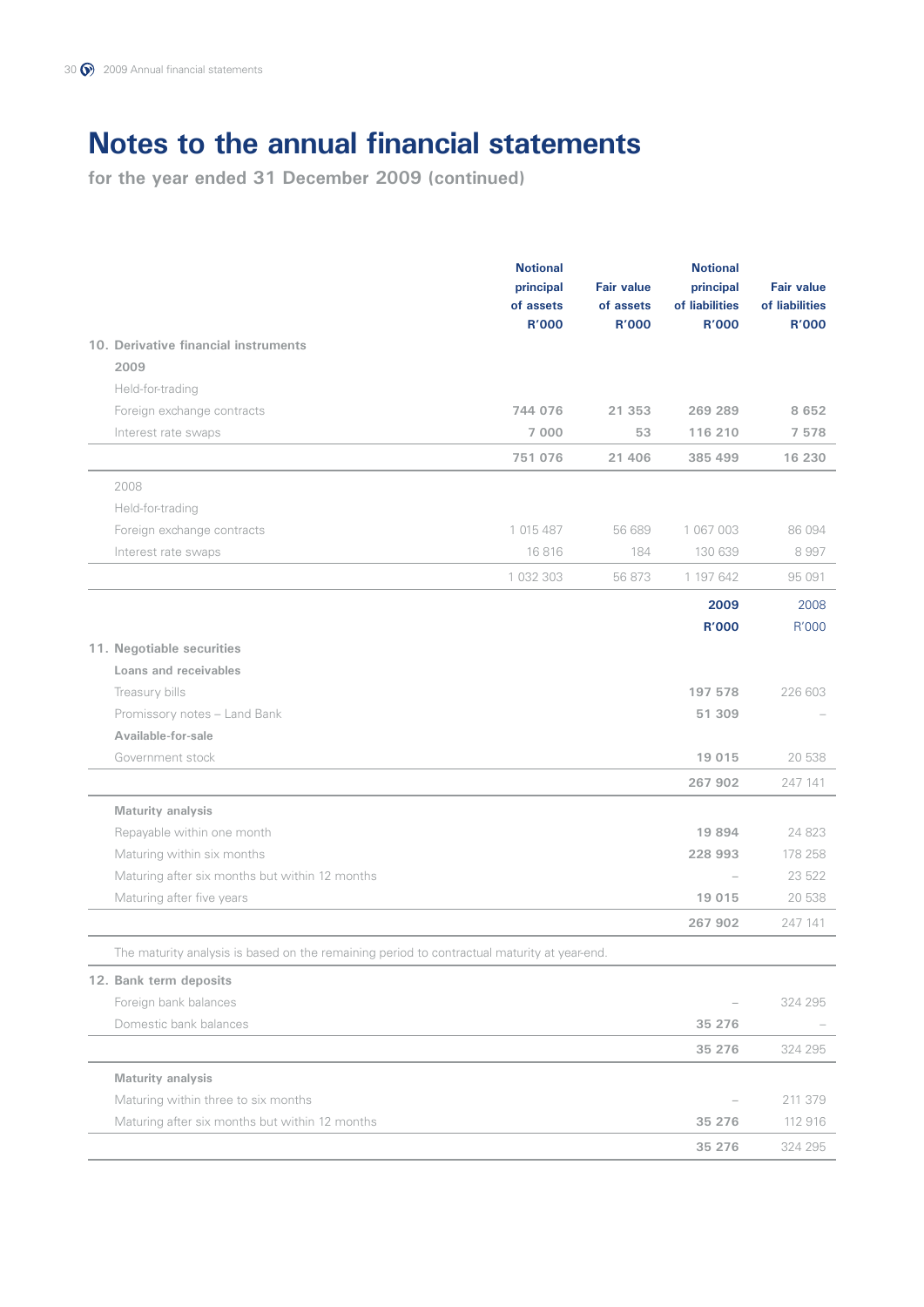**for the year ended 31 December 2009 (continued)**

|                               | 2009         | 2008      |
|-------------------------------|--------------|-----------|
|                               | <b>R'000</b> | R'000     |
| 13. Cash and cash equivalents |              |           |
| Cash on hand                  | 24 003       | 26 764    |
| Central Bank balances         | 86 249       | 79 388    |
| Money Market funds            | 493 136      |           |
| Domestic bank balances        | 91 506       | 257 251   |
| Foreign bank balances         | 706 043      | 1 101 556 |
|                               | 1400937      | 1464959   |

|                                     | <b>Number of</b><br>issued |              |              |              |
|-------------------------------------|----------------------------|--------------|--------------|--------------|
|                                     | ordinary                   | <b>Share</b> | <b>Share</b> |              |
|                                     | shares                     | capital      | premium      | <b>Total</b> |
|                                     |                            | <b>R'000</b> | <b>R'000</b> | <b>R'000</b> |
| 14. Share capital and share premium |                            |              |              |              |
| Opening and closing balance         | 62 484 353                 | 124 969      | 1 358 331    | 1 483 300    |

The total authorised number of ordinary shares is 62 630 000 shares (2008: 62 630 000 shares) with a par value of R2.00 per share.

No shares were issued during the financial years ended 31 December 2008 and 31 December 2009.

The unissued shares are under the control of the shareholders until the next Annual General Meeting.

|                                                | 2009         | 2008      |
|------------------------------------------------|--------------|-----------|
|                                                | <b>R'000</b> | R'000     |
| 15. Deposits                                   |              |           |
| Call deposits and current accounts             | 2 218 329    | 1709895   |
| Savings accounts                               | 181826       | 166 422   |
| Term and notice deposits                       | 1610863      | 2 326 438 |
| Negotiable certificates of deposit             | 27 576       | 32 361    |
| Foreign deposits                               | 210 140      | 156 427   |
|                                                | 4 248 734    | 4 391 543 |
| <b>Maturity analysis</b>                       |              |           |
| Repayable on demand and within one month       | 3 283 928    | 2 818 034 |
| Maturing after one month but within six months | 562 306      | 1 060 030 |
| Maturing after six months but within 12 months | 396 940      | 505318    |
| Maturing after 12 months                       | 5 5 6 0      | 8 1 6 1   |
|                                                | 4 248 734    | 4 391 543 |

The maturity analysis is based on the remaining period to contractual maturity at year-end.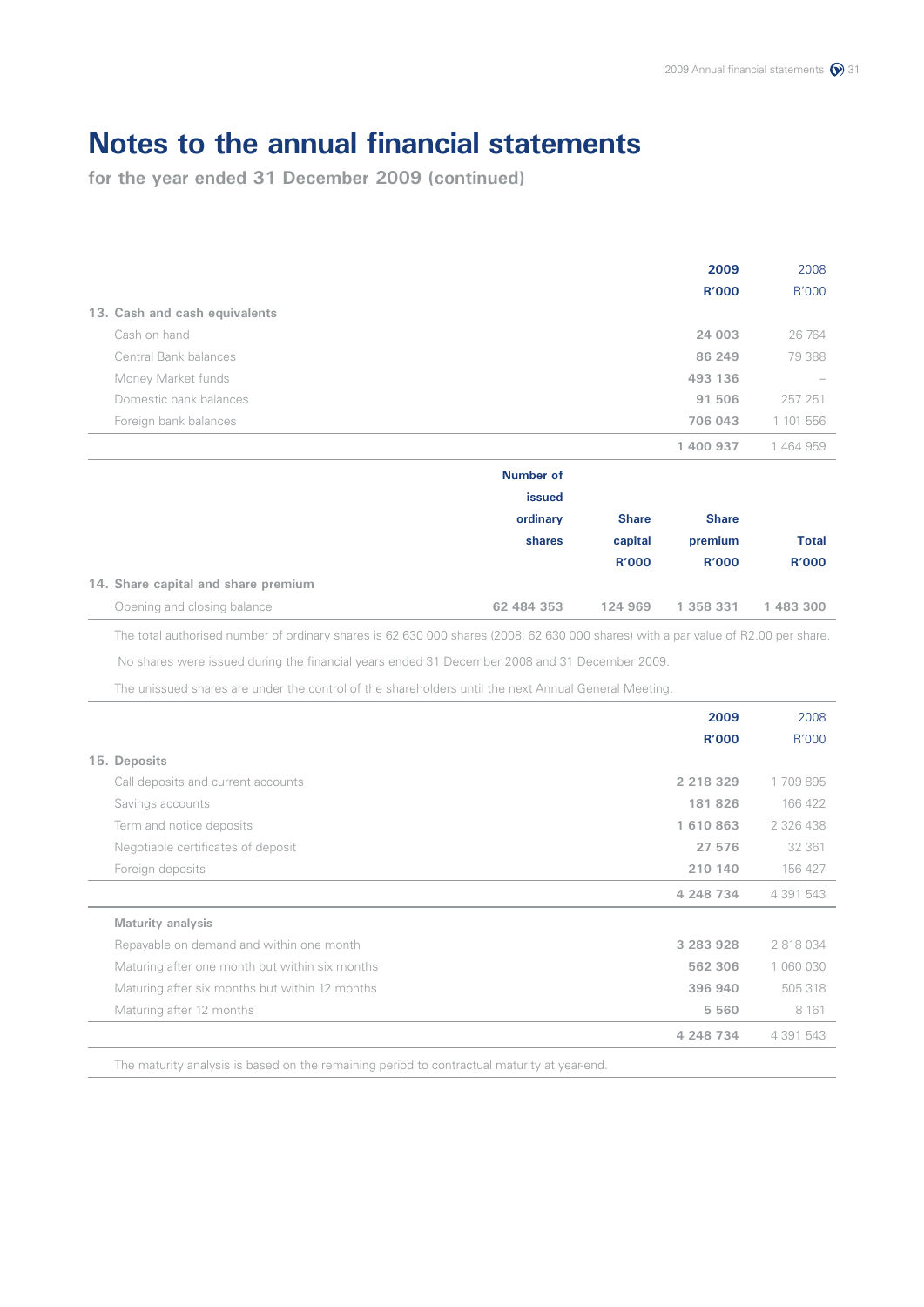**for the year ended 31 December 2009 (continued)**

|                             |                   |              | Post-        |              |              |              |
|-----------------------------|-------------------|--------------|--------------|--------------|--------------|--------------|
|                             |                   |              | retirement   |              |              |              |
|                             | <b>Staff</b>      | <b>Audit</b> | medical      | Leave        | <b>Other</b> |              |
|                             | <i>incentives</i> | fees         | benefits     | pay          | risks        | <b>Total</b> |
|                             | <b>R'000</b>      | <b>R'000</b> | <b>R'000</b> | <b>R'000</b> | <b>R'000</b> | <b>R'000</b> |
| 16. Provisions              |                   |              |              |              |              |              |
| At 31 December 2007         | 13 002            | 3 1 9 0      | 14 343       | 8 636        | 3 2 3 6      | 42 407       |
| Additional provision raised | 20788             | 5810         | 188          | 3 4 1 1      | 308          | 30 505       |
| Charged to provision        | (13190)           | (5370)       |              | (2958)       | (2834)       | (24352)      |
| At 31 December 2008         | 20 600            | 3 6 3 0      | 14 531       | 9 0 8 9      | 710          | 48 560       |
| Additional provision raised | 8615              | 6 200        |              | 3 0 1 7      | 508          | 18 340       |
| Charged to provision        | (19026)           | (6 130)      | (668)        | (2584)       | (350)        | (28758)      |
| At 31 December 2009         | 10 189            | 3 700        | 13 863       | 9 5 2 2      | 868          | 38 142       |

### **Post-retirement medical benefits**

Refer to note 17 for detailed disclosure of this provision.

### **Leave pay**

In terms of Company policy, employees are entitled to accumulate leave not taken during the year, within certain limits.

### **Other risks**

 Consists of provisions for legal claims and other risks. At any time there are legal or potential claims against the Company, the outcome of which cannot at the present be foreseen. These claims are not regarded as material either on an individual basis or in aggregate. Provisions are raised for all liabilities that are expected to materialise.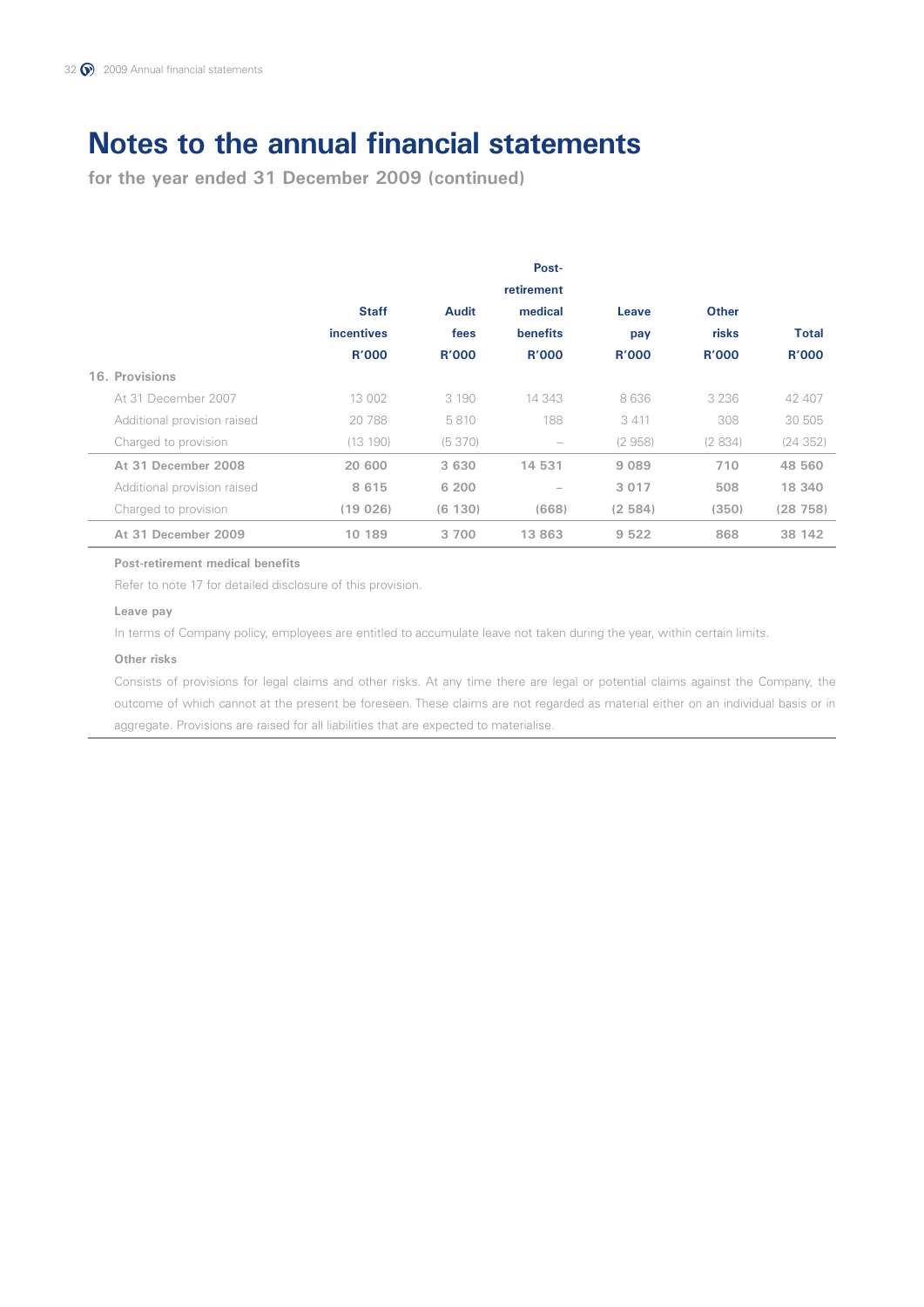**for the year ended 31 December 2009 (continued)**

### **17. Post-retirement medical benefits**

 The Company operates a partly funded post-retirement medical scheme. The assets of the funded plans are held independently of the Company's assets in a separate trustee-administered fund. Independent actuaries value this scheme annually and the last valuation was carried out at 31 December 2009. The actuary's opinion is that the plan is in a sound financial position.

|                                                           | 2009<br><b>R'000</b> | 2008<br>R'000                             | 2007<br>R'000 | 2006<br>R'000            | 2005<br>R'000 |
|-----------------------------------------------------------|----------------------|-------------------------------------------|---------------|--------------------------|---------------|
| The amounts recognised in the statement of financial      |                      |                                           |               |                          |               |
| position are as follows (refer to note 16):               |                      |                                           |               |                          |               |
| Present value of total service liabilities                | 19 370               | 19 664                                    | 20 223        | 18 989                   | 16 651        |
| Fair value of plan assets                                 | (5 507)              | (5 133)                                   | (5880)        | (6136)                   | (6237)        |
| Provident fund                                            | (1674)               | (922)                                     | (838)         | (1457)                   | (1624)        |
| Endowment bond                                            | (2718)               | (3 118)                                   | (3446)        | (3729)                   | (4 104)       |
| Annuities                                                 | (1115)               | (1093)                                    | (1596)        | (950)                    | (509)         |
| Liability in the statement of financial position          | 13 863               | 14 531                                    | 14 343        | 12 853                   | 10 414        |
| The amounts recognised in the statement of                |                      |                                           |               |                          |               |
| comprehensive income are as follows                       |                      |                                           |               |                          |               |
| (refer to note 25):                                       |                      |                                           |               |                          |               |
| Current service cost                                      | 92                   | 89                                        | 116           | 115                      | 414           |
| Interest costs                                            | 1785                 | 1 568                                     | 1 539         | 1 3 6 5                  | 1 659         |
| Expected return on plan assets                            | (526)                | (529)                                     | (549)         | (396)                    | (575)         |
| Actuarial (loss)/gain                                     | (660)                | 368                                       | 936           | 1957                     | 1736          |
| Employer benefit payments                                 | (1359)               | (1308)                                    | (1 202)       | (1 168)                  | (1085)        |
| Payments from plan assets                                 |                      |                                           | 650           | 846                      | 540           |
| Effect on curtailment                                     |                      |                                           |               | (280)                    | (455)         |
| Total included in staff costs                             | (668)                | 188                                       | 1490          | 2 4 3 9                  | 2 2 3 4       |
| Reconciliation of the movement in the present value       |                      |                                           |               |                          |               |
| of total service liabilities:                             |                      |                                           |               |                          |               |
| At the beginning of the year                              | 19 664               | 20 223                                    | 18 989        | 16 651                   | 22 277        |
| Current service cost                                      | 92                   | 89                                        | 116           | 115                      | 414           |
| Interest costs                                            | 1785                 | 1568                                      | 1 539         | 1 3 6 5                  | 1 659         |
| Actuarial (loss)/gain                                     | (812)                | (908)                                     | 781           | 2 3 0 6                  | 1 6 1 0       |
| Employer benefit payments                                 | (1359)               | (1308)                                    | (1 202)       | (1 168)                  | (1085)        |
| Net effect of settlements                                 |                      | $\overline{\phantom{0}}$                  |               | $\overline{\phantom{0}}$ | (7769)        |
| Effect of curtailment                                     |                      |                                           |               | (280)                    | (455)         |
| At the end of the year                                    | 19 370               | 19 664                                    | 20 223        | 18 989                   | 16 651        |
| Reconciliation of the movement in the fair value          |                      |                                           |               |                          |               |
| of plan assets:                                           |                      |                                           |               |                          |               |
| At the beginning of the year                              | 5 1 3 3              | 5880                                      | 6 1 3 6       | 6 2 3 7                  | 6328          |
| Expected return on plan assets                            | 526                  | 529                                       | 549           | 396                      | 575           |
| Actuarial (loss)/gain                                     | (152)                | (1 276)                                   | (155)         | 349                      | (126)         |
| Payments from plan assets                                 |                      |                                           | (650)         | (846)                    | (540)         |
| At the end of the year                                    | 5 507                | 5 1 3 3                                   | 5880          | 6 1 3 6                  | 6 2 3 7       |
| The principal actuarial assumptions used were as follows: |                      |                                           |               |                          |               |
| Discount rate                                             |                      | 9.50% (2008: 9.25%) compounded annually   |               |                          |               |
| Investment return                                         |                      | 10.50% (2008: 10.25%) compounded annually |               |                          |               |
| Rate of medical inflation                                 |                      | 8.00% (2008: 8.50%) compounded annually   |               |                          |               |
|                                                           |                      |                                           |               |                          |               |

 The effect of a 1% increase/decrease on the assumed rate of medical inflation would be an increase in the liability in an amount of R2.047 million (2008: R1.827 million) and a decrease of R1.730 million (2008: R1.516 million), respectively.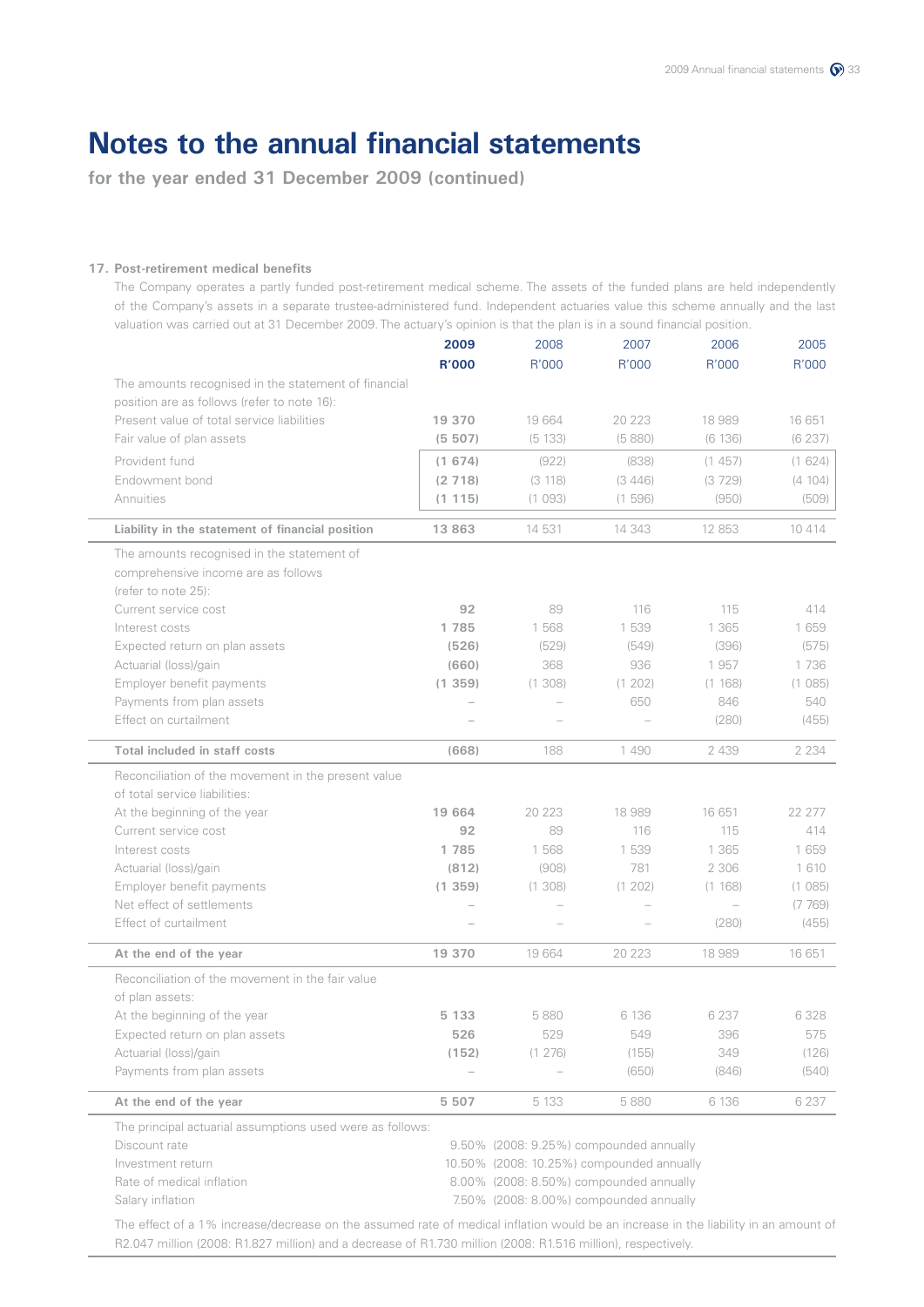|           |                                                                                    | 2009         | 2008    |
|-----------|------------------------------------------------------------------------------------|--------------|---------|
|           |                                                                                    | <b>R'000</b> | R'000   |
|           | 18. Other accounts payable                                                         |              |         |
| Accruals  |                                                                                    | 16 528       | 22 641  |
|           | Product-related credits                                                            | 18 577       | 21 054  |
|           | Sundry creditors                                                                   | 25 249       | 54 415  |
|           |                                                                                    | 60 354       | 98 110  |
| 19. Tax   |                                                                                    |              |         |
|           | <b>South African Revenue Services</b>                                              |              |         |
| Tax owing |                                                                                    |              | 306     |
|           | 20. Contingent liabilities and commitments                                         |              |         |
| 20.1      | Guarantees and letters of credit and committed undrawn facilities                  |              |         |
|           | Guarantees                                                                         | 303 514      | 331 494 |
|           | Lending related                                                                    | 15 983       | 16 0 22 |
|           | Mortgage                                                                           | 27925        | 74 051  |
|           | Performance                                                                        | 259 606      | 241 421 |
|           | Letters of credit                                                                  | 12 330       | 6886    |
|           | <b>Committed undrawn facilities</b>                                                | 190 834      | 331 720 |
|           |                                                                                    | 506 678      | 670 100 |
|           | 20.2 Commitments under operating leases                                            |              |         |
|           | The total minimum future lease payments under operating leases are as follows:     |              |         |
|           | Property rentals:                                                                  |              |         |
|           | Due within one year                                                                | 4 2 5 4      | 16 244  |
|           | Due between one and five years                                                     | 7 0 1 1      | 7824    |
|           |                                                                                    | 11 265       | 24 068  |
|           | After tax effect on operating leases                                               | 8 1 1 1      | 17 329  |
|           | A register containing details of the existence and terms of renewal and escalation |              |         |
|           | clauses is available for inspection at the registered office of the Company.       |              |         |
| 20.3      | <b>Capital commitments</b>                                                         |              |         |
|           | Contracted for                                                                     | 51 628       | 79 383  |
|           | Authorised but not yet contracted for                                              |              | 13 635  |
|           |                                                                                    | 51 628       | 93 018  |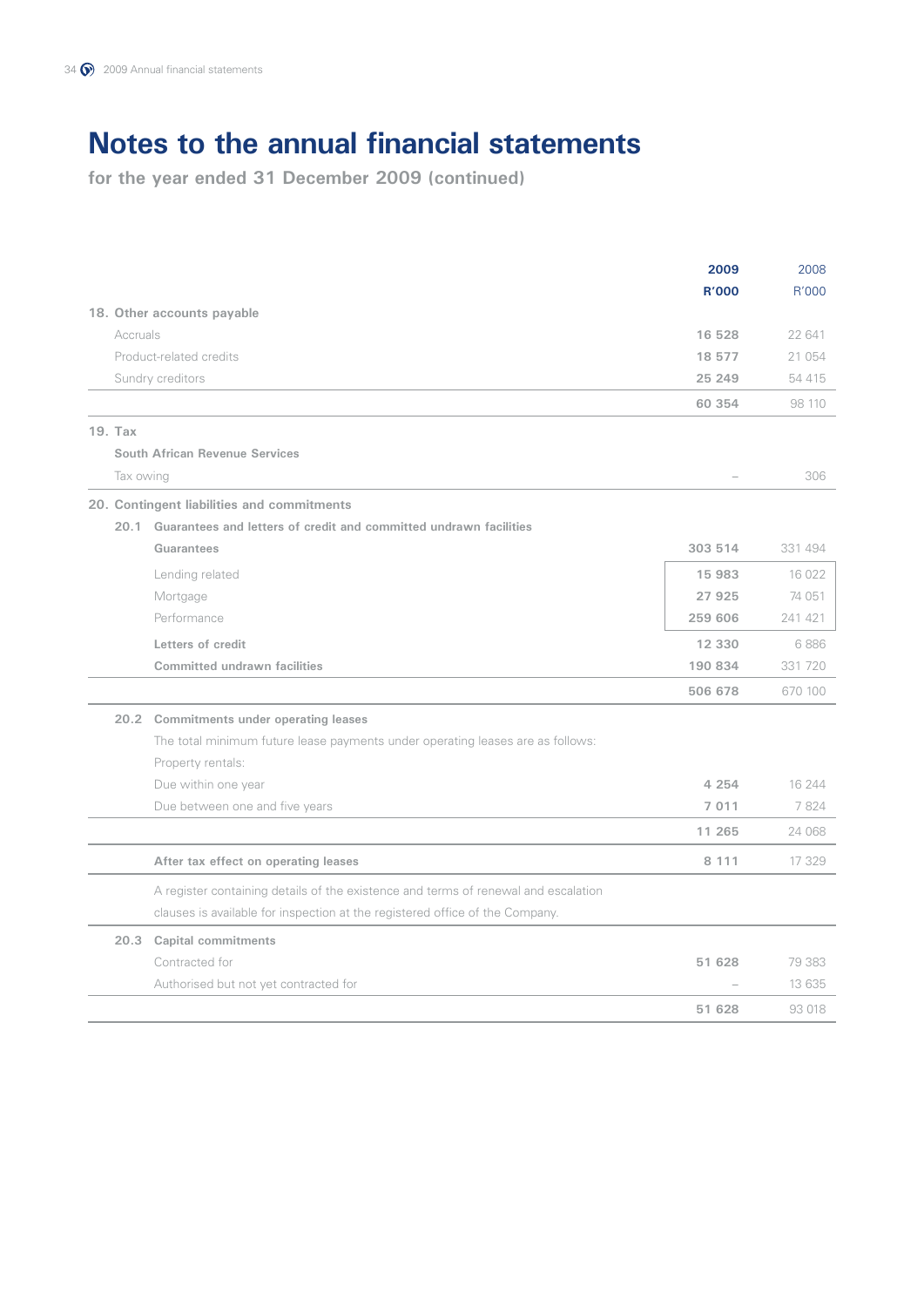|                                                                        | 2009         | 2008    |
|------------------------------------------------------------------------|--------------|---------|
| 21. Interest income                                                    | <b>R'000</b> | R'000   |
| Loans to subsidiaries                                                  | 5880         | 7445    |
| Loans and receivables                                                  | 511 272      | 631 982 |
| Cash and cash equivalents and bank term deposits                       | 84 747       | 154 375 |
| Negotiable securities                                                  | 24 212       | 23 166  |
| Loans and advances                                                     | 402 313      | 454 441 |
| Loans and receivables designated at fair value through profit and loss | 17 689       | 26 680  |
| Negotiable securities                                                  |              | 5 3 8 4 |
| Loans and advances                                                     | 17 689       | 21 296  |
| Held-for-trading                                                       |              |         |
| Interest rate swaps                                                    | 624          | 3 1 1 4 |
|                                                                        | 535 465      | 669 221 |
| 22. Interest expenditure                                               |              |         |
| <b>Deposits</b>                                                        | 257 429      | 335 939 |
| Held-for-trading                                                       |              |         |
| Interest rate swaps                                                    | 3983         | 1974    |
|                                                                        | 261 412      | 337 913 |
| 23. Non-interest income                                                |              |         |
| Fee and commission income                                              | 212 962      | 175 900 |
| Loans and receivables at fair value through profit and loss            |              | 273     |
| Loans and receivables                                                  | 212 962      | 175 627 |
| <b>Trading income</b>                                                  | 72 657       | 81 441  |
| Held-for-trading                                                       | 72 619       | 75 960  |
| Foreign currency                                                       | 61991        | 71 138  |
| Foreign currency commissions                                           | 10 156       | 10 007  |
| Derivative assets                                                      | (48)         | (4063)  |
| Derivative liabilities                                                 | 520          | (1 122) |
| Designated at fair value through profit and loss                       | 38           | 5481    |
| Loans and advances                                                     | (644)        | 5 0 3 0 |
| Other investments                                                      | 682          |         |
| Corporate bonds                                                        |              | 451     |
| Investment income                                                      |              |         |
| Dividends                                                              | 4 4 4 1      | 2614    |
|                                                                        | 290 060      | 259 955 |
| 24. Fee and commission expenditure                                     |              |         |
| Foreign currency                                                       | 19 766       | 24 214  |
| Commissions and transactions                                           | 67 232       | 51 905  |
|                                                                        | 86 998       | 76 119  |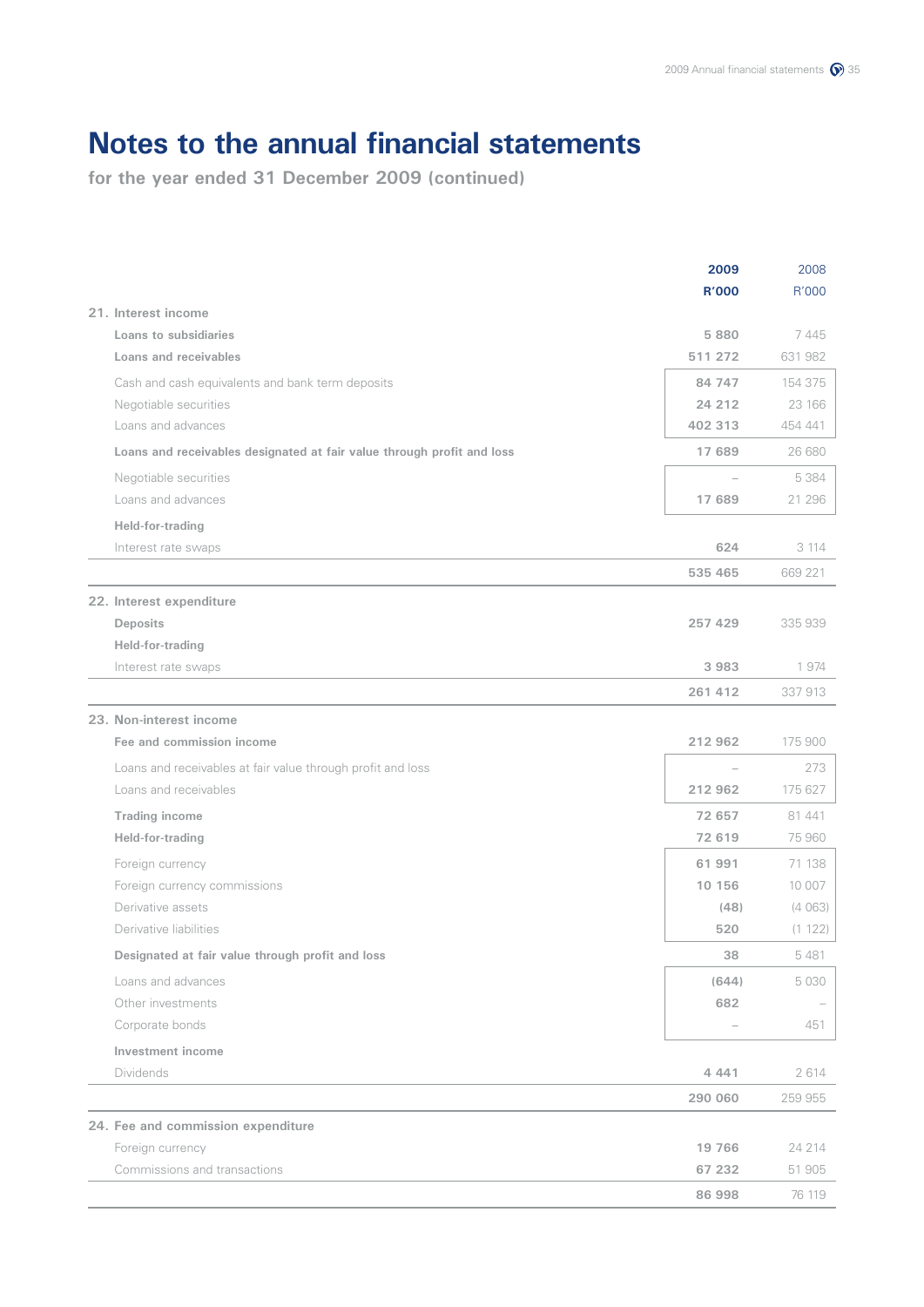|                                                       | 2009         | 2008    |
|-------------------------------------------------------|--------------|---------|
|                                                       | <b>R'000</b> | R'000   |
| 25. Operating expenditure                             |              |         |
| Amortisation (refer to note 2)                        | 7428         | 6086    |
| Auditors' remuneration                                |              |         |
| Audit fees - Current year                             | 6 200        | 6030    |
| - Prior year                                          | 20           | (240)   |
| Fees for other services - Tax advisory fees           |              | 102     |
| - Review of regulatory returns                        |              | 575     |
| - Secondment of administrative staff                  | 403          |         |
| - Quality assessment review of internal audit         | 203          |         |
| - Other                                               |              | 20      |
|                                                       | 6 8 2 6      | 6487    |
| <b>Depreciation</b> (refer to note 3)                 | 6825         | 7770    |
| Directors' emoluments (refer to note 28.3)            |              |         |
| Executive directors                                   | 7 3 6 5      | 8738    |
| Non-executive directors fees                          | 3 7 5 8      | 3 1 3 4 |
|                                                       | 11 123       | 11 872  |
| Indirect tax                                          |              |         |
| Non-claimable Value-Added Tax                         | 4 600        | 8 0 6 7 |
| Skills development levy                               | 716          | 563     |
|                                                       | 5 3 1 6      | 8630    |
| Lease charges - Equipment                             | 3            | 14      |
| Loss/(Profit) on sale of property and equipment       | 10           | (29)    |
| Marketing and communication                           | 6 5 5 5      | 7051    |
| Operating leases - premises                           | 18 4 16      | 16 7 13 |
| Other operating costs                                 | 27 572       | 30 793  |
| <b>Professional fees</b>                              |              |         |
| Collections                                           |              | 88      |
| Consulting                                            | 3925         | 2 1 8 9 |
| Legal                                                 | 325          | 1 0 4 9 |
| Computer consulting and services                      | 34 405       | 27 015  |
|                                                       | 38 655       | 30 341  |
| Staff costs                                           |              |         |
| Salaries wages and incentives                         | 114 734      | 108 972 |
| Post-retirement medical benefits (refer to note 17)   | (668)        | 188     |
| Contributions to retirement funds                     | 7975         | 7052    |
| Share-based payments expense including directors      | (752)        | 8 2 5 3 |
| Other                                                 | 3 7 6 0      | 8973    |
|                                                       | 125 049      | 133 438 |
| <b>Total operating expenditure</b>                    | 253 778      | 259 166 |
|                                                       |              |         |
| Number of persons employed by the Company at year-end | 435          | 442     |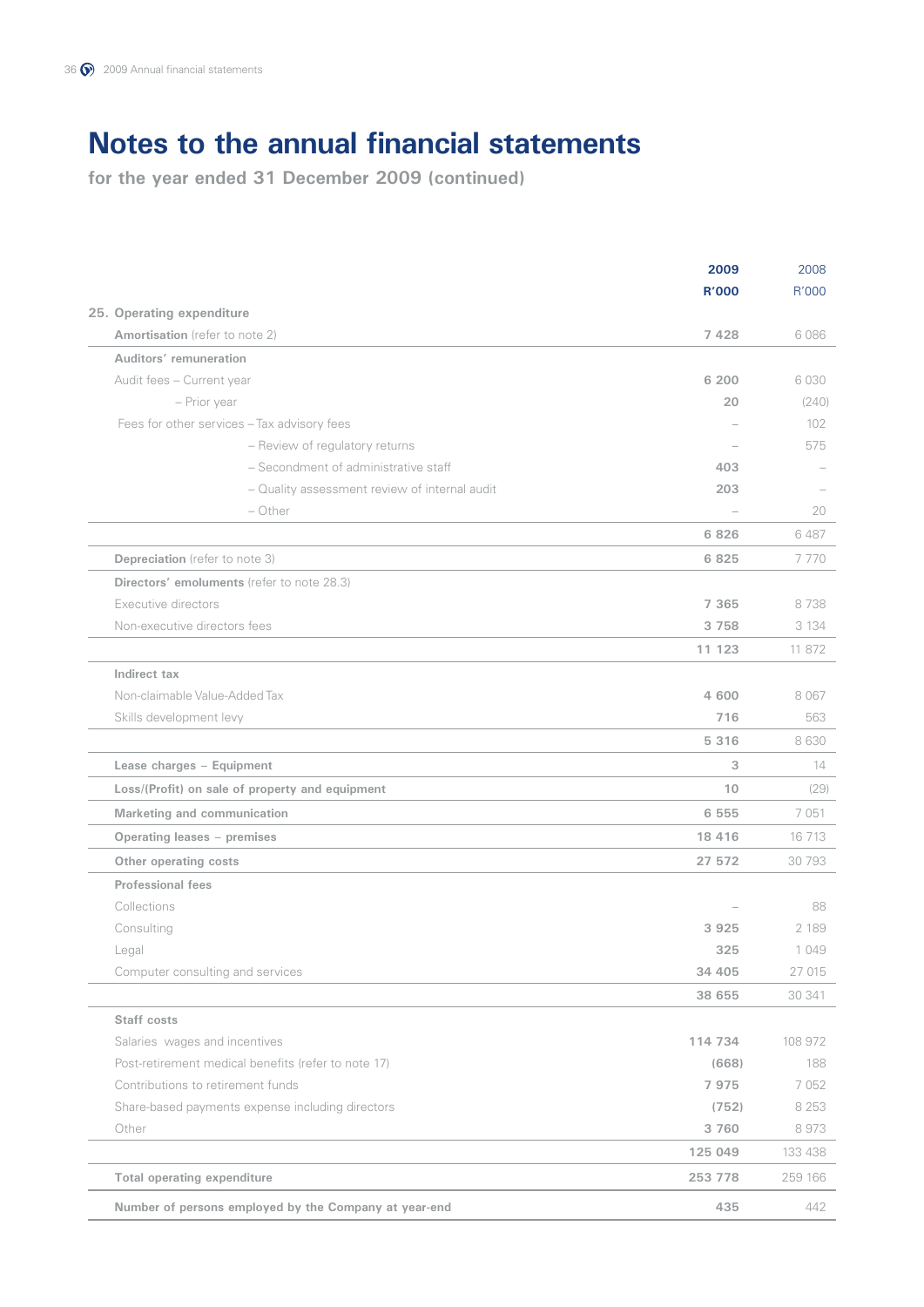|              |                                                                                                            | 2009<br><b>R'000</b> | 2008<br>R'000 |
|--------------|------------------------------------------------------------------------------------------------------------|----------------------|---------------|
| 26. Tax      |                                                                                                            |                      |               |
|              | South African normal tax                                                                                   | 266                  |               |
| Current year |                                                                                                            |                      |               |
| Prior year   |                                                                                                            | 266                  |               |
|              | Deferred tax                                                                                               | (54251)              | 159 028       |
| Current year |                                                                                                            | (59001)              | (71489)       |
| Prior year   |                                                                                                            | 4 7 5 0              | 230 517       |
|              |                                                                                                            | (53985)              | 159 028       |
| Direct tax   |                                                                                                            |                      |               |
|              | South African normal tax                                                                                   | 266                  |               |
|              | South African tax rate reconciliation                                                                      |                      |               |
|              | South African standard tax rate (%)                                                                        | 28.00                | 28.00         |
|              | Exempt income (%)                                                                                          | (0.93)               | (0.28)        |
|              | Expenses not deductible for tax purposes (%)                                                               | 0.55                 | 0.39          |
|              | Additional allowances for tax purposes (%)                                                                 | (0.15)               |               |
|              | Capital gain - 50% portion not taxable (%)                                                                 | (0.10)               | (0.53)        |
|              | Underprovision prior year (%)                                                                              | (2.33)               | (5.99)        |
|              | Other timing differences recognised for the first time (%)<br>Tax losses recognised for the first time (%) |                      | (82.94)       |
|              | Effective tax rate (%)                                                                                     | 25.04                | (61.35)       |
|              |                                                                                                            |                      |               |
|              | Estimated tax losses available for set-off against future taxable income                                   | 372 639              | 563 355       |
|              | 27. Cash flow notes                                                                                        |                      |               |
|              | 27.1 Cash receipts from customers                                                                          |                      |               |
|              | Interest income                                                                                            | 535 465              | 669 221       |
|              | Non-interest income and net gain on disposal                                                               |                      |               |
|              | of available-for-sale investments                                                                          | 291 643              | 269 794       |
|              | Adjusted for: Dividends received                                                                           | (4441)               | (2 614)       |
|              | Net (gain) on disposal of available-for-sale investments                                                   | (1583)               | (9839)        |
|              | Revaluation of fair value financial instruments                                                            | (50636)              | 72 157        |
|              | Recoveries in respect of amounts previously written off                                                    | 911                  | 902           |
|              |                                                                                                            | 771 359              | 999 621       |
| 27.2         | Cash paid to customers, suppliers and employees                                                            |                      |               |
|              | Interest expenditure                                                                                       | (261 412)            | (337913)      |
|              | Operating expenditure and fee and commission expenditure                                                   | (340 776)            | (335 285)     |
|              | Adjusted for: Amortisation                                                                                 | 7428                 | 6086          |
|              | Depreciation                                                                                               | 6825                 | 7770          |
|              | Loss/(Profit) on sale of property and equipment                                                            | 10                   | (29)          |
|              | Share-based payments expense                                                                               | (752)                | 8 2 5 0       |
|              | (Decrease)/Increase in provisions                                                                          | (10418)              | 6 153         |
|              |                                                                                                            | (599 095)            | (644968)      |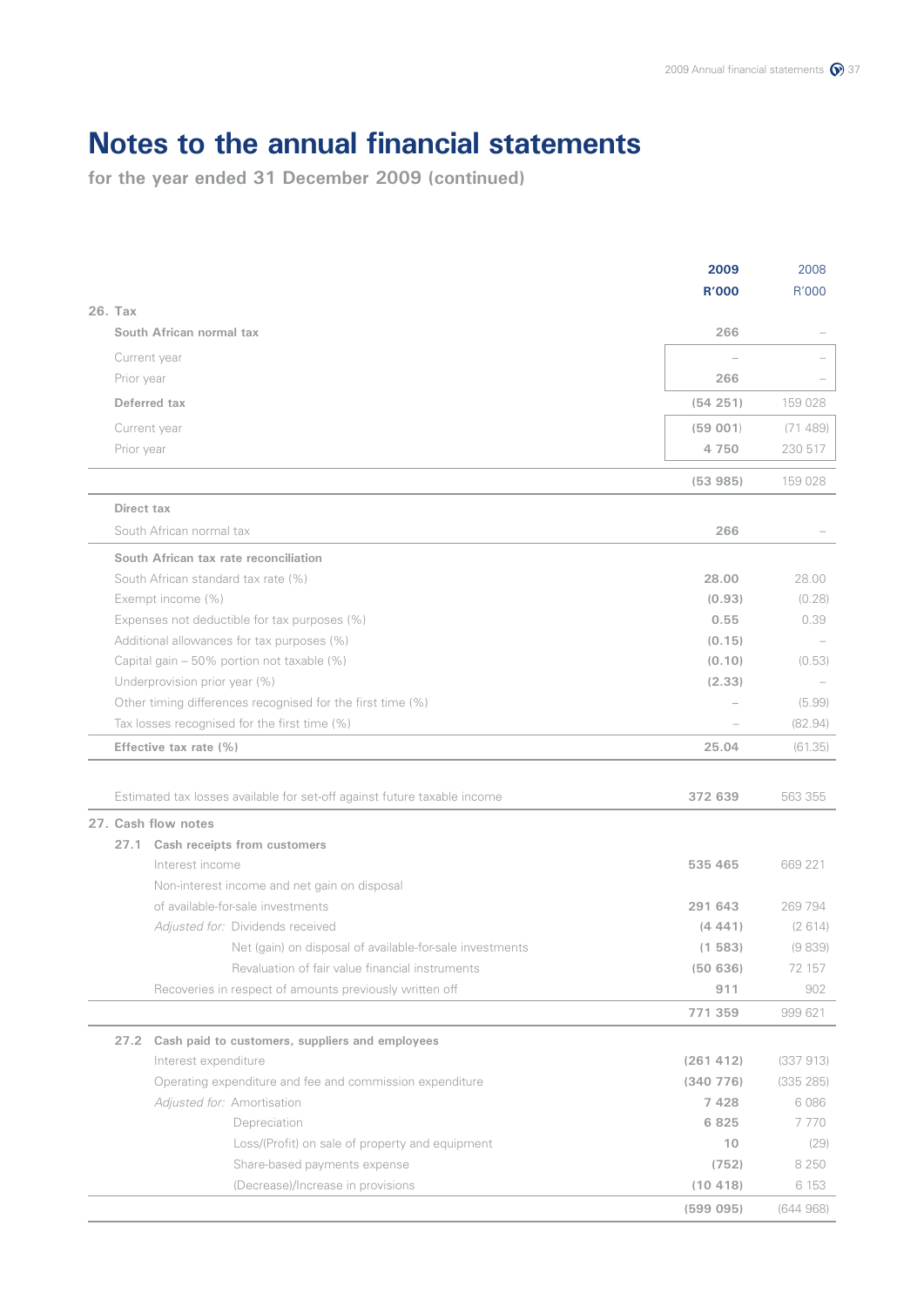|          |                                                                       | 2009         | 2008       |
|----------|-----------------------------------------------------------------------|--------------|------------|
|          |                                                                       | <b>R'000</b> | R'000      |
|          | 27. Cash flow notes (continued)                                       |              |            |
| 27.3     | Reconciliation of profit before tax to cash generated from operations |              |            |
|          | Profit before tax                                                     | 215 597      | 259 199    |
|          | Profit before tax adjusted for:                                       |              |            |
|          | Dividends received                                                    | (4441)       | (2614)     |
|          | Net (gain) on disposal of available-for-sale investments              | (1583)       | (9839)     |
|          | Revaluation of fair value financial instruments                       | (50636)      | 72 157     |
|          | Net impairments raised                                                | 10 234       | 7520       |
|          | Amortisation                                                          | 7428         | 6086       |
|          | Depreciation                                                          | 6825         | 7770       |
|          | Loss/(Profit) on sale of property and equipment                       | 10           | (29)       |
|          | Share-based payments expense                                          | (752)        | 8 2 5 0    |
|          | (Decrease)/Increase in provisions                                     | (10418)      | 6 1 5 3    |
|          | Cash generated from operations                                        | 172 264      | 354 653    |
| 27.4 Tax |                                                                       |              |            |
|          | Amounts at beginning of the year                                      | (306)        |            |
|          | Income statement charge                                               | 266          |            |
|          | Less: Amounts unpaid at the end of the year                           |              | 306        |
|          | Total tax (paid)/recovered                                            | (40)         | 306        |
| 27.5     | Net movement in income earning assets                                 |              |            |
|          | (Increase)/Decrease in negotiable securities                          | (21778)      | 30 432     |
|          | (Increase) in loans and advances                                      | (231735)     | (602, 498) |
|          | Decrease/(Increase) in bank term deposits                             | 289 019      | (153677)   |
|          | Net decrease/(increase) in income earning assets                      | 35 506       | (725 743)  |
|          | 27.6 Net movement in deposits and other accounts                      |              |            |
|          | (Decrease)/Increase in deposits                                       | (142809)     | 620 743    |
|          | Decrease/(Increase) in other accounts receivable                      | 8 7 5 9      | (16908)    |
|          | (Decrease)/Increase in other accounts payable                         | (37756)      | 60 0 74    |
|          | (Increase) of treasury shares                                         |              | (4851)     |
|          | Net (decrease)/increase in deposits and other accounts                | (171806)     | 659 058    |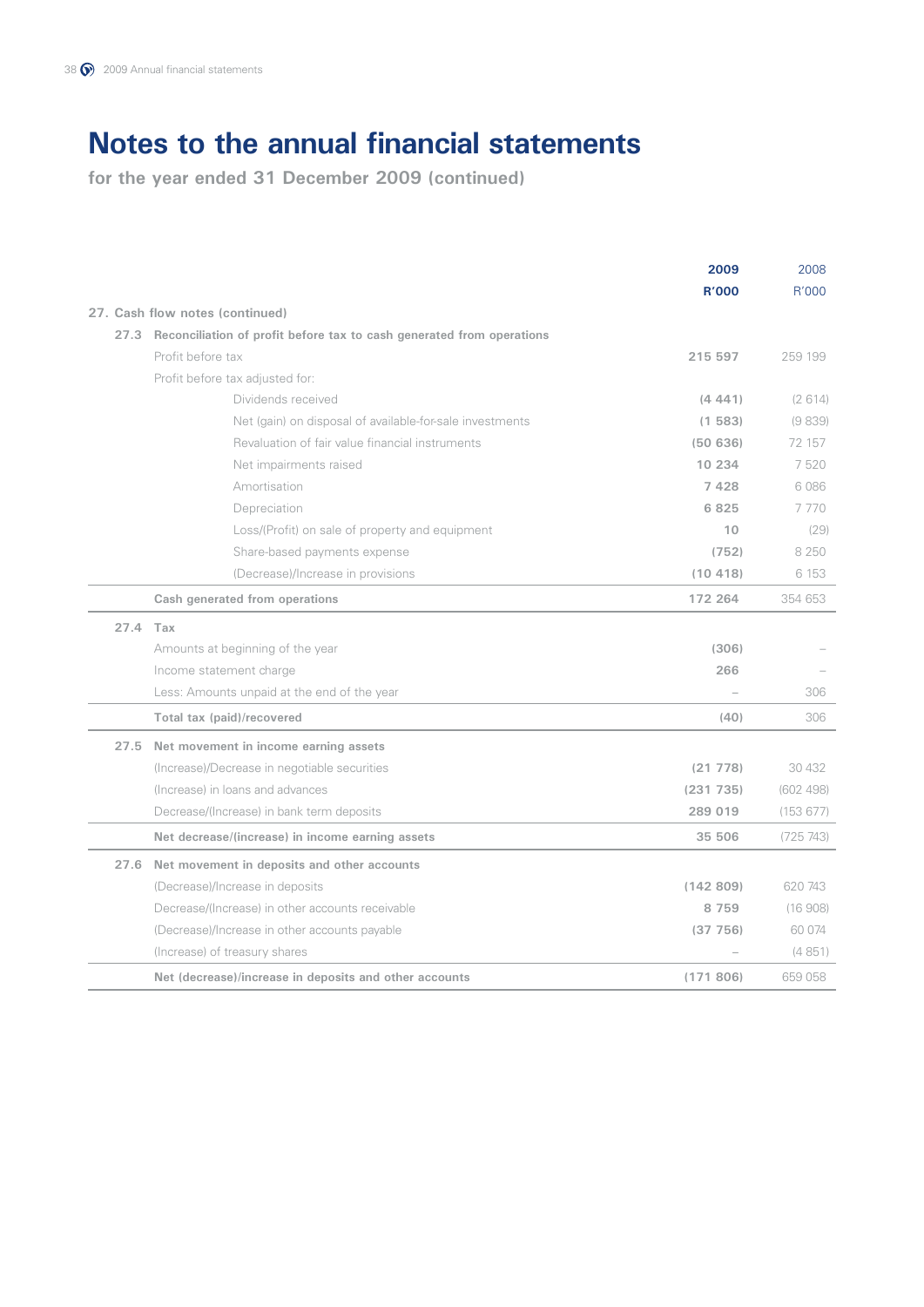**for the year ended 31 December 2009 (continued)**

### **28. Related-party information**

### **28.1 Identity of related parties with whom transactions have occurred**

 The holding company and ultimate holding company is identified on page 5 in the Directors' report. Subsidiaries of the Company are identified below. All of these entities and the Directors are related parties. There are no other related parties with whom transactions have taken place, other than as listed below.

### **28.2 Related-party balances and transactions**

 The Company, in the ordinary course of business, enters into various financial services transactions with the ultimate holding company and its subsidiaries, the holding company, fellow subsidiaries, the share incentive trust and the Company's subsidiaries. These transactions are governed by terms no less favourable than those arranged with third parties. Loans to and from fellow subsidiaries and other transactions are detailed hereafter.

|                                                                      |        | 2009         | 2008    |
|----------------------------------------------------------------------|--------|--------------|---------|
|                                                                      | % Held | <b>R'000</b> | R'000   |
| Balances with the holding company, subsidiaries, fellow subsidiaries |        |              |         |
| and associated company:                                              |        |              |         |
| Loans to subsidiaries                                                |        |              |         |
| Portion 2 of Lot 8 Sandown (Pty) Limited                             | 100    | 40 390       | 44 832  |
| LSM (Troyeville) Properties (Pty) Limited                            | 100    | 6494         | 6 2 6 5 |
| Less: Provisions held against loan accounts                          |        | (1760)       | (1685)  |
|                                                                      |        | 45 124       | 49 412  |
| Loans to fellow subsidiaries and holding company                     |        |              |         |
| Mercantile Bank Holdings Limited                                     |        | 11 946       | 10 793  |
| Mercantile Insurance Brokers (Pty) Limited                           |        | 290          | 467     |
| Mercantile Registrars Limited                                        |        |              | 3 0 4 2 |
| Less: Provisions held against loan accounts                          |        |              | (3042)  |
|                                                                      |        | 12 236       | 11 260  |
| Loan to associated company (Instalment sale agreements)              |        |              |         |
| Statman Investments (Pty) Limited                                    |        |              | 544     |
| Deposits from holding company and fellow subsidiaries                |        |              |         |
| Mercantile Bank Holdings Limited                                     |        | 224          | 224     |
| Mercantile Insurance Brokers (Pty) Limited                           |        | 1912         | 1973    |
|                                                                      |        | 2 1 3 6      | 2 197   |
| Deposit from associated company                                      |        |              |         |
| Statman Investments (Pty) Limited                                    |        | 3 6 3 6      | 75      |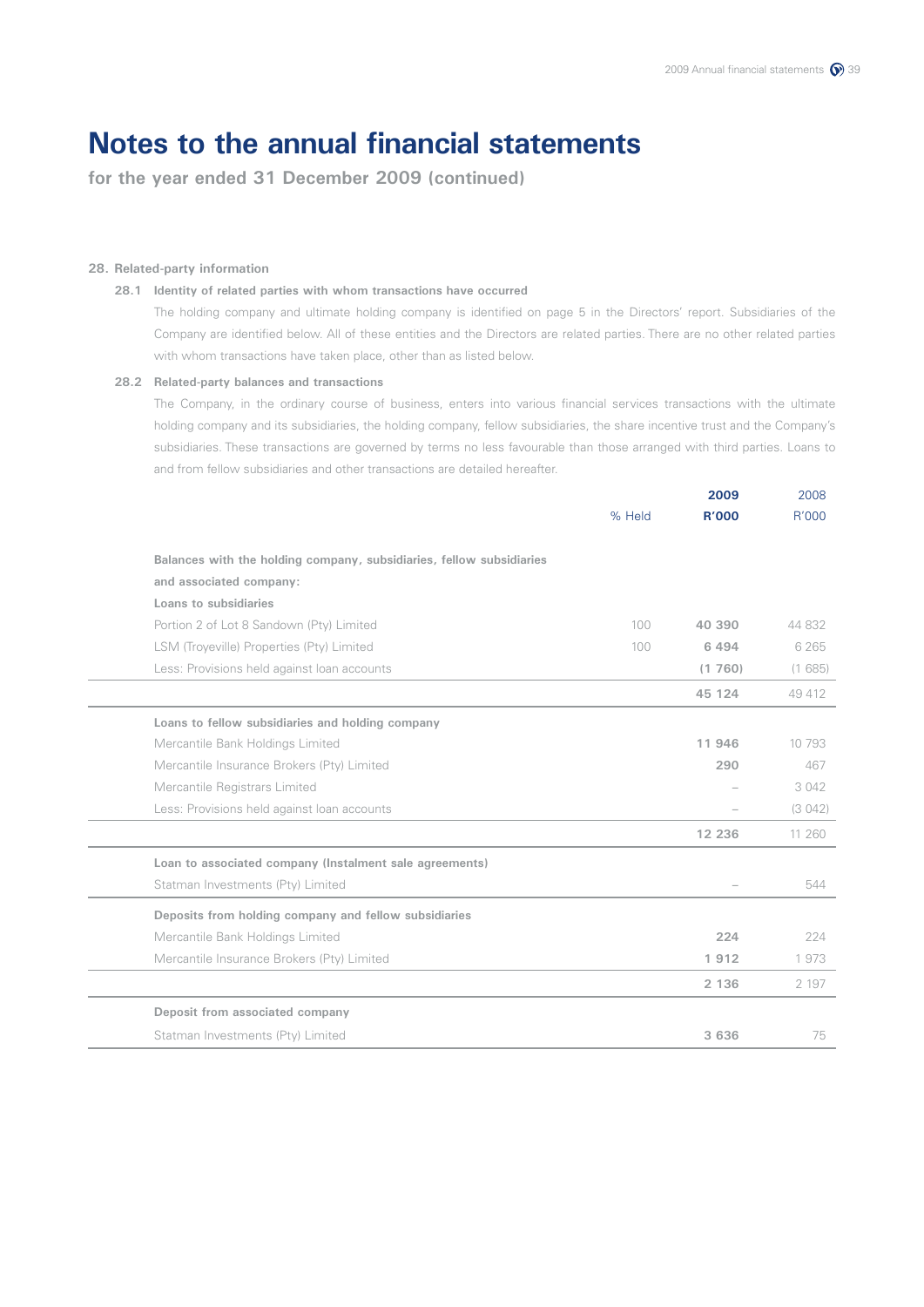**for the year ended 31 December 2009 (continued)**

| R'000<br><b>R'000</b><br>28. Related-party information (continued)<br>28.2 Related-party balances and transactions (continued)<br>Transactions with the holding company, subsidiaries, fellow subsidiaries and associated company:<br>Interest received from:<br>Portion 2 of Lot 8 Sandown (Pty) Limited<br>6527<br>5 1 2 1<br>LSM (Troyeville) Properties (Pty) Limited<br>918<br>759<br>Statman Investments (Pty) Limited<br>25<br>81<br>Interest paid to:<br>Mercantile Insurance Brokers (Pty) Limited<br>96<br>100<br>Statman Investments (Pty) Limited<br>86<br>Non-interest income earned from:<br>Mercantile Insurance Brokers (Pty) Limited<br>164<br>190<br>Dividends earned from:<br>Statman Investments (Pty) Limited<br>4 0 5 9<br>1752<br>Operating expenditure with:<br>Portion 2 of Lot 8 Sandown (Pty) Limited<br>11 813<br>10 680 |
|------------------------------------------------------------------------------------------------------------------------------------------------------------------------------------------------------------------------------------------------------------------------------------------------------------------------------------------------------------------------------------------------------------------------------------------------------------------------------------------------------------------------------------------------------------------------------------------------------------------------------------------------------------------------------------------------------------------------------------------------------------------------------------------------------------------------------------------------------|
|                                                                                                                                                                                                                                                                                                                                                                                                                                                                                                                                                                                                                                                                                                                                                                                                                                                      |
|                                                                                                                                                                                                                                                                                                                                                                                                                                                                                                                                                                                                                                                                                                                                                                                                                                                      |
|                                                                                                                                                                                                                                                                                                                                                                                                                                                                                                                                                                                                                                                                                                                                                                                                                                                      |
|                                                                                                                                                                                                                                                                                                                                                                                                                                                                                                                                                                                                                                                                                                                                                                                                                                                      |
|                                                                                                                                                                                                                                                                                                                                                                                                                                                                                                                                                                                                                                                                                                                                                                                                                                                      |
|                                                                                                                                                                                                                                                                                                                                                                                                                                                                                                                                                                                                                                                                                                                                                                                                                                                      |
|                                                                                                                                                                                                                                                                                                                                                                                                                                                                                                                                                                                                                                                                                                                                                                                                                                                      |
|                                                                                                                                                                                                                                                                                                                                                                                                                                                                                                                                                                                                                                                                                                                                                                                                                                                      |
|                                                                                                                                                                                                                                                                                                                                                                                                                                                                                                                                                                                                                                                                                                                                                                                                                                                      |
|                                                                                                                                                                                                                                                                                                                                                                                                                                                                                                                                                                                                                                                                                                                                                                                                                                                      |
|                                                                                                                                                                                                                                                                                                                                                                                                                                                                                                                                                                                                                                                                                                                                                                                                                                                      |
|                                                                                                                                                                                                                                                                                                                                                                                                                                                                                                                                                                                                                                                                                                                                                                                                                                                      |
|                                                                                                                                                                                                                                                                                                                                                                                                                                                                                                                                                                                                                                                                                                                                                                                                                                                      |
|                                                                                                                                                                                                                                                                                                                                                                                                                                                                                                                                                                                                                                                                                                                                                                                                                                                      |
|                                                                                                                                                                                                                                                                                                                                                                                                                                                                                                                                                                                                                                                                                                                                                                                                                                                      |
|                                                                                                                                                                                                                                                                                                                                                                                                                                                                                                                                                                                                                                                                                                                                                                                                                                                      |
| LSM (Troyeville) Properties (Pty) Limited                                                                                                                                                                                                                                                                                                                                                                                                                                                                                                                                                                                                                                                                                                                                                                                                            |
| 1 0 7 2<br>1 0 1 8                                                                                                                                                                                                                                                                                                                                                                                                                                                                                                                                                                                                                                                                                                                                                                                                                                   |
| Balances and transactions with the ultimate holding company (CGD) and its subsidiary:                                                                                                                                                                                                                                                                                                                                                                                                                                                                                                                                                                                                                                                                                                                                                                |
| CGD - Lisbon (Branch of CGD)<br>614 171<br>1 348 916                                                                                                                                                                                                                                                                                                                                                                                                                                                                                                                                                                                                                                                                                                                                                                                                 |
| 4 3 1 6<br>Nostro accounts<br>3 6 9 8                                                                                                                                                                                                                                                                                                                                                                                                                                                                                                                                                                                                                                                                                                                                                                                                                |
| Vostro accounts<br>(1568)<br>(2 142)                                                                                                                                                                                                                                                                                                                                                                                                                                                                                                                                                                                                                                                                                                                                                                                                                 |
| 1 346 742<br>Deposit accounts<br>612 041                                                                                                                                                                                                                                                                                                                                                                                                                                                                                                                                                                                                                                                                                                                                                                                                             |
| CGD - Paris (Branch of CGD)<br>68<br>(3 191)                                                                                                                                                                                                                                                                                                                                                                                                                                                                                                                                                                                                                                                                                                                                                                                                         |
| 92<br>84<br>Nostro accounts                                                                                                                                                                                                                                                                                                                                                                                                                                                                                                                                                                                                                                                                                                                                                                                                                          |
| Vostro accounts<br>(24)<br>(3 275)                                                                                                                                                                                                                                                                                                                                                                                                                                                                                                                                                                                                                                                                                                                                                                                                                   |
| CGD - London (Branch of CGD)                                                                                                                                                                                                                                                                                                                                                                                                                                                                                                                                                                                                                                                                                                                                                                                                                         |
| Vostro accounts<br>(17)<br>(18)                                                                                                                                                                                                                                                                                                                                                                                                                                                                                                                                                                                                                                                                                                                                                                                                                      |
| CGD<br>614 222<br>1 345 707                                                                                                                                                                                                                                                                                                                                                                                                                                                                                                                                                                                                                                                                                                                                                                                                                          |
| Banco Comercial e de Investimentos (BCI) - Mozambique (Subsidiary of CGD)<br>(37 215)<br>(63781)                                                                                                                                                                                                                                                                                                                                                                                                                                                                                                                                                                                                                                                                                                                                                     |
| Vostro accounts<br>(4032)<br>(4)                                                                                                                                                                                                                                                                                                                                                                                                                                                                                                                                                                                                                                                                                                                                                                                                                     |
| Fixed deposits<br>(37 100)<br>(59730)                                                                                                                                                                                                                                                                                                                                                                                                                                                                                                                                                                                                                                                                                                                                                                                                                |
| Call and notice deposits<br>(111)<br>(19)                                                                                                                                                                                                                                                                                                                                                                                                                                                                                                                                                                                                                                                                                                                                                                                                            |
| 577 007<br>1 281 926                                                                                                                                                                                                                                                                                                                                                                                                                                                                                                                                                                                                                                                                                                                                                                                                                                 |
| Transactions between the ultimate holding company (CGD) and the Bank:                                                                                                                                                                                                                                                                                                                                                                                                                                                                                                                                                                                                                                                                                                                                                                                |
| Interest paid by CGD to the Bank<br>10 518<br>41 063                                                                                                                                                                                                                                                                                                                                                                                                                                                                                                                                                                                                                                                                                                                                                                                                 |
| Interest paid by BCI to the Bank<br>268                                                                                                                                                                                                                                                                                                                                                                                                                                                                                                                                                                                                                                                                                                                                                                                                              |
| Interest paid by the Bank to BCI<br>3 0 8 4<br>3 4 2 4                                                                                                                                                                                                                                                                                                                                                                                                                                                                                                                                                                                                                                                                                                                                                                                               |
| Post-retirement medical plan                                                                                                                                                                                                                                                                                                                                                                                                                                                                                                                                                                                                                                                                                                                                                                                                                         |

Details of the post-retirement medical plan are disclosed in note 17.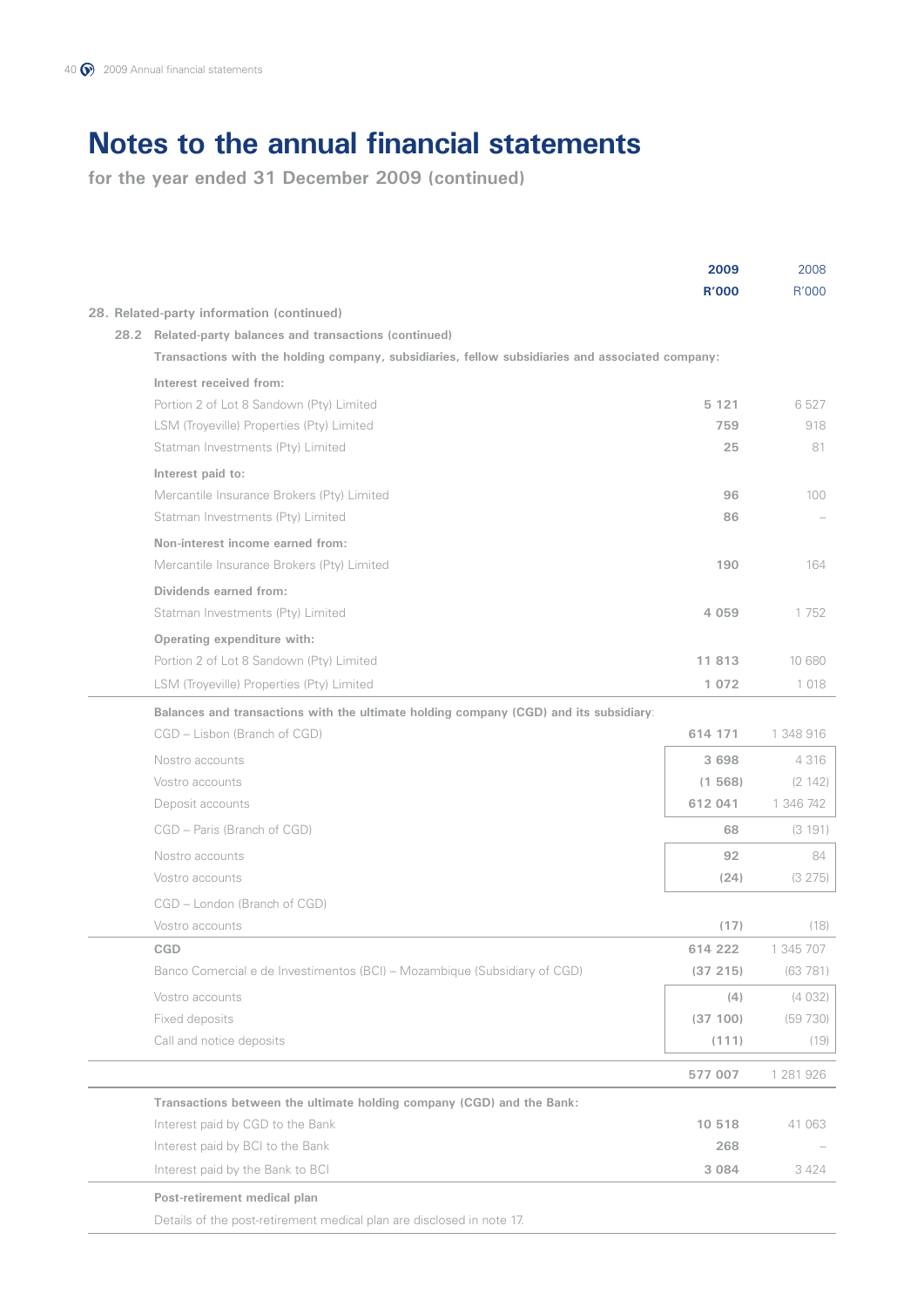**for the year ended 31 December 2009 (continued)**

### **28. Related-party information (continued)**

### **28.3 Director and director-related activities**

 No loans were made to Directors during the year under review. There were no material transactions with Directors, other than the following:

| 2009                                                         | Directors'<br>fees<br><b>R'000</b> | <b>Salary</b><br><b>R'000</b> | <b>Fringe</b><br><b>benefits</b><br>R'000 | <b>Retirement</b><br>funds and<br>medical aid<br>contributions<br>R'000 | Perfor-<br>mance<br>bonus<br><b>R'000</b> | <b>Total</b><br>R'000 |
|--------------------------------------------------------------|------------------------------------|-------------------------------|-------------------------------------------|-------------------------------------------------------------------------|-------------------------------------------|-----------------------|
| Non-executive directors                                      |                                    |                               |                                           |                                                                         |                                           |                       |
| J A S de Andrade Campos                                      | 1 343                              |                               |                                           |                                                                         |                                           | 1 343                 |
| G P de Kock                                                  | 560                                |                               |                                           |                                                                         |                                           | 560                   |
| L Hyne                                                       | 525                                |                               |                                           |                                                                         |                                           | 525                   |
| AT Ikalafeng                                                 | 445                                |                               |                                           |                                                                         |                                           | 445                   |
| T H Njikizana                                                | 382                                |                               |                                           |                                                                         |                                           | 382                   |
| S Rapeti                                                     | 503                                |                               |                                           |                                                                         |                                           | 503                   |
| <b>Executive directors</b>                                   |                                    |                               |                                           |                                                                         |                                           |                       |
| D J Brown                                                    |                                    | 2 609                         |                                           | 273                                                                     | 2 0 0 0                                   | 4 8 8 2               |
| JPM Lopes                                                    |                                    | 1 662                         | 516                                       | 55                                                                      | 250                                       | 2 4 8 3               |
|                                                              | 3 7 5 8                            | 4 2 7 1                       | 516                                       | 328                                                                     | 2 2 5 0                                   | 11 123                |
| 2008                                                         |                                    |                               |                                           |                                                                         |                                           |                       |
| Non-executive directors                                      |                                    |                               |                                           |                                                                         |                                           |                       |
| J A S de Andrade Campos                                      | 1 199                              |                               |                                           |                                                                         |                                           | 1 199                 |
| G P de Kock                                                  | 519                                |                               |                                           |                                                                         |                                           | 519                   |
| L Hyne                                                       | 480                                |                               |                                           |                                                                         |                                           | 480                   |
| AT Ikalafeng                                                 | 420                                |                               |                                           |                                                                         |                                           | 420                   |
| T H Njikizana                                                |                                    |                               |                                           |                                                                         |                                           |                       |
| (appointed 6 November 2008)                                  | 50                                 |                               |                                           |                                                                         |                                           | 50                    |
| S Rapeti                                                     | 466                                |                               |                                           |                                                                         |                                           | 466                   |
| <b>Executive directors</b>                                   |                                    |                               |                                           |                                                                         |                                           |                       |
| D J Brown                                                    |                                    | 2 3 6 8                       |                                           | 251                                                                     | 3500                                      | 6 119                 |
| JPM Lopes                                                    |                                    | 1 541                         | 479                                       | 49                                                                      | 550                                       | 2619                  |
|                                                              | 3 1 3 4                            | 3909                          | 479                                       | 300                                                                     | 4 0 5 0                                   | 11 872                |
|                                                              |                                    |                               |                                           |                                                                         | 2009                                      | 2008                  |
|                                                              |                                    |                               |                                           |                                                                         | <b>R'000</b>                              | R'000                 |
| Share-based payments expense relating to executive directors |                                    |                               |                                           |                                                                         |                                           |                       |
| D J Brown                                                    |                                    |                               |                                           |                                                                         | 94                                        | 1458                  |
| Amounts paid by CGD to executive directors                   |                                    |                               |                                           |                                                                         |                                           |                       |
| JPM Lopes                                                    |                                    |                               |                                           |                                                                         | 585                                       | 666                   |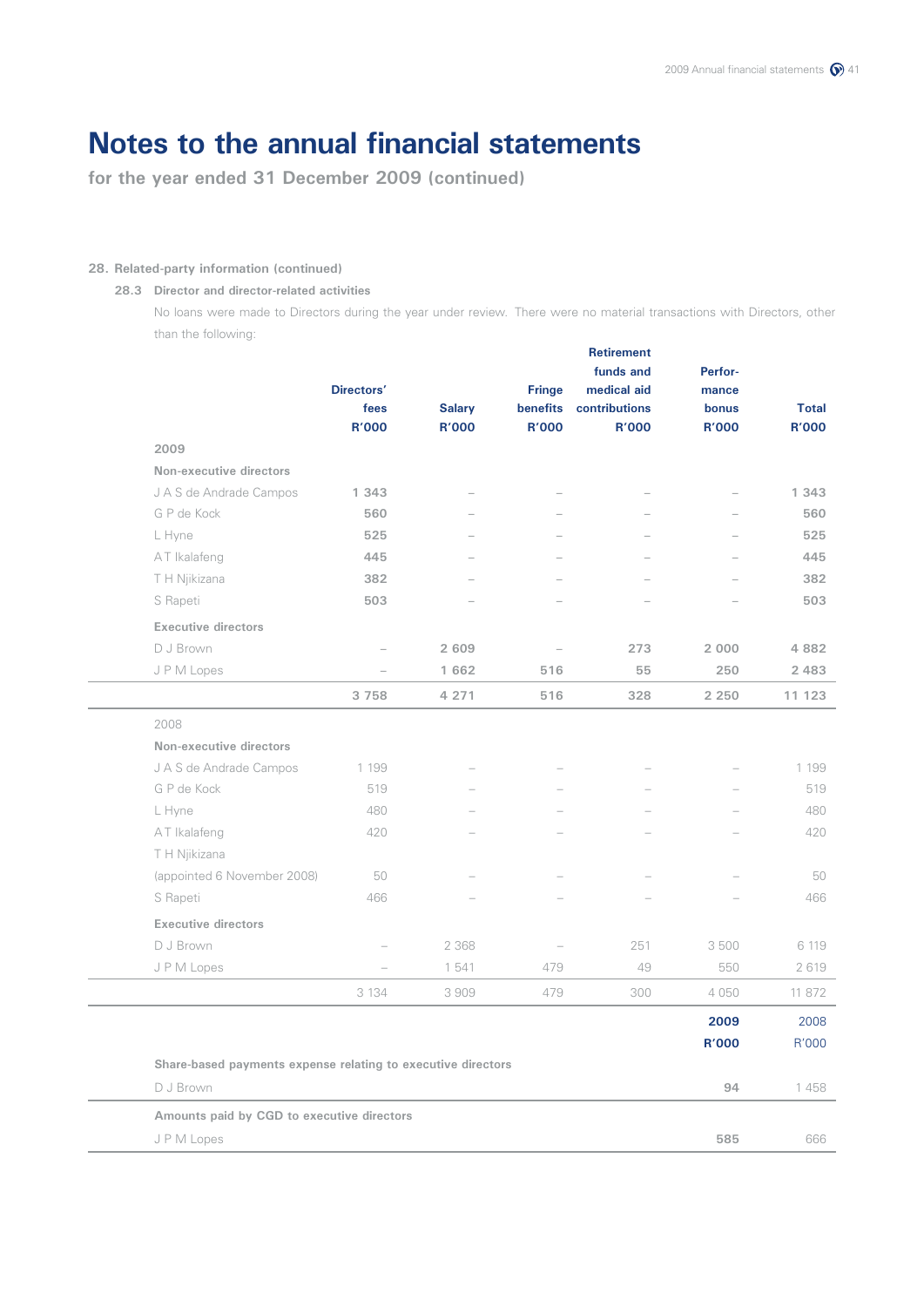**for the year ended 31 December 2009 (continued)**

### **28. Related-party information (continued)**

**28.3 Director and director-related activities (continued)**

### **Service agreements**

### **D J Brown, Chief Executive Officer**

 Mr Brown's employment as Chief Executive Officer was renewed for a period of three years 29 March 2009. The re-appointment of Mr Brown as an executive director was approved by resolution in terms of section 179(7) of the Companies Act on 23 April 2009.

 In consideration for the rendering of his services under the service agreement, Mr Brown is also entitled to payment of an annual incentive bonus calculated in accordance with a performance plan as agreed with the Board from time to time.

#### **J P M Lopes,** Executive Director

Mr Lopes has been seconded to the Bank by CGD.

 Mr Lopes's employment contract was renewed by the Board for a further three years from 9 November 2008. In terms of his service agreement Mr Lopes agreed to perform such duties, functions and services as are assigned to him from time to time by the Board of Directors and which are consistent and commensurate with his position as Executive Director.

 Mr Lopes was re-elected as a director of the Board by resolution in terms of section 179(7) of the Companies Act on 23 April 2009.

### **Share options**

In terms of the share option scheme the following share options in MBHL have been granted to Mr Brown (refer to note 29):

- on 5 October 2004, 5 000 000 at an exercise price of 18 cents each;
- on 22 March 2006, 7 000 000 at an exercise price of 40 cents each; and
- on 26 February 2007, 8 000 000 at an exercise price of 34 cents each.

In terms of the Conditional Share Plan, the following conditional share awards were granted to Mr Brown (refer to note 29):

- on 22 February 2008, 7 600 000 with a market value on the date of grant of 32 cents each; and
- on 18 May 2009, 5 000 000 with a market value on the date of grant of 26 cents each.

### **Directors' interests**

No Directors held beneficial and/or non-beneficial interests, directly or indirectly, in shares issued by MBHL (2008: nil).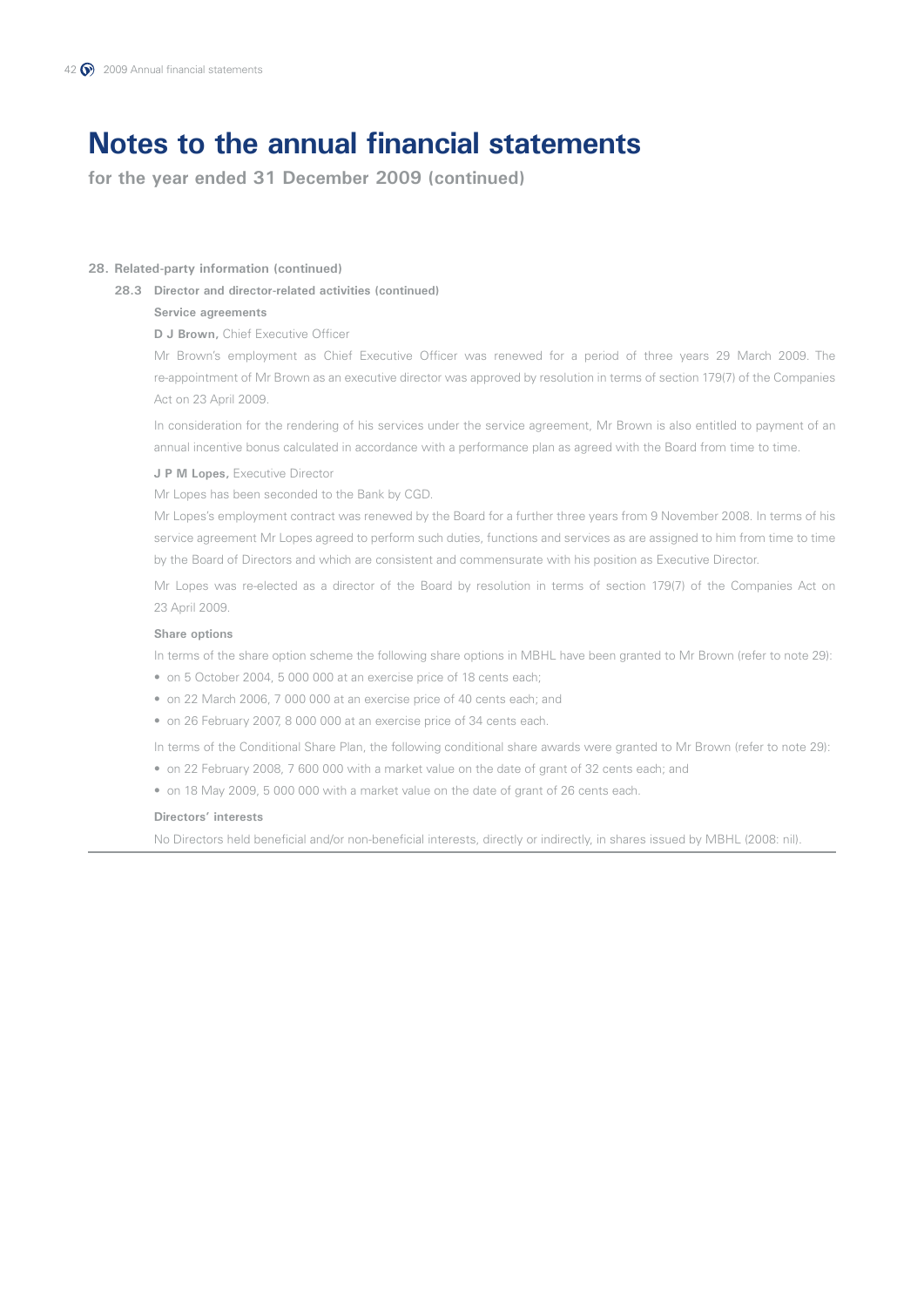**for the year ended 31 December 2009 (continued)**

#### **29. Share incentive schemes**

The options and awards granted are in respect of the holding company, MBHL, to the employees of the Bank.

 The number of shares, which could be utilised for the purposes of the share incentive schemes are 393 891 852 (2008: 393 891 852), which is 10% (2008: 10%) of the issued share capital of MBHL at year-end. At the reporting date, 83 128 400 (2008: 73 410 400) share options and Conditional Share Plan awards were outstanding under these schemes. The balance available to be utilised under these schemes is 310 763 452 (2008: 320 481 452). The number of scheme shares that may be issued to a single participant is 59 083 778 (2008: 59 083 778) or 1.5% (2008: 1.5%) of the total number of issued shares.

 The Company recognised a net write back of expenses of R0.8 million (2008: R8.3 million expense) related to equity-settled sharebased payment transactions (refer to note 25).

### **Share option scheme**

 Effective 18 July 2007, options can be exercised in respect of 33% of the option shares after the expiration of three years from the offer date, in respect of a further 33% after the expiration of four years from the offer date and the remaining option shares after the expiration of five years from the offer date. Options granted prior to this date, may be exercised in respect of 33% of the option shares after the expiration of two years from the offer date, in respect of a further 33% after the expiration of three years from the offer date and the remaining option shares after the expiration of four years from the offer date. Such percentages are to be carried forward on a cumulative basis. Prior to 2008, should the options not be exercised by the fifth anniversary date of the offer, the option holder was obliged to exercise the option in respect of at least 20% of the options in question by the sixth anniversary date of the offer or else the said 20% of the options would lapse. The same rule applied for the seventh, eighth, ninth and tenth anniversary of the offer date until the options in question either lapsed or were exercised.

 The scheme was modified in 2008 whereby the expiry condition from the sixth anniversary date was removed and all unexpired options now lapse after ten years from the date of issue. This modification had no material impact on the expense recognised in terms of share-based payments.

### **Conditional Share Plan**

 On 27 May 2008 the shareholders of MBHL approved the Conditional Share Plan incentive scheme which is in line with global best practice and emerging South African practice. The purpose of the scheme is to recognise contributions made by selected employees and to provide for an incentive for their continuing relationship with the Company, by providing them with the opportunity to receive shares in MBHL, thereby providing participants with an incentive to advance the Company's interest and to ensure that the Company attracts and retains the core competencies required for formulating and implementing the Company's business strategies.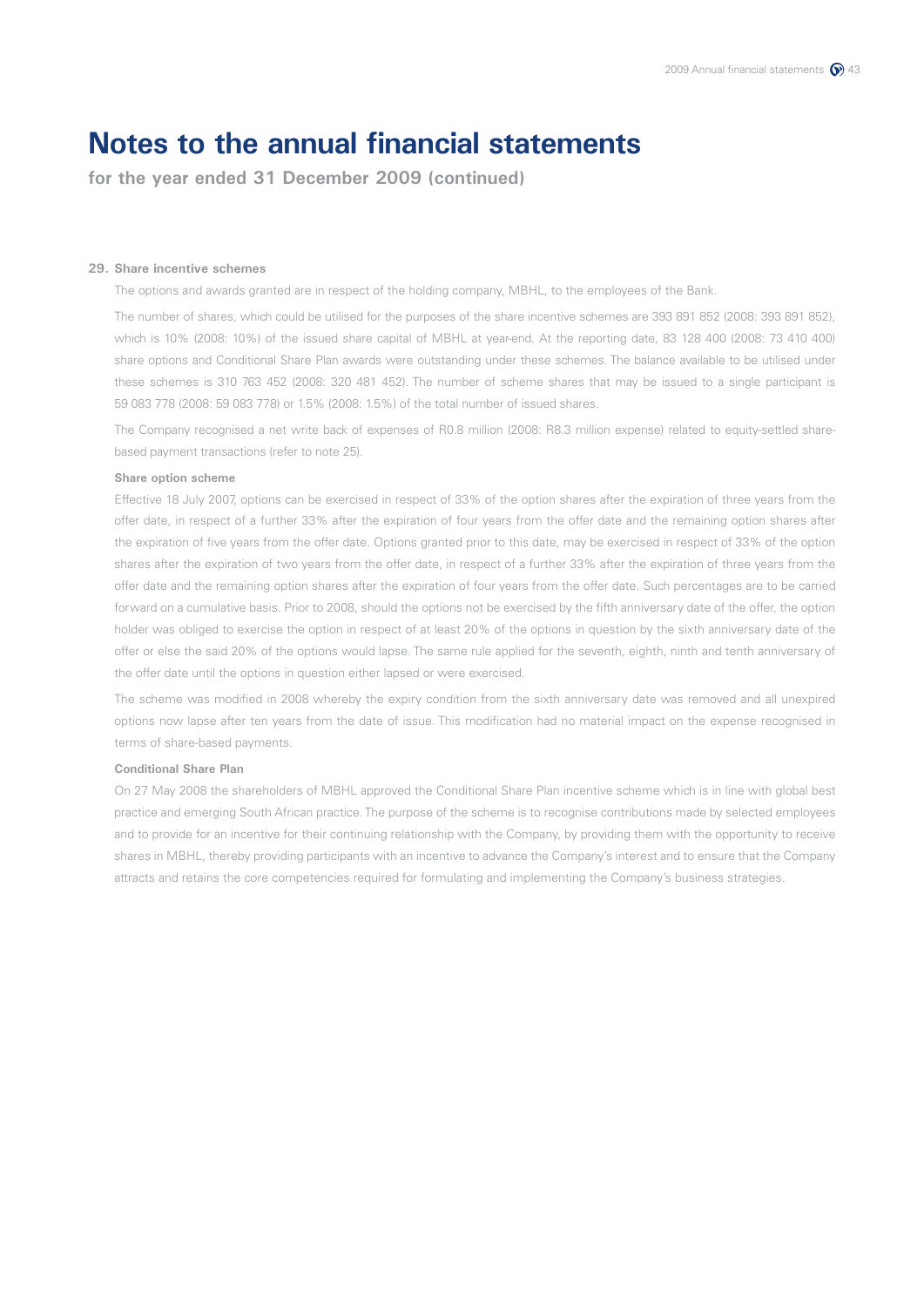**for the year ended 31 December 2009 (continued)**

### **29. Share incentive schemes (continued)**

The tables below set out the movement in the options and conditional awards:

|                     |                  |                   |                        |                          |                   | <b>Exercisable</b>         |                    |
|---------------------|------------------|-------------------|------------------------|--------------------------|-------------------|----------------------------|--------------------|
|                     |                  | <b>Options at</b> | <b>Forfeited</b>       | <b>Exercised</b>         | <b>Options at</b> | options                    |                    |
|                     | <b>Exercise</b>  | beginning         | during                 | during                   | end of            | at end                     | <b>Relating to</b> |
|                     | price<br>(cents) | of year           | year                   | year                     | year              | of year                    | directors*         |
| Share option scheme |                  |                   |                        |                          |                   |                            |                    |
| <b>Grant</b> date   |                  |                   |                        |                          |                   |                            |                    |
| 2009                |                  |                   |                        |                          |                   |                            |                    |
| 20 November 2001    | 32               | 794 400           | (400000)               |                          | 394 400           | 394 400                    |                    |
| 11 February 2002    | 32               | 160 000           |                        | $\overline{a}$           | 160 000           | 160 000                    |                    |
| 5 October 2004      | 18               | 5 000 000         |                        | $\overline{\phantom{a}}$ | 5 000 000         | 5 000 000                  | 5 000 000          |
| 7 October 2004      | 17               | 750 000           |                        | $\overline{\phantom{a}}$ | 750 000           | 750 000                    |                    |
| 11 February 2005    | 20               | 500 000           |                        |                          | 500 000           | 500 000                    |                    |
| 27 July 2005        | 32               | 750 000           |                        |                          | 750 000           | 750 000                    |                    |
| 9 February 2006     | 41               | 750 000           |                        |                          | 750 000           | 495 000                    |                    |
| 3 March 2006        | 38               | 500 000           | (500000)               |                          |                   |                            |                    |
| 22 March 2006       |                  | 40 10 600 000     |                        |                          | 10 600 000        | 6996000                    | 7 000 000          |
| 26 February 2007    |                  | 34 18 100 000     | (500000)               |                          | 17 600 000        | 5 808 000                  | 8 000 000          |
| 1 June 2007         | 36               | 500 000           |                        |                          | 500 000           | 165 000                    |                    |
| 1 December 2007     | 36               |                   | 1 000 000 (1 000 000)  |                          |                   |                            |                    |
|                     |                  |                   | 39 404 400 (2 400 000) |                          |                   | $-37004400210184002000000$ |                    |
| 2008                |                  |                   |                        |                          |                   |                            |                    |
| 20 November 2001    | 32               | 954 400           | (160000)               |                          | 794 400           | 794 400                    |                    |
| 11 February 2002    | 32               | 200 000           | (40000)                |                          | 160 000           | 160 000                    |                    |
| 5 October 2004      | 18               | 5 000 000         |                        | $\overline{\phantom{0}}$ | 5 000 000         | 5 000 000                  | 5 000 000          |
| 7 October 2004      | 17               | 1 000 000         | (85000)                | (165000)                 | 750 000           | 750 000                    |                    |
| 3 January 2005      | 15               | 700 000           | (170000)               | (530000)                 |                   |                            |                    |
| 11 February 2005    | 20               | 500 000           |                        |                          | 500 000           | 330 000                    |                    |
| 27 July 2005        | 32               | 750 000           |                        |                          | 750 000           | 495 000                    |                    |
| 2 December 2005     | 31               | 350 000           | (350000)               |                          |                   |                            |                    |
| 9 February 2006     | 41               | 750 000           |                        |                          | 750 000           | 247 500                    |                    |
| 3 March 2006        | 38               | 500 000           |                        | $\overline{\phantom{0}}$ | 500 000           | 165 000                    |                    |
| 22 March 2006       | 40               | 12 500 000        | (1900000)              | $\overline{\phantom{a}}$ | 10 600 000        | 3 498 000                  | 7 000 000          |
| 26 February 2007    | 34               | 21 250 000        | (3 150 000)            | $\overline{\phantom{0}}$ | 18 100 000        |                            | 8 000 000          |
| 1 June 2007         | 36               | 500 000           |                        |                          | 500 000           |                            |                    |
| 1 December 2007     | 36               | 1 000 000         |                        |                          | 1 000 000         |                            |                    |
|                     |                  | 45 954 400        | (5855000)              | (695000)                 | 39 404 400        | 11 439 900                 | 20 000 000         |

The Company has not granted employees any further share options since 2007.

 *\*Refer to note 28.3*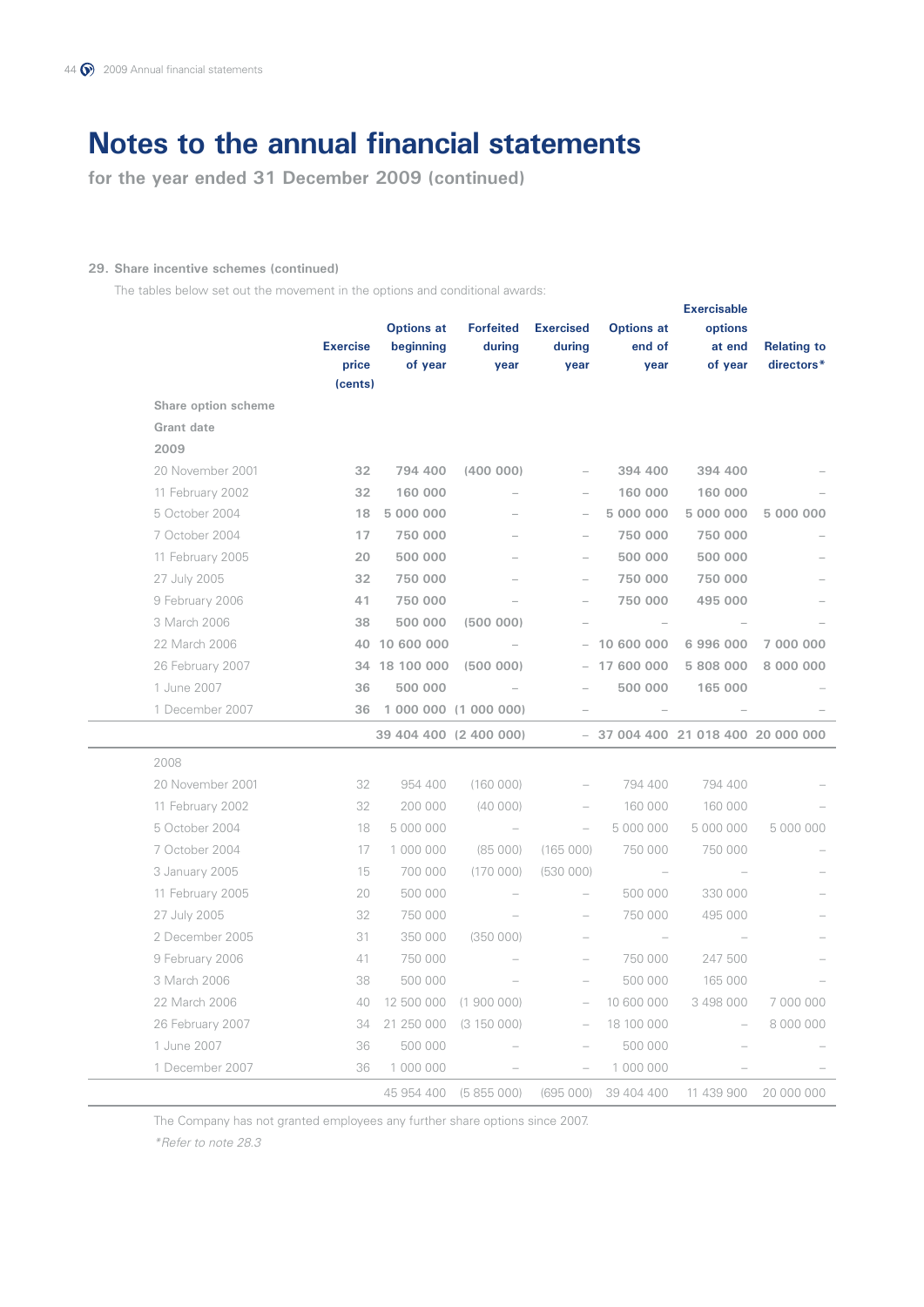**for the year ended 31 December 2009 (continued)**

### **29. Share incentive schemes (continued)**

|                               |                     | <b>Conditional</b>       |                   |                          | <b>Conditional</b> |                    |
|-------------------------------|---------------------|--------------------------|-------------------|--------------------------|--------------------|--------------------|
|                               | <b>Market price</b> | awards at                | <b>Granted</b>    | <b>Forfeited</b>         | awards at          |                    |
|                               | at date             | beginning                | during            | during                   | end of             | <b>Relating to</b> |
|                               | of grant<br>(cents) | of year                  | year              | year                     | year               | directors*         |
| <b>Conditional Share Plan</b> |                     |                          |                   |                          |                    |                    |
| Grant date                    |                     |                          |                   |                          |                    |                    |
| 2009                          |                     |                          |                   |                          |                    |                    |
| 22 February 2008              | 32                  | 26 131 000               | $\qquad \qquad -$ | (3382000)                | 22 749 000         | 7 600 000          |
| 26 March 2008                 | 31                  | 4 000 000                |                   |                          | 4 000 000          |                    |
| 24 July 2008                  | 26                  | 375 000                  |                   |                          | 375 000            |                    |
| 1 October 2008                | 32                  | 500 000                  |                   | (500000)                 |                    |                    |
| 1 November 2008               | 28                  | 2 200 000                |                   |                          | 2 200 000          |                    |
| 1 December 2008               | 29                  | 800 000                  | $\qquad \qquad -$ | (800000)                 |                    |                    |
| 18 March 2009                 | 26                  |                          | 16 660 000        | (860000)                 | 15 800 000         | 5 000 000          |
| 1 July 20009                  | 25                  | $\overline{\phantom{0}}$ | 1 000 000         | $\qquad \qquad -$        | 1 000 000          |                    |
|                               |                     | 34 006 000               | 17 660 000        | (5542000)                | 46 124 000         | 12 600 000         |
| 2008                          |                     |                          |                   |                          |                    |                    |
| 22 February 2008              | 32                  | $\overline{\phantom{0}}$ | 28 445 000        | (2314000)                | 26 131 000         | 7 600 000          |
| 26 March 2008                 | 31                  |                          | 4 000 000         | $\overline{\phantom{0}}$ | 4 000 000          |                    |
| 7 May 2008                    | 30                  | $\overline{\phantom{0}}$ | 1 400 000         | (1400000)                |                    |                    |
| 24 July 2008                  | 26                  |                          | 375 000           |                          | 375 000            |                    |
| 1 October 2008                | 32                  | $\overline{\phantom{0}}$ | 500 000           | $\overline{\phantom{0}}$ | 500 000            |                    |
| 1 November 2008               | 28                  |                          | 2 200 000         |                          | 2 200 000          |                    |
| 1 December 2008               | 29                  |                          | 800 000           |                          | 800 000            |                    |
|                               |                     |                          | 37 720 000        | (3714000)                | 34 006 000         | 7600000            |
|                               |                     |                          |                   |                          |                    |                    |

*\*Refer to note 28.3*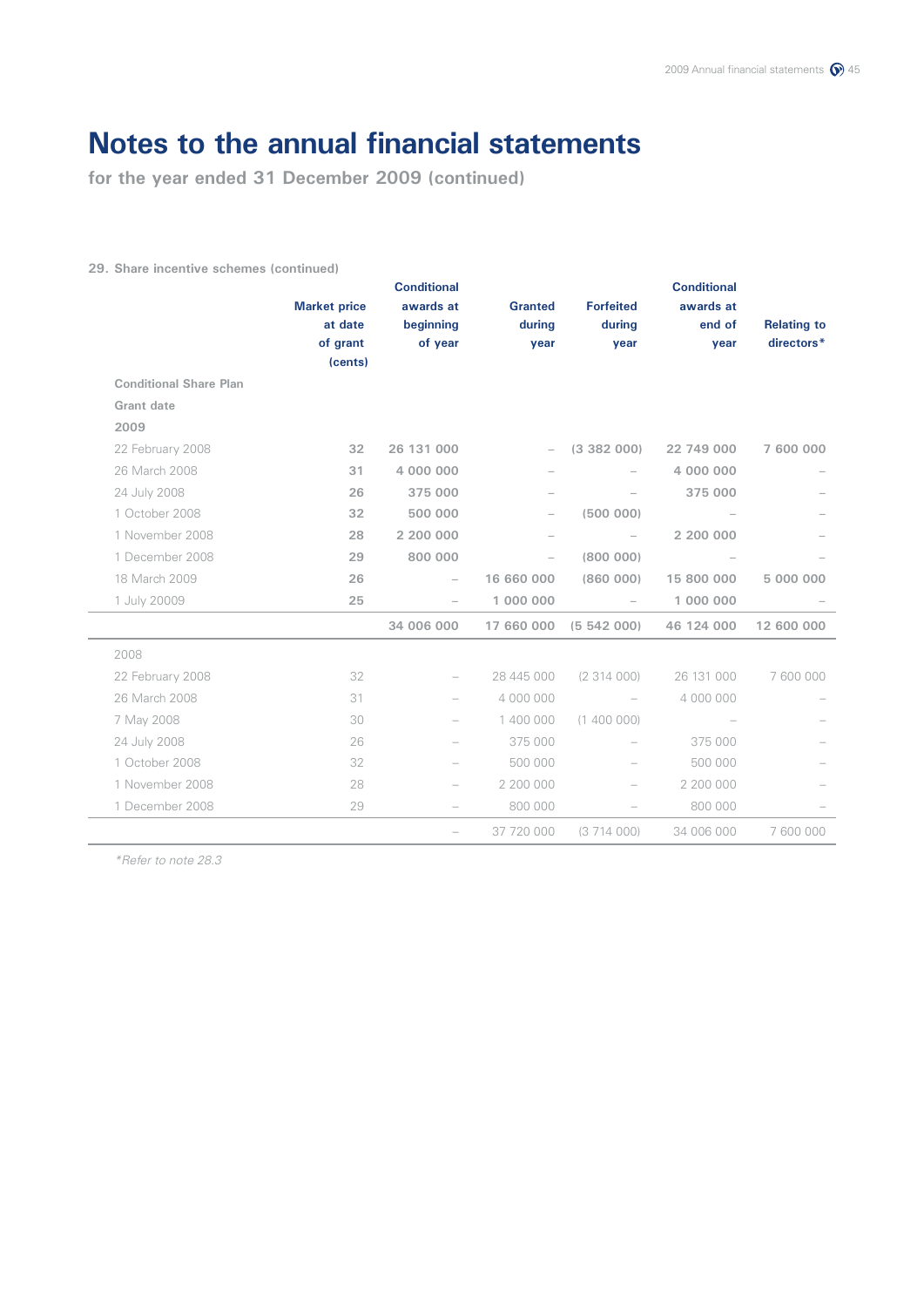## **Risk management and control**

#### **Risk management philosophy**

The Company recognises that the business of banking and financial services is conducted within an environment of complex inter-related risks that have become all too evident during the global financial crisis. The Company operates in a dynamic environment where the past is not necessarily an acceptable guide to the future. Risk management is a key focus of the Company and addresses a wide spectrum of risks that are continually evaluated and policies and procedures reviewed and stress tested to adapt to changing circumstances. In any economy there are sectors that are more vulnerable to cyclical downturn than others. Economic variables are monitored to assist in managing exposure to such sectors. The concentration of risk in our target market sectors is managed to achieve a balanced portfolio. However, we acknowledge the potential of concentration risk in being a small bank and this is carefully monitored and where appropriate corrective action is taken. Our business development efforts are focused on the stronger companies and individuals within established policy criteria, which eliminate weaker credit or investments from the portfolio. The Company remains well positioned to effectively manage identified threats in such a way that minimises risks to the Company. An independent review of the risk management and control was deferred until 2010 due to pressure emanating from the pending implementation of the new core banking system. An internal review was however conducted by Internal Audit and issues identified have been addressed.

A philosophy of Enterprise-wide Risk Management within a Risk Management Monitoring and Control Framework has been established to ensure that all business and operational risks are managed effectively within acceptable risk profiles, policies and parameters. Risk management policies are essentially conservative, with proper regard to the mix of risk and reward. The Company will take all necessary steps to safeguard its depositors' funds, its own asset base and shareholders' funds.

A number of additional risk initiatives were initiated during the year. These included:

- development and partial implementation of a process of Risk Control Self Assessment across all key areas of the Bank:
- full implementation in all areas is scheduled for completion during the first quarter 2010; and
- establishment of a Treasury Middle Office function for the dedicated management of Treasury-related risks and the establishment of a variety of prudential ratios covering key risks of the Bank to be reported on at each meeting of the RMC. These ratios are subjected to various levels of stress testing.

### **Enterprise-wide risk management**

An Enterprise-wide Risk Management Framework is adopted to ensure appropriate and focused management of all risks. Risk assessment is a dynamic process and is reviewed regularly. Risk dimensions vary in importance depending on the business activities of an organisation and the related risks. The overall objective of enterprise-wide risk management is to ensure an integrated and effective risk management framework where all risks are identified, quantified and managed in order to achieve an optimal risk reward profile. The presence of accurate measures of risk makes risk-adjusted performance possible, creates the potential to generate increased shareholder returns and allows the risk-taking behaviour to be more closely aligned with our strategic objectives.

Risk management is performed on a Company-wide basis involving the Board, credit management, senior management, independent risk management, business line management, finance and control, legal/compliance, treasury and operations, with significant support from internal audit and information technology.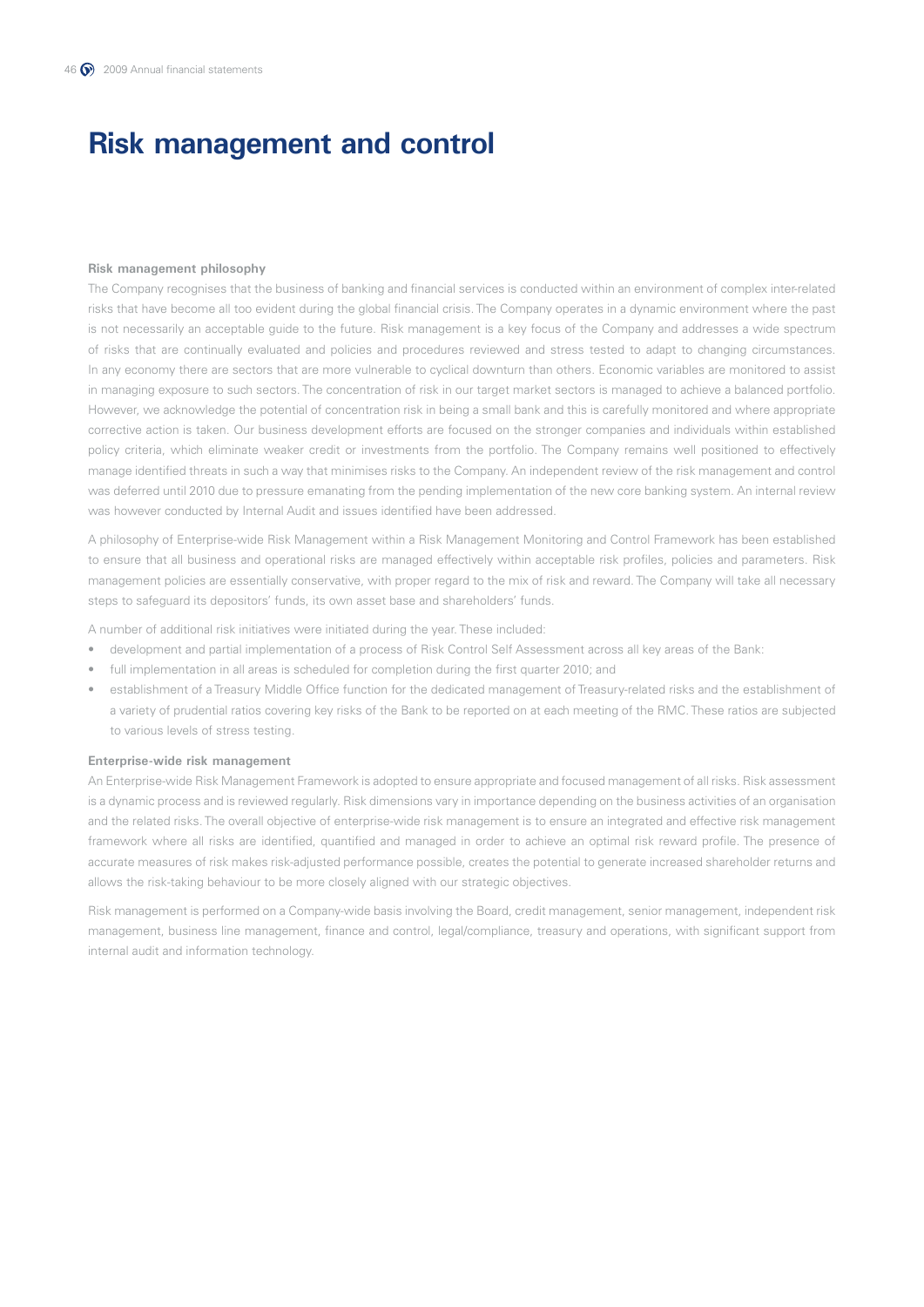

### **Risk management life cycle/process**

All of the Company's policies and procedures manuals are subject to ongoing review and are signed off by the relevant divisional heads. These standards are an integral part of the Company's governance infrastructure and risk management profile, reflecting the expectations and requirements of the Board in respect of key areas of control. We have, during the year, developed a system of Risk Control Self Assessment that is being rolled out across the Bank with scheduled finalisation during the first quarter 2010. The standards and implementation of Risk Control Self Assessment ensure alignment and consistency in the way that prevalent risk types are identified, managed and form part of the four phases of the risk management life cycle, defined as:

#### *Risk identification (and comprehension)*

Risk identification focuses on recognising and understanding existing risks or risks that may arise from positions taken and future business activity as a continuing practice.

### *Risk measurement (and evaluation using a range of analytical tools)*

Once risks have been identified, they need to be measured. Certain risks will obviously lend themselves more easily to determination and measurability than others, but it is necessary to ascertain the magnitude of each risk whether quantifiable or not and whether direct or indirect.

#### *Risk management (as an independent function)*

The Company's principal business focuses on the management of liabilities and assets in the statement of financial position. Major risks are managed and reviewed by an independent risk function. The ALCO, RMC and CREDCOM meet on a regular basis to collaborate on risk control, establish how much risk is acceptable and to decide how the Company will stay within targets and laid down thresholds.

#### Risk monitoring *(and compliance with documented policies)*

Open, two-way communication between the Company and the SARB is fundamental to the entire risk monitoring and supervisory process. To achieve this, responsible line heads are required to document conclusions and communicate findings to the ALCO, RMC and CREDCOM in the first instance and to the SARB via the Finance Division through BA returns and periodic meetings.

### *Risk control (stress testing)*

The Company follows a policy of ongoing stress testing. Critical variables are sensitive to market changes both domestic and international. These are identified and stress modelled to determine the possible impact of any deterioration of such identified variables on the Company's results. Both internal and external events are considered in formulating appropriate modelling criteria.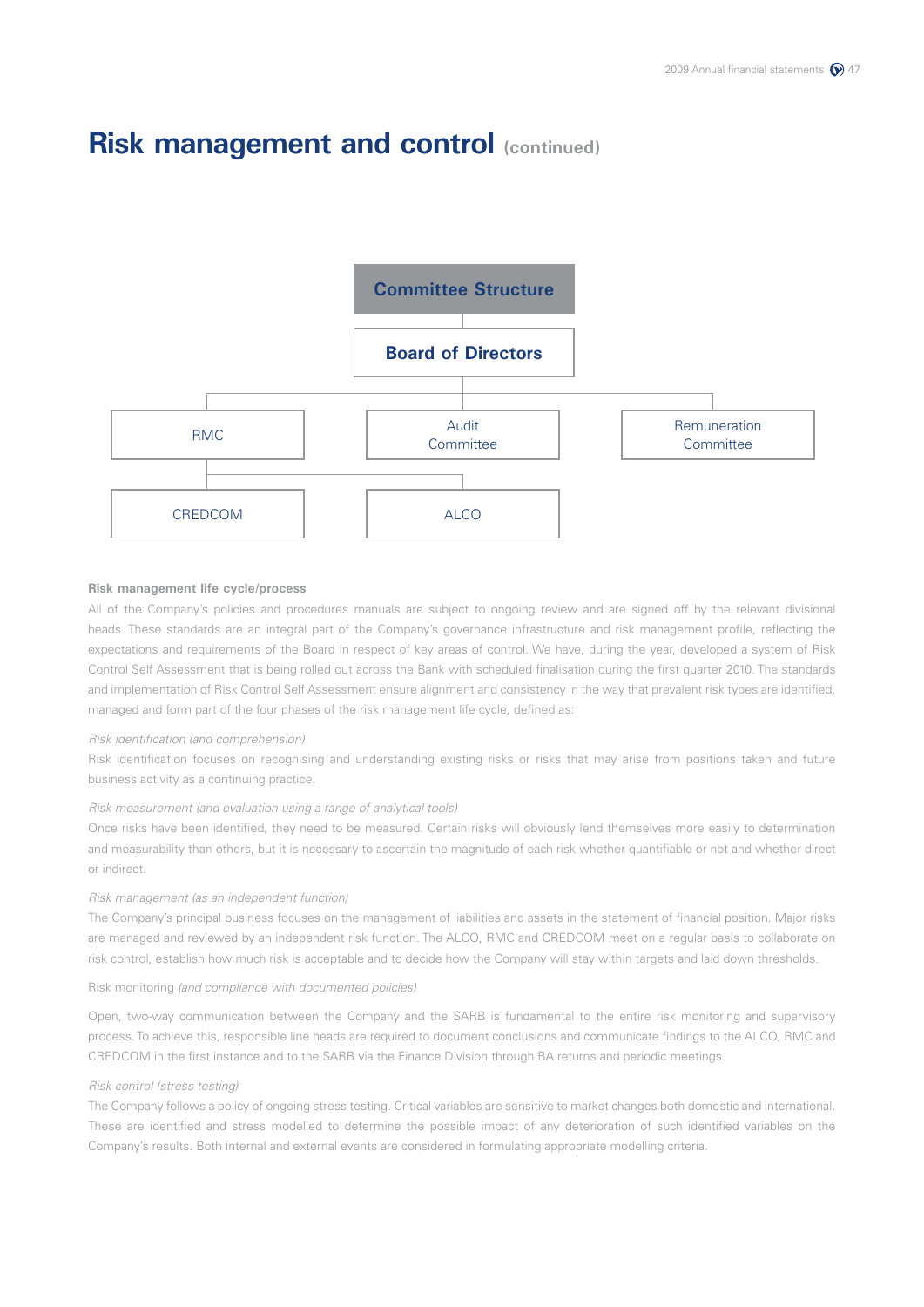#### **Management of risk**

Principal risk categories have been identified, defined and categorised into direct and indirect risks. This set of risk definitions forms the basis of management and control relative to each division within the Company and also forms a consistent common language for outside examiners and/or regulators to follow.

Direct risks are found in most banking transactions. They are quantifiable and can be clearly defined. These risks are evaluated through examination of our databases, statistics and other records.

Indirect risks are considered to ensure that a complete risk assessment is carried out. They are present in almost every decision made by management and the Board and thus impact on the Company's image and success. These decisions are usually intended to enhance the Company's long-term viability or success and therefore are difficult to quantify at a given point in time.

Board Committees monitor various aspects of the different identified risks within the Enterprise-wide Risk Management Framework which include:

| <b>Direct Risks</b>     | <b>Indirect Risks</b>  |
|-------------------------|------------------------|
| Credit Risk             | Strategic Risk         |
| Counterparty Risk       | <b>Reputation Risk</b> |
| <b>Currency Risk</b>    | Legal Risk             |
| Liquidity Risk          | Fraud Risk             |
| Interest Rate Risk      | International Risk     |
| Market (Position) Risk  | <b>Political Risk</b>  |
| Solvency Risk           | Competitive Risk       |
| <b>Operational Risk</b> | Pricing Risk           |
| Technology Risk         | Sensitivity Risk       |
| Compliance Risk         |                        |

The responsibility for understanding the risks incurred by the Company and ensuring that they are appropriately managed lies with the Board. The Board approves risk management strategies and delegates the power to take decisions on risks and to implement strategies on risk management and control to the RMC. Discretionary limits and authorities are in turn delegated to line heads and line managers within laid down parameters to enable them to execute the Company's strategic objectives within predefined risk management policies. Major risks are managed, controlled and reviewed by an independent risk function.

The Board fully recognises that they are accountable for the process of risk management and the system of internal control. Management reports regularly to the Board on the effectiveness of internal control systems and significant control weaknesses identified.

A process is in place whereby the Top 10 risks faced by the Company are identified. These risks are assessed and evaluated in terms of a risk score attached to inherent risk and residual risk. Action plans are put in place to reduce the identified inherent risks to within acceptable residual risk parameters. The Top 10 risks are re-evaluated quarterly.

The Company subscribes to the 10 Principles of Sound Practices for the Effective Management and Supervision of Operational Risk as defined by the Basel Committee or Banking Supervision.

Continued focus remains on BCM. BCM ensures the availability of key staff and processes required to support essential activities in the event of an interruption to, or disruption of, business. BCM is an important aspect of risk management and its value has been proven in creating a more resilient operational platform through activities such as business impact assessments, business continuity planning and implementation, testing of business continuity and implementing corrective actions. Comprehensive simulations are conducted on an ongoing basis, with identified gaps addressed and/or plans put in place to resolve the identified issues.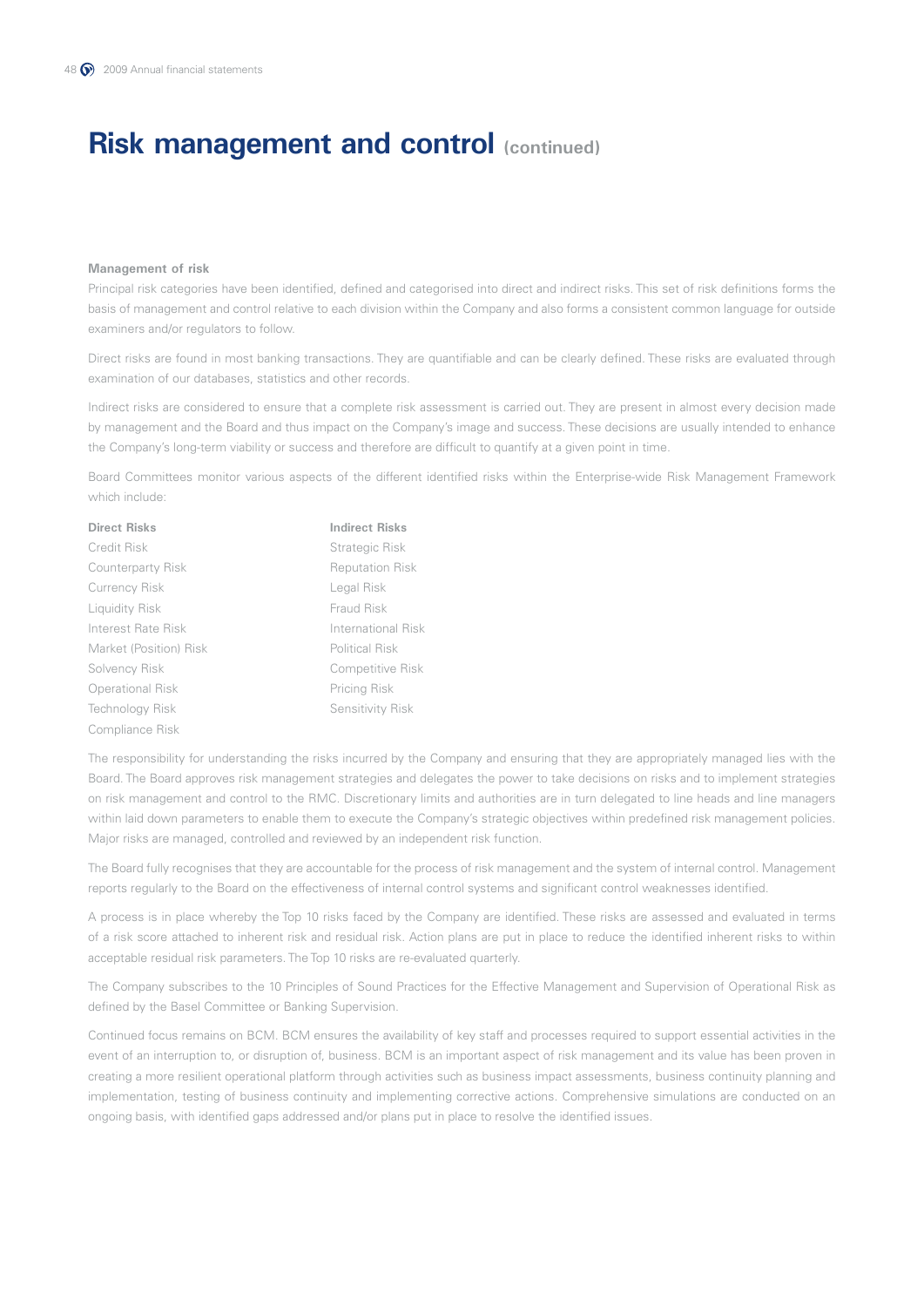#### **Management of risk (continued)**

The Capital Management Committee under the auspices of the RMC proactively evaluates and manages the capital requirements of the Company as determined by Basel II requirements. A comprehensive re-evaluation of the capital requirements under the Internal Capital Adequacy Assessment Process was regularly undertaken during the year with consideration given to all risks impacting on the need for capital reserves within the Company. The outcome of these assessments resulted in the Company identifying different levels of risk related to specific characteristics of its business where it was deemed prudent to hold a capital buffer in addition to the regulatory capital requirements.

Under the Enterprise-wide Risk Management Framework we have categorised the direct risks of the Company and report on those deemed to be of the most significance:

### **Credit risk**

Credit parameters and tolerance levels are clearly defined and reflected in governing procedures and policies. The Company offers a spread of banking products common within the banking industry with a specific focus on small and medium sized businesses across a wide variety of industries. Whilst personal market products are also offered, no specific targeting of the broader personal retail-based market is undertaken. The primary risks encountered are associated with the lending of money and the issuing of contingent financial or performance guarantees to third parties on behalf of customers.

Dependent upon the risk profile of the customer, the risk inherent in the product offering and the track record/payment history of the client, varying types and levels of security are taken to mitigate credit-related risks. Clean or unsecured lending will only be considered for financially strong borrowers.

Counterparties to derivatives expose the Company to credit-related losses in the event of non-performance. The counterparties to these contracts are financial institutions. The Company continually monitors its positions and the credit ratings of its counterparties and limits the amount of contracts it enters into with any one party to within pre-approved transactional limits.

At year-end, the Company did not have any significant concentration of risk which had not been adequately provided for. There were no material exposures in advances made to foreign entities at year-end, except for the deposits placed with CGD as disclosed in note 28.2.

A portfolio analysis report is prepared and presented to the RMC analysing the performance and makeup of the book including customer and segment concentration analyses.

The Company has adopted a conservative approach to credit granting within a specifically defined and structured approval process. The granting of credit is managed via a mandated approval process whereby levels of credit approval are determined by the experience of the mandated individual with dual or multiple sign-off on all material values. An ongoing weekly review is also undertaken by the CREDCOM of all new and renewal proposals for lending in excess of R2 million. In addition an early warning system is applied to actively manage all accounts within the risk structure. The system identifies a number of characteristics relating to the performance of the accounts and based on various predefined algorithms, flags issues of concern. Monitoring is done by the Portfolio Management Department and any concerns are raised with the Credit Department and Retail or Commercial banking units. The Company is finalising an enhanced Decision Support tool to assist credit decision makers through the provision of indicative performance criteria and other information necessary to assist in making more informed decisions. Such indicative performance data will be measured against predefined acceptance bands and result in the allocation of an overall acceptability rating.

There have been no material changes in the credit approval structure or overall make-up of the book from the prior reporting period.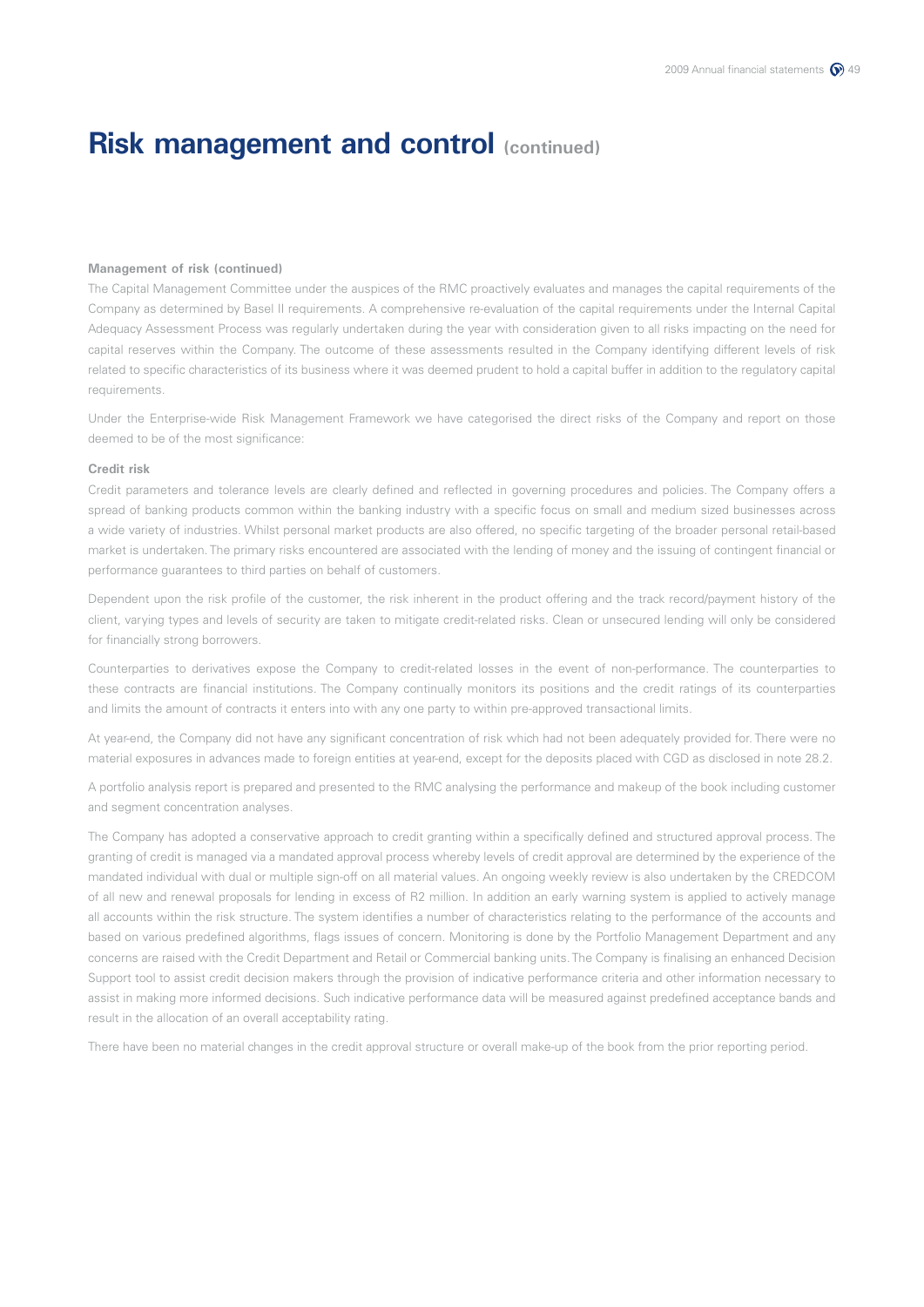### **Management of risk (continued)**

### **Credit risk (continued)**

The table below summarises the Company's maximum exposure to credit risk at the reporting date:

|                             |                  | <b>Committed</b>  |               |              |
|-----------------------------|------------------|-------------------|---------------|--------------|
|                             | <b>Loans and</b> | undrawn           |               |              |
|                             | advances         | <b>facilities</b> | <b>Other</b>  | <b>Total</b> |
|                             | <b>R'000</b>     | <b>R'000</b>      | <b>R'000</b>  | <b>R'000</b> |
| 2009                        |                  |                   |               |              |
| Current accounts            | 593 688          |                   |               | 593 688      |
| Credit card                 | 15 193           | 15 285            |               | 30 478       |
| Mortgage loans              | 1 745 498        | 175 549           |               | 1 921 047    |
| Instalment sales and leases | 341 794          |                   |               | 341 794      |
| Structured loans            | 247 715          |                   |               | 247 715      |
| Other advances              | 685 686          |                   |               | 685 686      |
| Negotiable securities       |                  |                   | 267 902       | 267 902      |
| Bank term deposits          |                  |                   | 35 276        | 35 276       |
| Cash and cash equivalents   |                  |                   | 1 400 937     | 1 400 937    |
| Guarantees                  |                  |                   | 303 514       | 303 514      |
| Letters of credit           |                  |                   | 12 330        | 12 330       |
|                             | 3 629 574        | 190 834           | 2 0 1 9 9 5 9 | 5 840 367    |
| 2008                        |                  |                   |               |              |
| Current accounts            | 503 622          |                   |               | 503 622      |
| Credit card                 | 14 920           | 19 364            |               | 34 284       |
| Mortgage loans              | 1 614 867        | 312 357           |               | 1 927 224    |
| Instalment sales and leases | 370 780          |                   |               | 370 780      |
| Structured loans            | 254 795          |                   |               | 254 795      |
| Other advances              | 644 805          |                   |               | 644 805      |
| Negotiable securities       |                  |                   | 247 141       | 247 141      |
| Bank term deposits          |                  |                   | 324 295       | 324 295      |
| Cash and cash equivalents   |                  |                   | 1464959       | 1464959      |
| Guarantees                  |                  |                   | 331 494       | 331 494      |
| Letters of credit           |                  |                   | 6886          | 6886         |
|                             | 3 403 789        | 331 721           | 2 374 775     | 6 110 285    |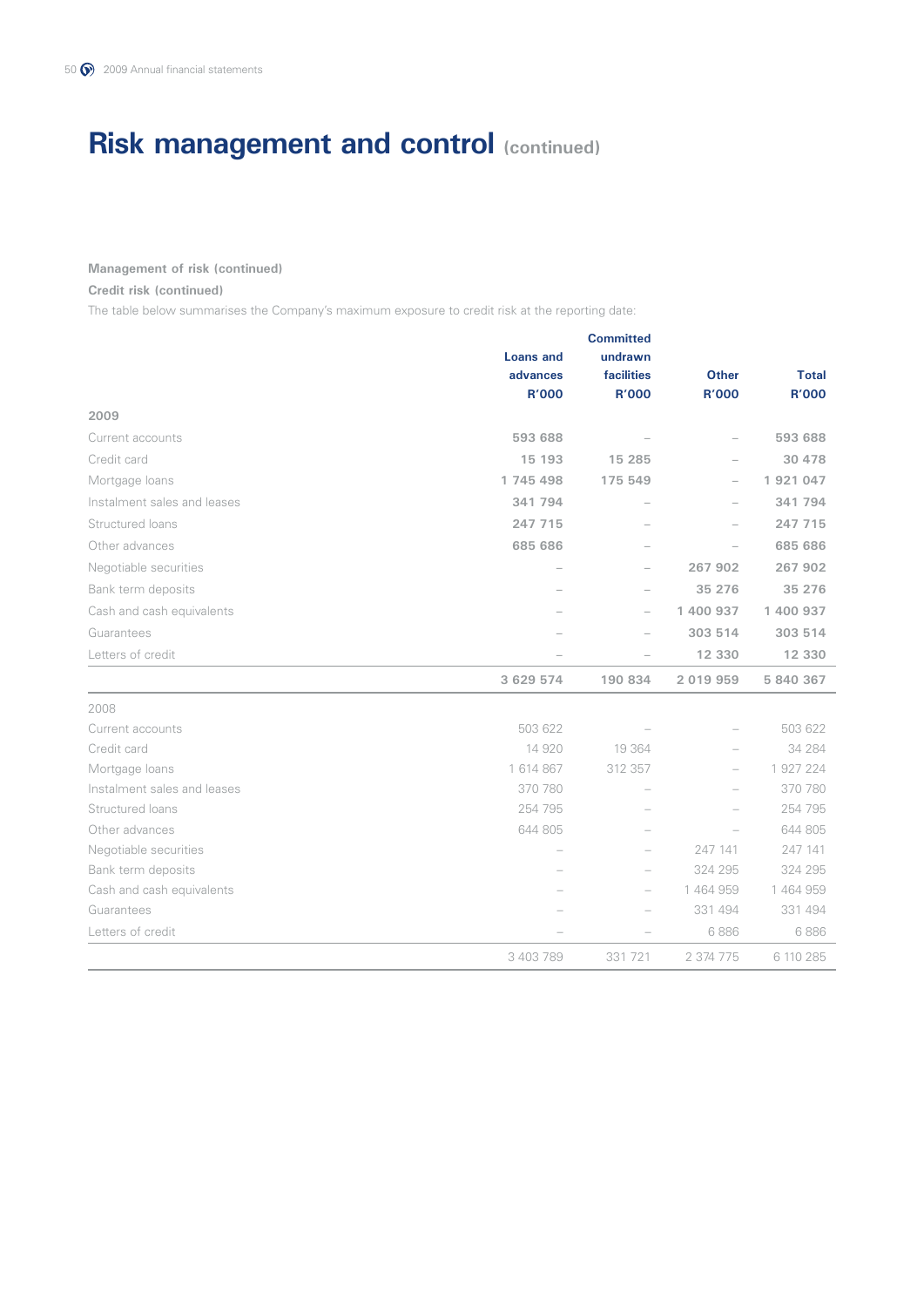### **Management of risk (continued)**

### **Operational risk**

The Company subscribes to the 10 Principles of Sound Practices for the Effective Management and Supervision of Operational Risk.

Operational risks faced by the Company are extensive and include risks associated with reputation, robbery, fraud, theft of data, systems access and controls, legal challenges, statutory and legislative compliance, operational processes, employment policies, documentation risk and business continuity. Strategies, procedures and action plans to monitor, manage and limit the risks associated with operational processes, systems and external events include:

- documented operational policies, processes and procedures with segregation of duties;
- training and upskilling staff on operational procedures and legislative compliance;
- an operational event logger wherein all losses associated with operational issues including theft and robbery are recorded and evaluated to facilitate corrective action;
- ongoing improvements to the Disaster Recovery and Business Continuity plans including conducting a variety of simulation exercises in the branches and critical operations environments;
- conducting a variety of internal audits and reviews by both the Compliance and Internal Audit Departments in line with annual plans approved by the Board;
- development and implementation of a comprehensive bank-wide Risk Control Self Assessment Process which will be rolled out to job functional level in high-risk operational processing areas during 2010; and
- limiting access to systems and enforcing strong password controls.

There have been no material losses during the reporting period that require specific identification.

#### **Market risk**

Market risk is the risk of revaluation of any financial instrument as a consequence of changes in market prices or rates and can be quantified as the potential change in the value of the banking book as a result of changes in the financial environment between now and a future point in time. The Board determines market risk limits. These limits are reviewed at least annually dependent on market events.

The Company does not currently have any proprietary trading positions and therefore has minimal exposure to market risk. Before the Company enters into a proprietary trading position, the Trading Committee will evaluate and approve such positions. This Committee will ensure that the Company is prudently positioned, taking into account agreed limits, policies, prevailing markets, available liquidity and the relationship between risk and reward primarily to the financial risks of changes in foreign currency exchange rates and interest rates.

The Company enters into derivative financial instruments to manage its exposure to interest rate and foreign currency risk, including:

- forward exchange contracts; and
- interest rate and foreign currency swaps.

Detailed market risk reports are produced on a daily basis, which allows for monitoring against prescribed limits. In the unlikely event of an unauthorised limit violation, the ALM Forum records such violation, which is immediately corrected, and reported to the ALCO, which is a subcommittee of the RMC.

The Company does not perform a detailed sensitivity analysis on the potential impact of a change in exchange rates on a daily basis due to the fact that the Company does not currently have any proprietary trading positions. The impact of changes in open foreign currency client positions is modelled to take cognisance of credit risks associated with volatility in foreign currency exchange rates with the purpose of covering adverse positions through calling for initial and variation margins. A detailed sensitivity analysis is performed for liquidity and interest rate risk (described below).

There has been no significant change to the Company's exposure to market risks or the manner in which it manages and measures the risk. Various additional conservative prudential risk limits were introduced during 2009. The results of the prudential risk limits and various sensitivities are reported to the ALCO, RMC and Board on a regular basis.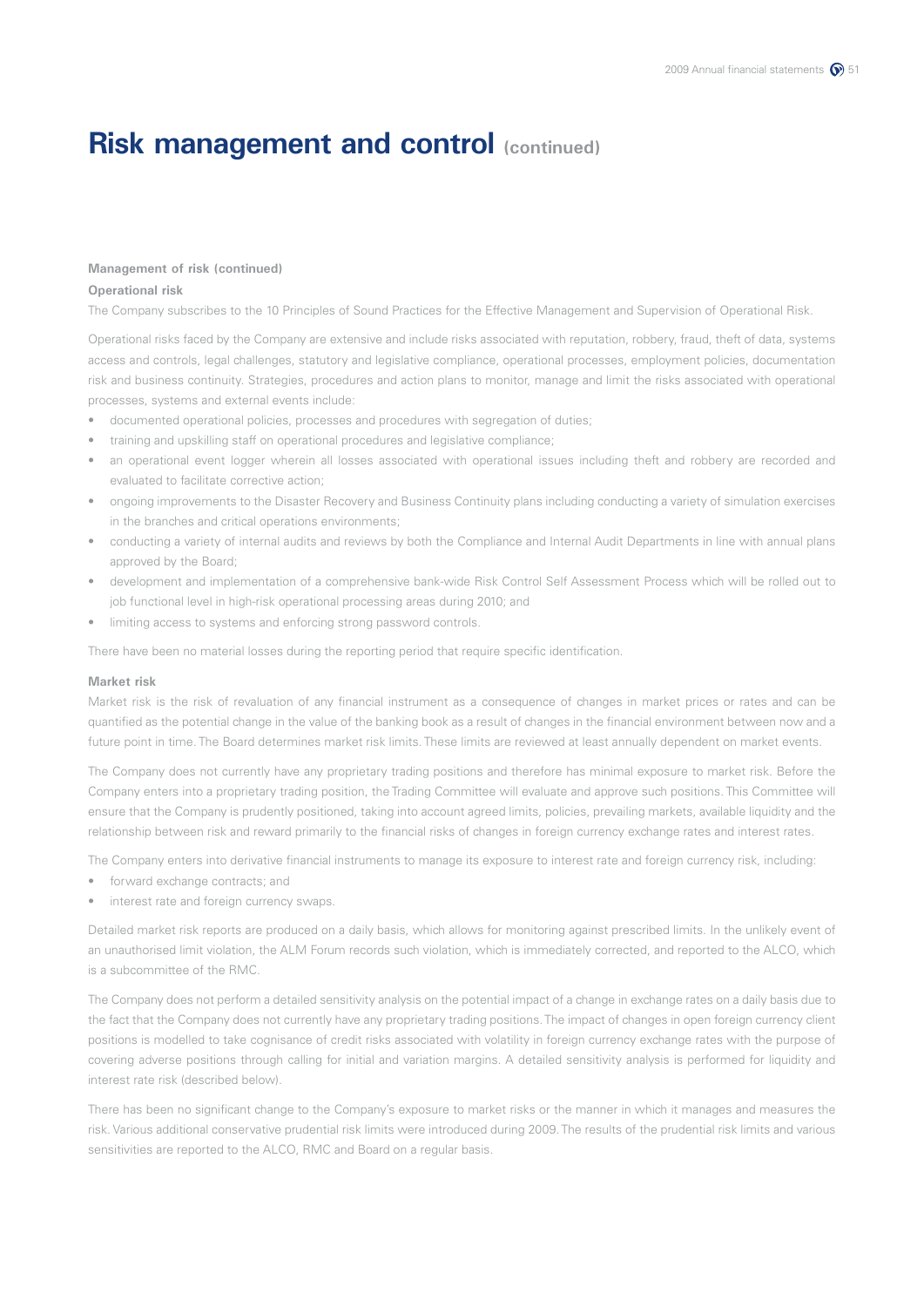### **Management of risk (continued)**

### **Foreign currency risk**

The Company, in terms of approved limits, manages short-term foreign currency exposures relating to trade imports, exports and interest flows on foreign liabilities.

The Company has conservative limits in terms of net open foreign currency positions that are well below the limits allowed by the SARB. For the year under review the highest net open position recorded for any single day was R10.0 million (2008: R6.2 million). An adverse movement in the exchange rate of 10% would reduce the Company's income by R1.0 million (2008: R0.62 million).

The transaction exposures and foreign exchange contracts at the reporting date are summarised as follows:

|                                          |                  |              | <b>Pound</b>    |              |              |
|------------------------------------------|------------------|--------------|-----------------|--------------|--------------|
|                                          | <b>US Dollar</b> | <b>Euro</b>  | <b>Sterling</b> | <b>Other</b> | <b>Total</b> |
|                                          | <b>R'000</b>     | <b>R'000</b> | <b>R'000</b>    | <b>R'000</b> | <b>R'000</b> |
| 2009                                     |                  |              |                 |              |              |
| Total foreign exchange assets            | 615 326          | 48 369       | 32 490          | 9877         | 706 062      |
| Total foreign exchange liabilities       | (182815)         | (16896)      | (7, 253)        | (3176)       | (210140)     |
| Commitments to purchase foreign currency | 127 566          | 100 434      | 3 0 0 3         | 15 579       | 246 582      |
| Commitments to sell foreign currency     | (559 551)        | (131 475)    | (27953)         | (21859)      | (740838)     |
| Year-end effective net open foreign      |                  |              |                 |              |              |
| currency positions                       | 526              | 432          | 287             | 421          | 1666         |
| 2008                                     |                  |              |                 |              |              |
| Total foreign exchange assets            | 1 361 063        | 35 327       | 26 585          | 12 277       | 1 435 252    |
| Total foreign exchange liabilities       | (129695)         | (13782)      | (12828)         | (130)        | (156 435)    |
| Commitments to purchase foreign currency | 301 762          | 76 282       | 8 2 9 9         | 14 086       | 400 429      |
| Commitments to sell foreign currency     | (1532755)        | (100155)     | (22371)         | (26754)      | (1682035)    |
| Year-end effective net open foreign      |                  |              |                 |              |              |
| currency positions                       | 375              | (2328)       | (315)           | (521)        | (2789)       |

### **Interest rate risk**

Interest rate risk is the impact on net interest earnings and the sensitivity to economic value as a result of increases or decreases in interest rates arising from the execution of the core business strategies and the delivery of products and services to customers. Interest margins may increase as a result of such changes, but may reduce or create losses in the event that unexpected adverse movements arise. The ALM forum monitors interest rate repricing on a daily basis and reports back to the ALCO, RMC and Board.

The Company is exposed to interest rate risk as it takes deposits from clients at both fixed and floating interest rates. The Company manages the risk by maintaining an appropriate mix between fixed and floating rate funds, by the use of interest rate swap contracts and by matching the maturities of deposits and assets as appropriate.

The objective with the management of interest rate risk is to ensure a higher degree of interest rate margin stability and lower interest rate risk over an interest rate cycle. This is achieved by hedging material exposures and by not allowing any proprietary interest rate positions. Under interest rate swap contracts, the Company agrees to exchange the difference between fixed and floating rate interest amounts calculated on agreed notional principal amounts. Such contracts enable the Company to mitigate the risk of changing interest rates on the fair value of issued fixed rate debt and the cash flow exposures on the issued variable rate debt. The interest rate swaps reprice on a quarterly basis. The floating rate on the interest rate swaps is based on the three-month JIBAR and/or prime rate. The Company will settle the difference between the fixed and floating interest rate on a net basis.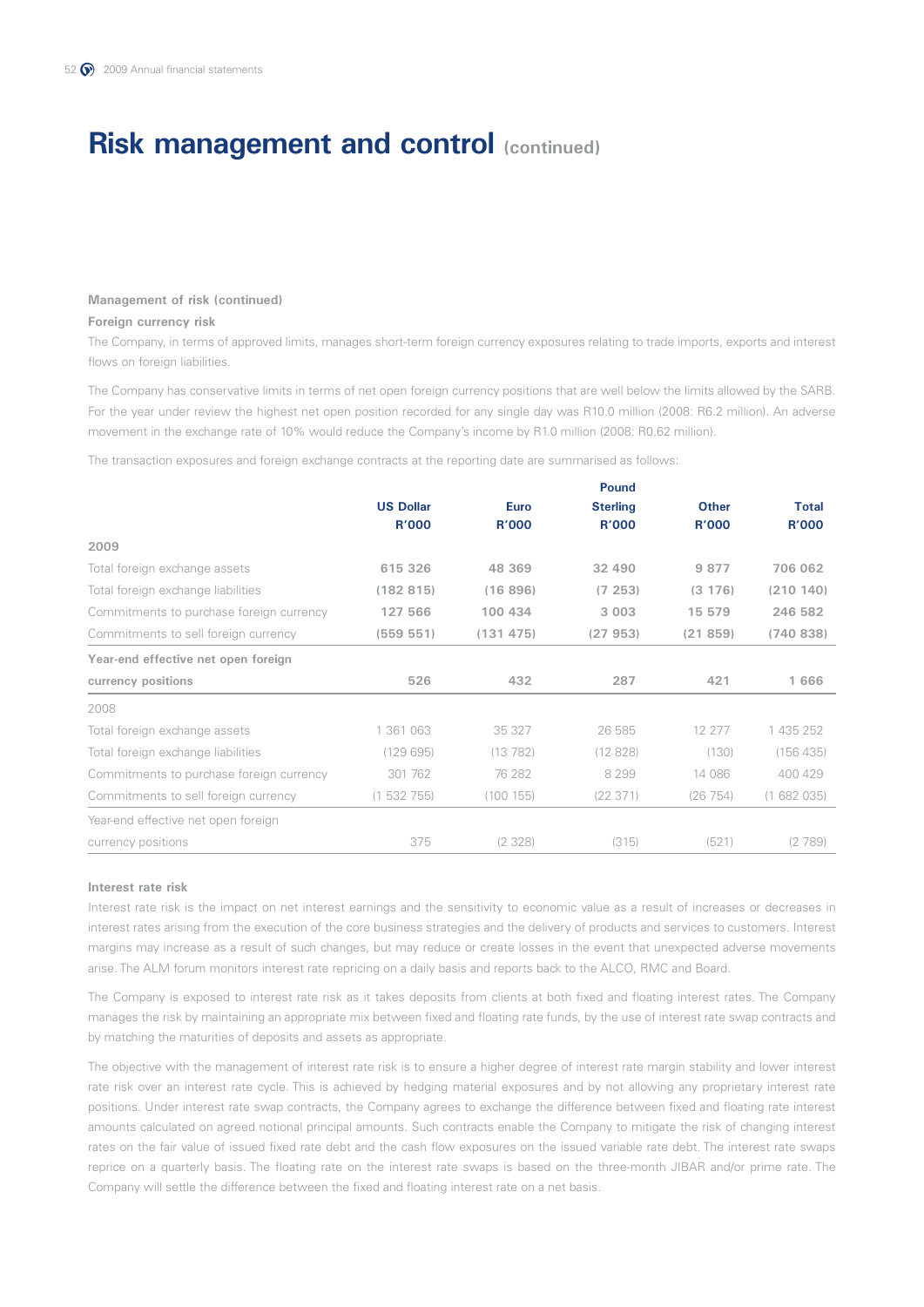### **Management of risk (continued)**

### **Interest rate risk (continued)**

Sources of interest rate risk include volatility and changes in interest rate levels, yield curves and spreads. These affect the interest rate margin realised between lending income and borrowing costs when applied to our rate sensitive assets and liabilities. The Company is also exposed to basis risk, which is the difference in repricing characteristics of two floating-rate indices such as the South African prime rate and three-month JIBAR.

To measure such risk, the Company aggregates interest rate sensitive assets and liabilities into fixed time bands in accordance with the respective interest repricing dates. The Company uses both dynamic maturity gap and duration analysis, which measures the mismatch level between the average time over which the cash inflows are generated and cash outflows are required. Various reports are prepared taking alternative strategies and interest rate forecasts into consideration. These reports are presented to the ALCO and RMC on a regular basis.

To monitor the effect of the gaps on net interest income, a regular forecast of interest rate sensitive asset and liability scenarios is produced. It includes relevant banking activity performance and trends, different forecasts of market rates and expectations reflected in the yield curve.

The yield on assets declined during 2009, which can mainly be attributed to the steep decline in the prevailing prime and repo rates in South Africa during this period. South Africa was not immune to the global credit and liquidity crisis and this, together with market uncertainty in respect of the longer-term interest rate trends, resulted in the cost of funding contributing to the decline in margin. Pressure on margins is likely to continue during 2010. Net interest income was adversely impacted by the negative endowment effect due to the current excess capital of the Company.

For regulatory purposes, the assessment and measurement of interest rate risk is based on the accumulated impact of interest rate sensitive instruments resulting from a parallel movement of plus or minus 200 basis points on the yield curve.

In addition, the impact on equity and profit and loss resulting from a change in interest rates is calculated monthly based on management's forecast of the most likely change in interest rates.

At the reporting date, a 50 basis point change in prevailing interest rates was applied as a sensitivity analysis to determine exposure to interest rates. If interest rates increased/decreased by 50 basis points and all other variables remained constant, the Company's net profit and equity at year-end would increase/decrease by R9.8 million (2008: increase/decrease by R7.8 million). This is mainly attributable to the Company's exposure to interest rates on its lending and borrowings in the banking book.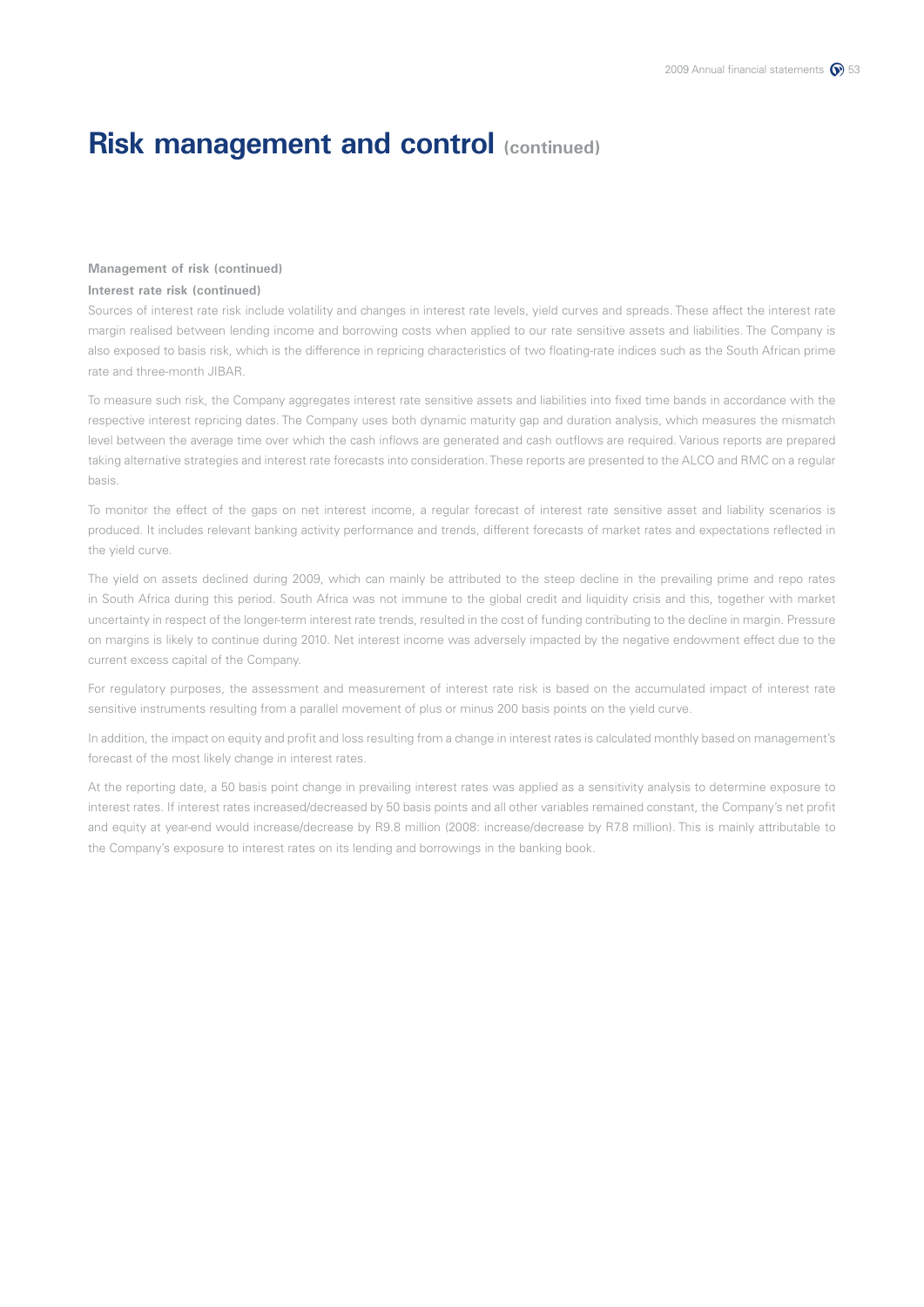### **Management of risk (continued)**

### **Interest rate risk (continued)**

The table below summarises the Company's exposure to interest rate risk. Assets and liabilities are included at carrying amounts, categorised by the earlier of contractual re-pricing or maturity dates and also indicate their effective interest rates at year-end. The repricing profile indicates that the Bank remains asset-sensitive as interest-earning assets reprice sooner than interest-paying liabilities, before and after derivative hedging activities. Thus, future net interest income remains vulnerable to a decrease in market interest rates.

|                                     |              |                          |                                       | Non-         |                          |                 | <b>Effective</b> |                 |  |
|-------------------------------------|--------------|--------------------------|---------------------------------------|--------------|--------------------------|-----------------|------------------|-----------------|--|
|                                     | Up to        | $1 - 3$                  | $3 - 12$                              | $1 - 5$      | Over <sub>5</sub>        | <b>interest</b> |                  | <b>interest</b> |  |
|                                     | 1 month      | months                   | months                                | years        | years                    | sensitive       | <b>Total</b>     | rate            |  |
| 2009                                | <b>R'000</b> | <b>R'000</b>             | <b>R'000</b>                          | <b>R'000</b> | <b>R'000</b>             | <b>R'000</b>    | <b>R'000</b>     | %               |  |
| <b>Assets</b>                       |              |                          |                                       |              |                          |                 |                  |                 |  |
| Intangible assets                   |              |                          |                                       |              |                          | 170 325         | 170 325          |                 |  |
| Property and equipment              |              |                          |                                       |              |                          | 31 955          | 31 955           |                 |  |
| Other accounts receivable           |              |                          |                                       |              |                          | 41 742          | 41 742           |                 |  |
|                                     |              |                          |                                       |              |                          |                 |                  |                 |  |
| Interest in subsidiaries            | 46 884       |                          |                                       |              | $\overline{\phantom{0}}$ | 48 845          | 95 729           |                 |  |
| Other investments                   |              |                          |                                       |              | $\overline{\phantom{a}}$ | 29 957          | 29 957           |                 |  |
| Deferred tax assets                 |              |                          |                                       |              |                          | 98 381          | 98 381           |                 |  |
| Non-current assets held for sale    |              |                          |                                       |              |                          | 5510            | 5510             |                 |  |
| Loans and advances                  | 3 652 205    |                          | $\overline{\phantom{0}}$              | 62 4 20      | $\overline{\phantom{0}}$ | (85051)         | 3 629 574        | 12.57           |  |
| Derivative financial instruments    |              | 53                       |                                       |              |                          | 21 353          | 21 406           |                 |  |
| Negotiable securities               | 19895        | 114 007                  | 114 985                               |              | 19 015                   |                 | 267 902          | 9.34            |  |
| Bank term deposits                  |              | $\overline{\phantom{a}}$ | 35 276                                |              |                          |                 | 35 276           | 7.22            |  |
| Cash and cash                       |              |                          |                                       |              |                          |                 |                  |                 |  |
| equivalents                         | 1 290 685    |                          |                                       |              |                          | 110 252         | 1 400 937        | 7.22            |  |
| <b>Total assets</b>                 | 5 009 669    | 114 060                  | 150 261                               | 62 4 20      | 19 015                   | 473 269         | 5 828 694        |                 |  |
| <b>Equity and liabilities</b>       |              |                          |                                       |              |                          |                 |                  |                 |  |
| Shareholders' equity                |              |                          |                                       |              |                          | 1 465 234       | 1 465 234        |                 |  |
| Deposits                            | 2 678 232    | 292 106                  | 666 650                               | 5 5 6 0      |                          | 606 186         | 4 248 734        | 6.73            |  |
| Derivative financial instruments    | 6 140        | 1438                     |                                       |              |                          | 8 6 5 2         | 16 230           |                 |  |
| Provisions                          |              |                          |                                       |              |                          | 38 142          | 38 142           |                 |  |
| Other accounts payable              |              |                          |                                       |              |                          | 60 354          | 60 354           |                 |  |
| <b>Total equity and liabilities</b> | 2 684 372    | 293 544                  | 666 650                               | 5 5 6 0      | $ \,$                    | 2 178 568       | 5 828 694        |                 |  |
| <b>Financial position interest</b>  |              |                          |                                       |              |                          |                 |                  |                 |  |
| sensitivity gap                     | 2 325 297    |                          | $(179 484)$ $(516 389)$               | 56 860       | 19 015                   |                 | 1705299          |                 |  |
| <b>Derivative financial</b>         |              |                          |                                       |              |                          |                 |                  |                 |  |
| instruments                         | 49 684       | 59 526                   |                                       | (70, 501)    | (38709)                  |                 |                  |                 |  |
| <b>Total net interest</b>           |              |                          |                                       |              |                          |                 |                  |                 |  |
| sensitivity gap                     | 2 374 981    |                          | (119 958) (516 389) (13 641) (19 694) |              |                          |                 | 1 705 299        |                 |  |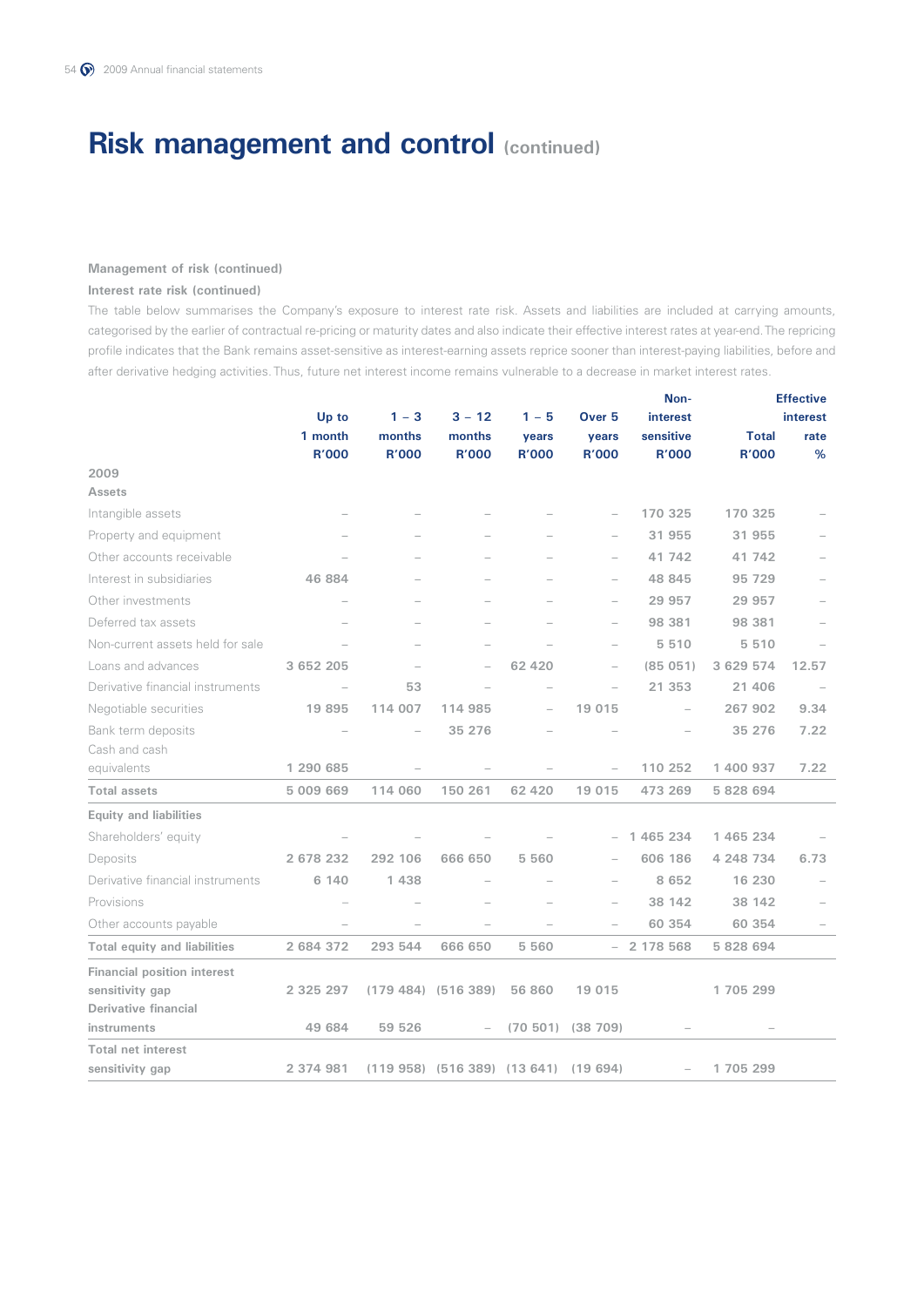**Management of risk (continued) Interest rate risk (continued)**

|                                     |               |                          |              |                          |                          | Non-         | <b>Effective</b> |                 |
|-------------------------------------|---------------|--------------------------|--------------|--------------------------|--------------------------|--------------|------------------|-----------------|
|                                     | Up to         | $1 - 3$                  | $3 - 12$     | $1 - 5$                  | Over <sub>5</sub>        | interest     |                  | <b>interest</b> |
|                                     | 1 month       | months                   | months       | years                    | years                    | sensitive    | <b>Total</b>     | rate            |
|                                     | <b>R'000</b>  | <b>R'000</b>             | <b>R'000</b> | <b>R'000</b>             | <b>R'000</b>             | <b>R'000</b> | <b>R'000</b>     | %               |
| 2008                                |               |                          |              |                          |                          |              |                  |                 |
| <b>Assets</b>                       |               |                          |              |                          |                          |              |                  |                 |
| Intangible assets                   |               |                          |              |                          |                          | 76 894       | 76 894           |                 |
| Property and equipment              |               |                          |              |                          | $\overline{\phantom{0}}$ | 35 995       | 35 995           |                 |
| Other accounts receivable           |               |                          |              |                          | $\overline{\phantom{0}}$ | 50 501       | 50 501           |                 |
| Interest in subsidiaries            | 51 097        |                          |              |                          | $\overline{\phantom{0}}$ | 39 936       | 91 033           |                 |
| Other investments                   |               |                          |              |                          | $\overline{\phantom{0}}$ | 20 070       | 20 070           |                 |
| Deferred tax assets                 |               |                          |              |                          |                          | 153 531      | 153 531          |                 |
| Non-current assets held for sale    |               |                          |              |                          | $\overline{a}$           | 5 2 8 9      | 5 2 8 9          |                 |
| Loans and advances                  | 3 329 515     |                          |              | 109 470                  | 44 636                   | (79832)      | 3 403 789        | 15.32           |
| Derivative financial instruments    |               | 184                      |              | $\overline{\phantom{0}}$ | $\overline{\phantom{0}}$ | 56 689       | 56 873           |                 |
| Negotiable securities               | 24 823        | 87 275                   | 114 505      | $\overline{\phantom{0}}$ | 20 538                   |              | 247 141          | 11.84           |
| Bank term deposits                  |               | $\overline{\phantom{a}}$ | 324 295      |                          |                          |              | 324 295          | 9.42            |
| Cash and cash equivalents           | 947 999       | 410 808                  |              |                          | $\overline{\phantom{0}}$ | 106 152      | 1 464 959        | 9.42            |
| <b>Total assets</b>                 | 4 3 5 3 4 3 4 | 498 267                  | 438 800      | 109 470                  | 65 174                   | 465 225      | 5930370          |                 |
| <b>Equity and liabilities</b>       |               |                          |              |                          |                          |              |                  |                 |
| Shareholders' equity                |               |                          |              |                          |                          | 1 296 760    | 1 296 760        |                 |
| Deposits                            | 2 277 185     | 550 288                  | 1 012 189    | 8 1 6 1                  |                          | 543 720      | 4 391 543        | 8.30            |
| Derivative financial instruments    | 7091          | 1906                     |              |                          | $\overline{\phantom{0}}$ | 86 094       | 95 091           |                 |
| Provisions                          |               |                          |              |                          | $\overline{\phantom{0}}$ | 48 560       | 48 560           |                 |
| Other accounts payable              |               |                          |              |                          | $\overline{\phantom{0}}$ | 98 110       | 98 110           |                 |
| Tax                                 |               |                          |              |                          |                          | 306          | 306              |                 |
| <b>Total equity and liabilities</b> | 2 2 8 4 2 7 6 | 552 194                  | 1 012 189    | 8 1 6 1                  | $\overline{\phantom{0}}$ | 2 073 550    | 5 930 370        |                 |
| <b>Financial position</b>           |               |                          |              |                          |                          |              |                  |                 |
| interest sensitivity gap            | 2 069 158     | (53927)                  | (573389)     | 101 309                  | 65 174                   |              | 1 608 325        |                 |
| Derivative financial                |               |                          |              |                          |                          |              |                  |                 |
| instruments                         | 27 559        | 119 758                  |              | (106331)                 | (40986)                  |              |                  |                 |
| <b>Total net interest</b>           |               |                          |              |                          |                          |              |                  |                 |
| sensitivity gap                     | 2 096 717     | 65 831                   | (573389)     | (5022)                   | 24 188                   |              | 1 608 325        |                 |

#### **Liquidity risk**

Liquidity risk is the risk of being unable to meet current and future cash flow and collateral requirements when they become due, without negatively affecting the normal course of business. The Company is exposed to daily cash needs from overnight deposits, current accounts, maturing deposits, loan drawdowns and guarantees

To measure liquidity risk, the Company aggregates assets and liabilities into fixed time bands in accordance with the respective maturity dates, which measures the mismatch level between the average time over which the cash inflows are generated and cash outflows are required.

The ALM forum monitors liquidity risk on a daily basis and reports back to the ALCO and RMC. Ultimate responsibility for liquidity risk management rests with the Board. An appropriate liquidity risk management framework has been developed for the management of the Company's short-, medium- and long-term funding and liquidity requirements.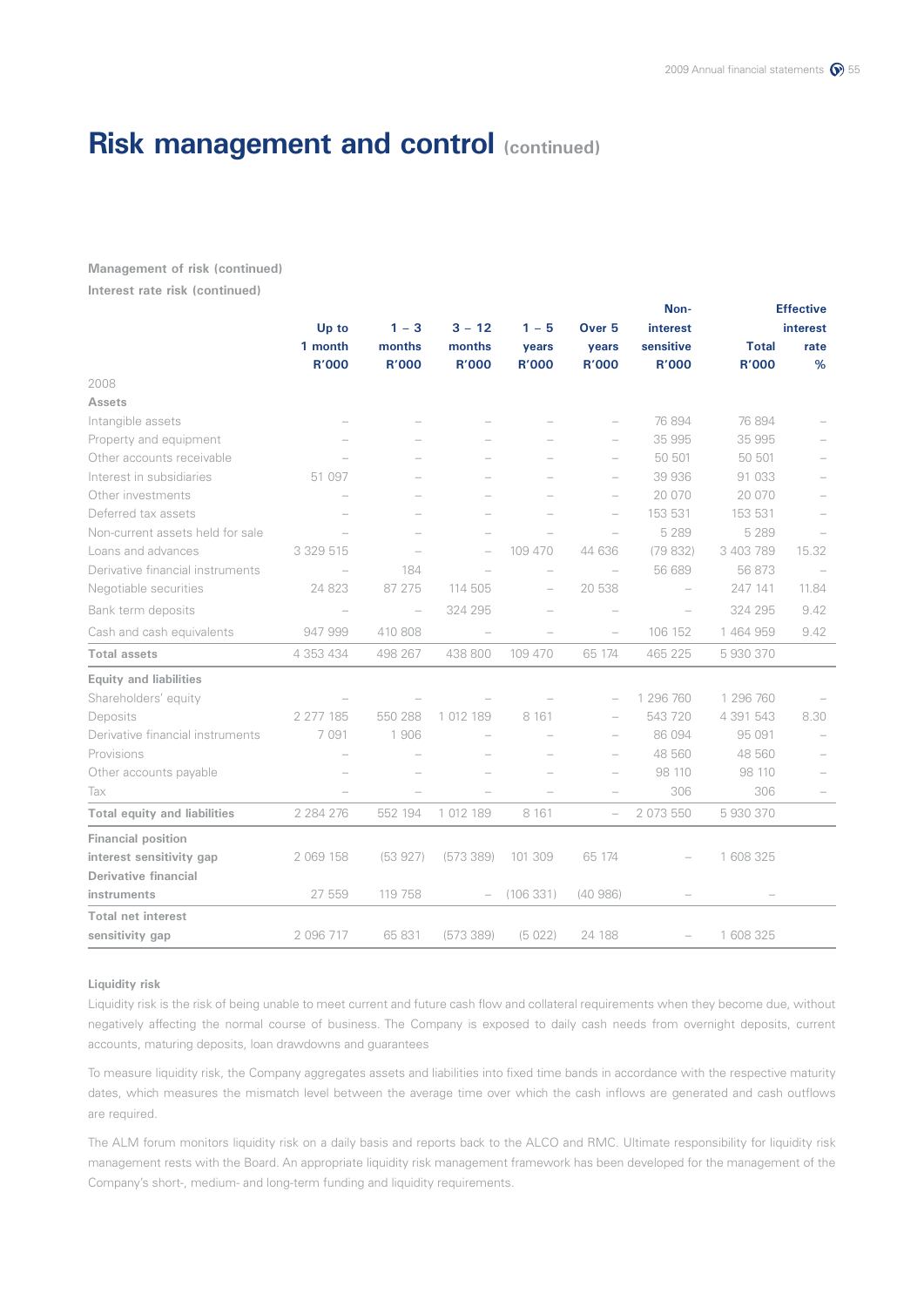### **Management of risk (continued)**

### **Liquidity risk (continued)**

Through active liquidity management, the Company seeks to preserve stable, reliable and cost-effective sources of funding. To accomplish this, management uses a variety of liquidity risk measures that consider market conditions, prevailing interest rates, liquidity needs and the desired maturity profile of liabilities.

To manage this risk, the Company performs, amongst others, the following:

- maintenance of stock of readily available, high-quality liquid assets in excess of the statutory requirements as well as strong statement of financial position liquidity ratios;
- assumptions-based sensitivity analysis to assess potential cash flows at risk;
- management of concentration risk, being undue reliance on any single counterparty or counterparty group, sector, market, product, instrument, currency and tenor;
- maintenance of sources of funding for contingency funding needs;
- monitoring of daily cash flow movements/cash flow requirements, including daily settlements and collateral management processes;
- creation and monitoring of prudential liquidity risk limits; and
- maintenance of an appropriate term mix of funding.

While international financial markets experienced significant stress in 2009, the South African domestic money market liquidity remained largely unaffected. Overall the Company's key liquidity risk metrics, which have been formulated to achieve a prudent liquidity profile, were maintained at acceptable levels. Through increased stress testing, scenario analysis and contingency planning, the Company continues to actively manage its stress funding sources and liquidity buffers to ensure that it exceeds the estimated stress funding requirements which could emanate from moderate to high-stressed liquidity events. Overall the Company's liquidity position remains strong.

There were no significant changes in the Company's liquidity position during the current financial year or the manner in which it manages and measures the risk. The Company is adequately funded and able to meet all its current and future obligations.

The table below summarises assets and liabilities of the Company into relevant maturity groupings, based on the remaining period to the contractual maturity at the reporting date:

**Total**

|                                          |                               |                                    | 'i otal                  |
|------------------------------------------|-------------------------------|------------------------------------|--------------------------|
|                                          | <b>Assets</b><br><b>R'000</b> | <b>Liabilities</b><br><b>R'000</b> | mismatch<br><b>R'000</b> |
| 2009                                     |                               |                                    |                          |
| Maturing up to one month                 | 2 150 785                     | 3 3 8 4 1 4 6                      | (1 233 361)              |
| Maturing between one and three months    | 122 559                       | 298 338                            | (175779)                 |
| Maturing between three and six months    | 122 715                       | 270 899                            | (148184)                 |
| Maturing between six months and one year | 89 4 94                       | 396 940                            | (307446)                 |
| Maturing after one year                  | 2986362                       | 13 137                             | 2 973 225                |
| Non-contractual                          | 356 779                       | $\overline{\phantom{m}}$           | 356 779                  |
|                                          | 5 828 694                     | 4 363 460                          | 1 465 234                |
| 2008                                     |                               |                                    |                          |
| Maturing up to one month                 | 1894685                       | 3 010 581                          | (1115896)                |
| Maturing between one and three months    | 518 301                       | 591 013                            | (72712)                  |
| Maturing between three and six months    | 322 211                       | 509 066                            | (186 855)                |
| Maturing between six months and one year | 181 561                       | 505 792                            | (324 231)                |
| Maturing after one year                  | 2 699 358                     | 17 158                             | 2 682 200                |
| Non-contractual                          | 314 254                       |                                    | 314 254                  |
|                                          | 5930370                       | 4 633 610                          | 1 296 760                |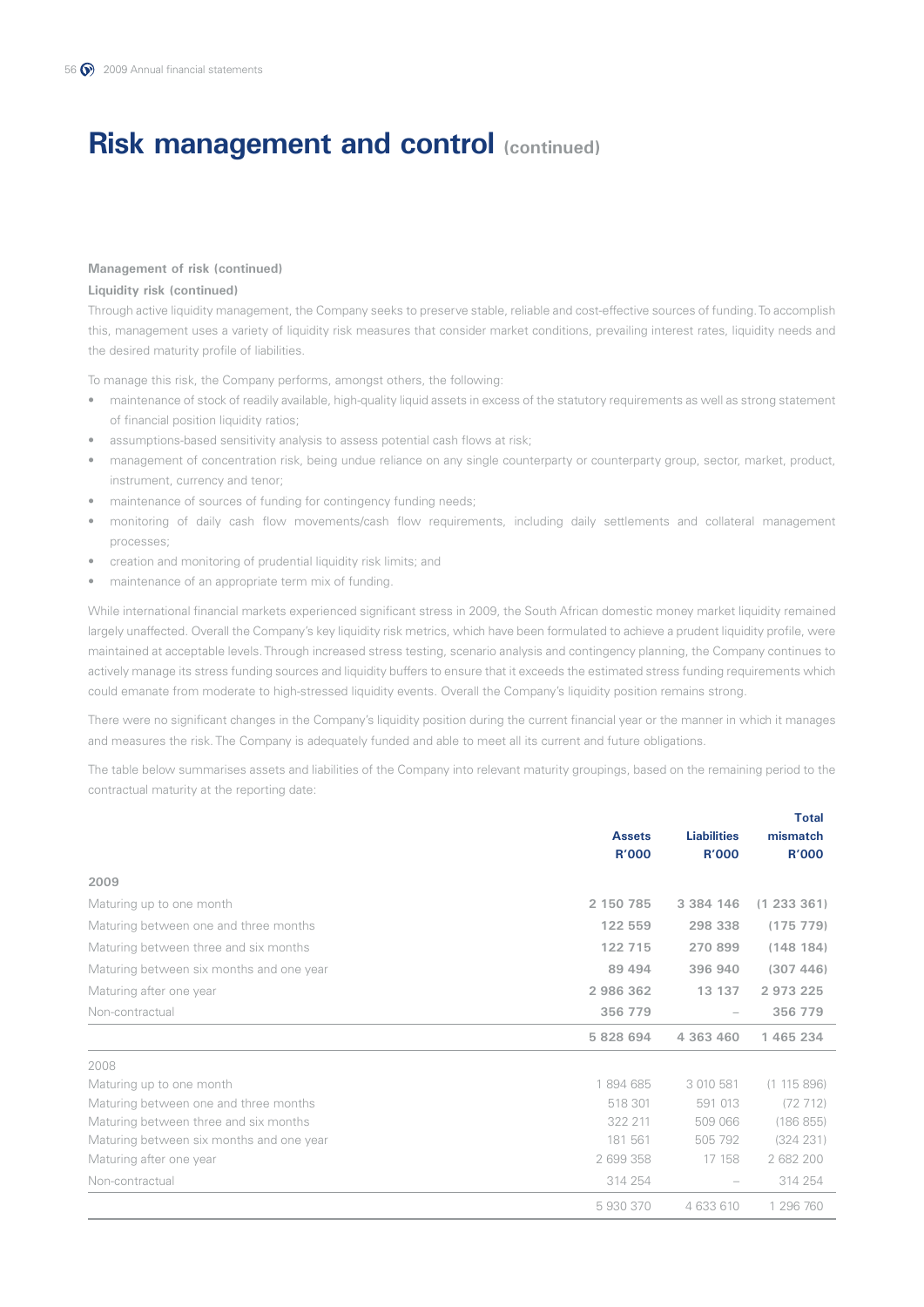### **Management of risk (continued)**

### **Liquidity risk (continued)**

The remaining period to contractual maturity of financial liabilities of the Company as at the reporting date which includes the interest obligation on unmatured deposits and derivatives calculated up to the maturity date is summarised in the table below:

|                                  | Up to<br>1 month | $1 - 3$<br>months | $3 - 6$<br>months | $6 - 12$<br>months | Over 1<br>year |
|----------------------------------|------------------|-------------------|-------------------|--------------------|----------------|
|                                  | <b>R'000</b>     | <b>R'000</b>      | <b>R'000</b>      | <b>R'000</b>       | <b>R'000</b>   |
| 2009                             |                  |                   |                   |                    |                |
| Deposits                         | 3 285 860        | 295 726           | 276889            | 418 630            | 6 0 6 6        |
| Derivative financial instruments | 1 7 2 0          | 5 7 4 2           | 1 190             |                    | 7 5 7 8        |
| Other accounts payable           | 60 354           |                   |                   |                    |                |
| Guarantees letters of credit and |                  |                   |                   |                    |                |
| committed undrawn facilities     | 506 678          |                   |                   |                    |                |
| Operating lease commitments      | 395              | 793               | 1 1 7 9           | 1887               | 7 0 1 1        |
| Capital commitments              | 17 209           | 25 814            | 8 6 0 5           |                    |                |
|                                  | 3 872 216        | 328 075           | 287 863           | 420 517            | 20 655         |
| 2008                             |                  |                   |                   |                    |                |
| Deposits                         | 2 824 277        | 565 940           | 529882            | 551 597            | 9669           |
| Derivative financial instruments | 45 937           | 37929             | 2 7 7 4           | 2 3 0 6            | 6 20 2         |
| Other accounts payable           | 98 110           |                   |                   |                    |                |
| Tax                              | 306              |                   |                   |                    |                |
| Guarantees letters of credit and |                  |                   |                   |                    |                |
| committed undrawn facilities     | 670 100          |                   |                   |                    |                |
| Operating lease commitments      | 1 377            | 2755              | 4 1 4 9           | 7963               | 7824           |
| Capital commitments              | 24 738           | 11 415            | 17 980            | 30 497             | 8388           |
|                                  | 3 664 845        | 618039            | 554 785           | 592 363            | 32 083         |

### **Basel II – influencing risk management developments at the Bank**

In today's complex environment, combining effective bank-level management with market discipline and regulatory supervision, best attains systemic safety and soundness. Building on these principles, the implementation of Basel II had far-reaching implications for banks in terms of minimum capital standards linked to risks, risk measurement systems and methods, risk management practices and public disclosure of risk profile information. It focuses mainly on improving the management of credit and operational risks, enhancements to the supervisory review process and more extensive risk disclosure.

The implementation of Basel II on 1 January 2008 in South Africa has provided the banking industry with an internationally recognised framework that incorporates best practice in risk and capital management. Basel II provides a range of approaches that vary in levels of sophistication for the measurement of credit, operational and market risk to determine capital levels. It provides a flexible structure in which banks, subject to supervisory review, will adopt approaches that best fit their level of sophistication and their risk profile.

### **Basel II places emphasis on 3 pillars:**

- Pillar 1 minimum capital requirement
- Pillar 2 supervisory review
- Pillar 3 market discipline/disclosure

The Company implemented the following approaches in order to determine the regulatory capital requirement under pillar 1 of Basel II:

- Credit risk Standardised Approach Advanced IRB
- Operational risk Standardised Approach Advanced Measurement Approach
- Market risk Standardised Approach

The Company recognises the significance of Basel II in aligning regulatory capital to risk and further entrenching risk reward principles and practices in bank management and decision making.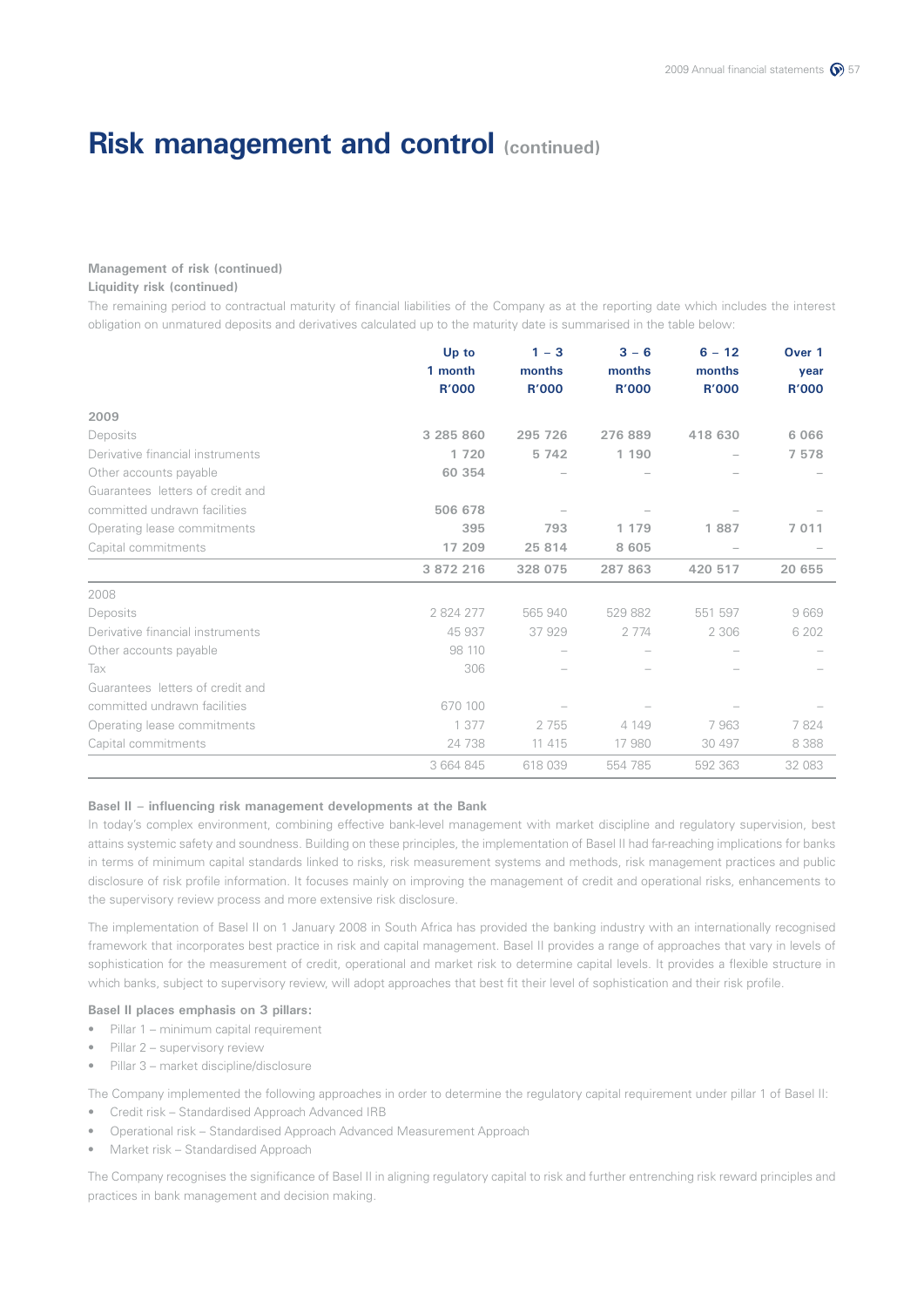#### **Capital management**

The Bank is subject to minimum capital requirements as defined in the Banks Act and Regulations. The management of the Company's capital takes place under the auspices of the RMC, through the ALCO. The capital management strategy is focused on maximising shareholder value over time by optimising the level and mix of capital resources whilst ensuring sufficient capital is available to support the growth objectives of the Company. Decisions on the allocation of capital resources, conducted as part of the strategic planning and budget review, are based on a number of factors including growth objectives, return on economic and regulatory capital and the residual risk inherent to specific business lines. This is conducted as part of the ICAAP and strategic planning review on a regular basis. The RMC considers the various risks faced by the Company and analyses the need to hold capital against these risks whilst taking account of the regulatory requirements.

Capital adequacy and the use of regulatory capital are monitored by employing techniques based on the guidelines documented in the Regulations to the Banks Act and implemented by the SARB for supervisory purposes. The SARB uses the capital adequacy ratio of banks as a key supervisory tool. In terms of regulation, the Company is able to consider different tiers of capital. The capital of the Bank consists almost entirely of tier 1 capital. Following the recapitalisation of the Company in 2004, it has remained capitalised well beyond regulatory and internal requirements.

Risk weighted capital is allocated to the different business units in line with their targeted growth requirements.

Capital to support the Company's needs is currently generated by retained earnings.

The approach to capital management has been enhanced over the past year in line with Basel II and will remain a focus area for the future.

The level of capital for the Bank is as follows:

|                                         | 2009         | 2008        |
|-----------------------------------------|--------------|-------------|
|                                         | <b>R'000</b> | R'000       |
| Risk weighted assets - Banking book     |              |             |
| Credit risk                             | 3 917 762    | 3 3 3 5 1 7 |
| Operational risk                        | 775 636      | 564 151     |
| Market risk                             | 1914         | 3910        |
| Equity                                  | 23 561       | 22 162      |
| Other assets                            | 169 447      | 375 074     |
|                                         | 4 888 320    | 4 303 814   |
| Net qualifying capital and reserves     |              |             |
| Primary capital                         | 1 225 750    | 1 157 214   |
| Share capital and share premium         | 1 483 300    | 1 483 300   |
| Reserves                                | 12 231       | 6734        |
| Less: Deductions                        | (269 781)    | (332 820)   |
| Secondary capital                       | 19 331       | 18418       |
| General debt provisions                 | 19 297       | 18 3 8 4    |
| Fifty per cent of a revaluation surplus | 34           | 34          |
|                                         | 1 245 081    | 1 175 632   |
| Capital adequacy ratio (%)              | 25.5         | 27.3        |
| Primary capital (%)                     | 25.1         | 26.9        |
| Secondary capital (%)                   | 0.4          | 0.4         |